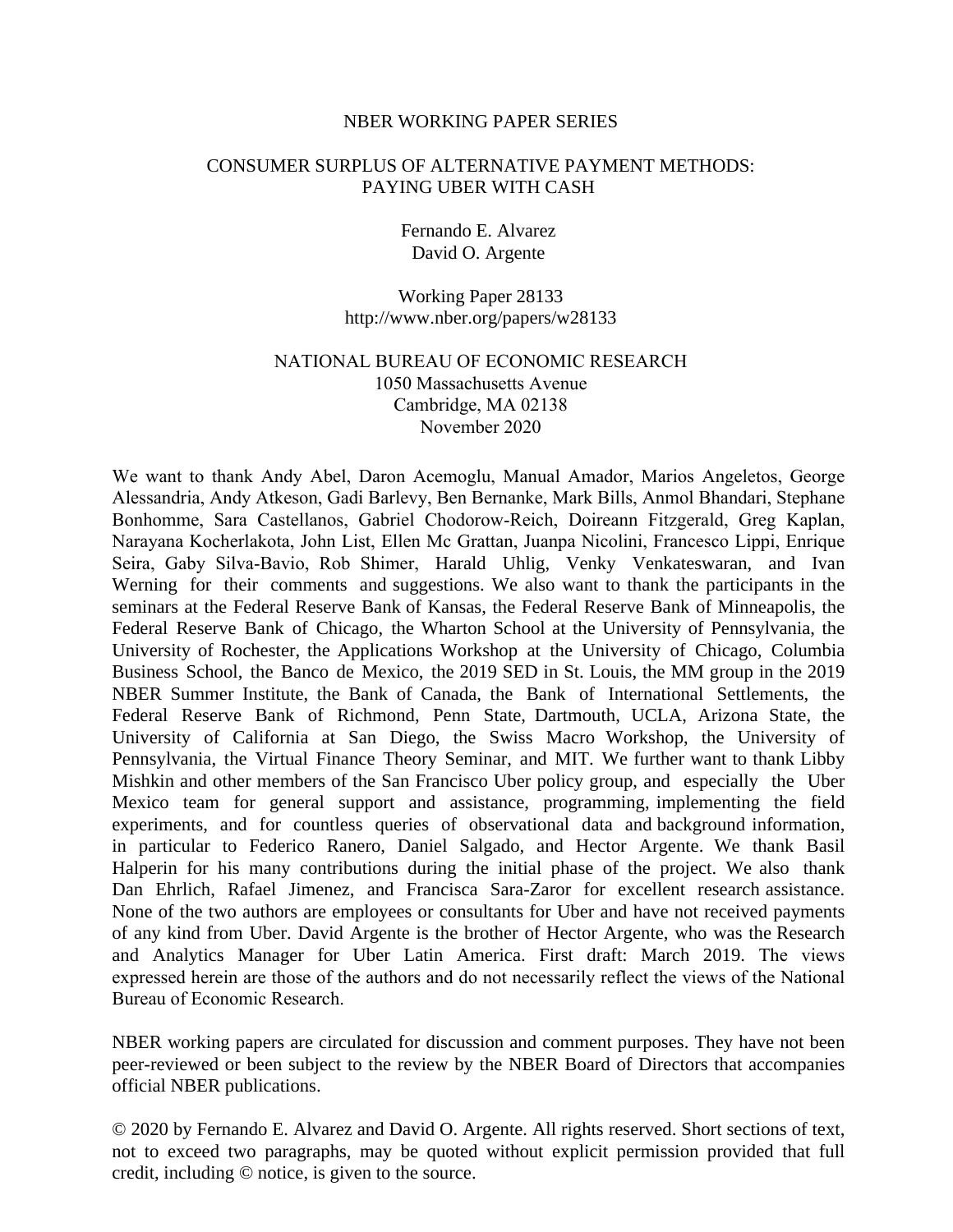Consumer Surplus of Alternative Payment Methods: Paying Uber with Cash Fernando E. Alvarez and David O. Argente NBER Working Paper No. 28133 November 2020 JEL No. E4,E5

### **ABSTRACT**

We estimate the private benefits for Uber riders from using alternative payment methods. We focus on Mexico where riders have the option to use cash or credit cards to pay for rides. We use three field experiments involving approximately 400,000 riders to estimate the loss of private benefits for riders if a ban on cash payments is implemented. We find that Uber riders, using cash as means of payment either sometimes or exclusively, suffer an average loss of approximately 50% of their expenditures on trips paid in cash before the ban.

Fernando E. Alvarez University of Chicago Department of Economics 1126 East 59th Street Chicago, IL 60637 and NBER f-alvarez1@uchicago.edu

David O. Argente Pennsylvania State University Department of Economics 403 Kern Building University Park State College, PA 16801 dargente@psu.edu

A data appendix is available at http://www.nber.org/data-appendix/w28133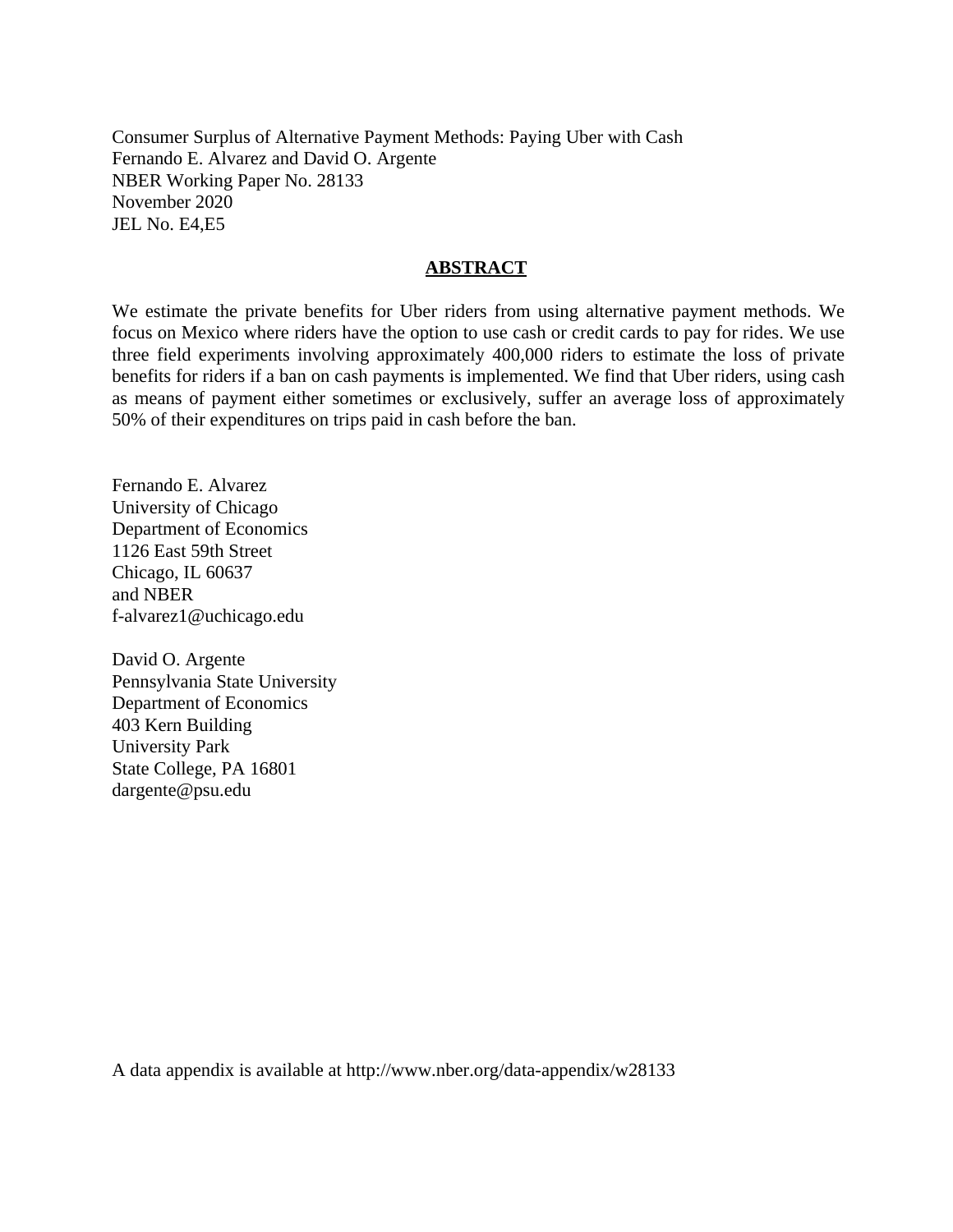# 1 Summary and Introduction

In this paper, we aim to contribute to the money demand literature by estimating the private benefits for consumers of using alternative payment methods. We consider the case of Uber trips in Mexico, where riders can pay with either a credit card or with cash.

We use a simple model in which riders choose the number of Uber trips that they take and view paying Uber with cash or with credit as different goods. We assume weak separable preferences so that we can define the demand for Uber "composite trips", an aggregate of both type of trips, separately from the choice of payment. Furthermore, we model both the extensive margin choice of registering a credit card to have access to both payment methods and the intensive margin choice of how many trips to take with each of the available payment methods. We allow for heterogeneity among riders in their preferences for paying in cash or in credit, in their preferences for composite trips relative to other goods, and in the cost they pay to register a credit card in the application.

We then use three large field experiments to parameterize our model and estimate the loss in consumer surplus from a ban on the use of cash. We complement and validate these results with a large survey instrument conducted on the same population and two other independently run experiments. First, we estimate the elasticity of substitution between paying for trips in cash versus credit by using price variation in discounts for trips paid in cash or discounts for trips paid with credit. Second, we use discounts given regardless of the means of payments to estimate the price elasticity for Uber. And, lastly, we give small rewards (credit for future trips on their Uber account) if riders register a credit card in the application to estimate the fixed cost of registering a card. We combine this information with our structural model to produce theoretically based estimates of the consumer surplus. We find that the riders of this platform who use cash, either sometimes or exclusively, would suffer an average private cost of at least 50% of the expenditures on Uber rides paid in cash before the ban.

The magnitude of our estimates of the loss in consumer surplus from a ban on cash reflects the following. First, we argue that the effects on riders that exclusively use credit before the ban on cash is likely to be small, so we ignore them. Second, about 20% of the expenditure on Uber is accounted by riders that exclusively pay trips in cash (riders without a registered credit card) and about 50% of the expenditure is accounted by riders that use both cash and credit cards. Third, while riders that use both means of payments react to changes in their relative prices, they view both payment methods as very far from perfect substitutes. We estimate an elasticity of substitution between cash and credit of about three. Fourth, while riders without registered credit cards react to incentives, we estimate that a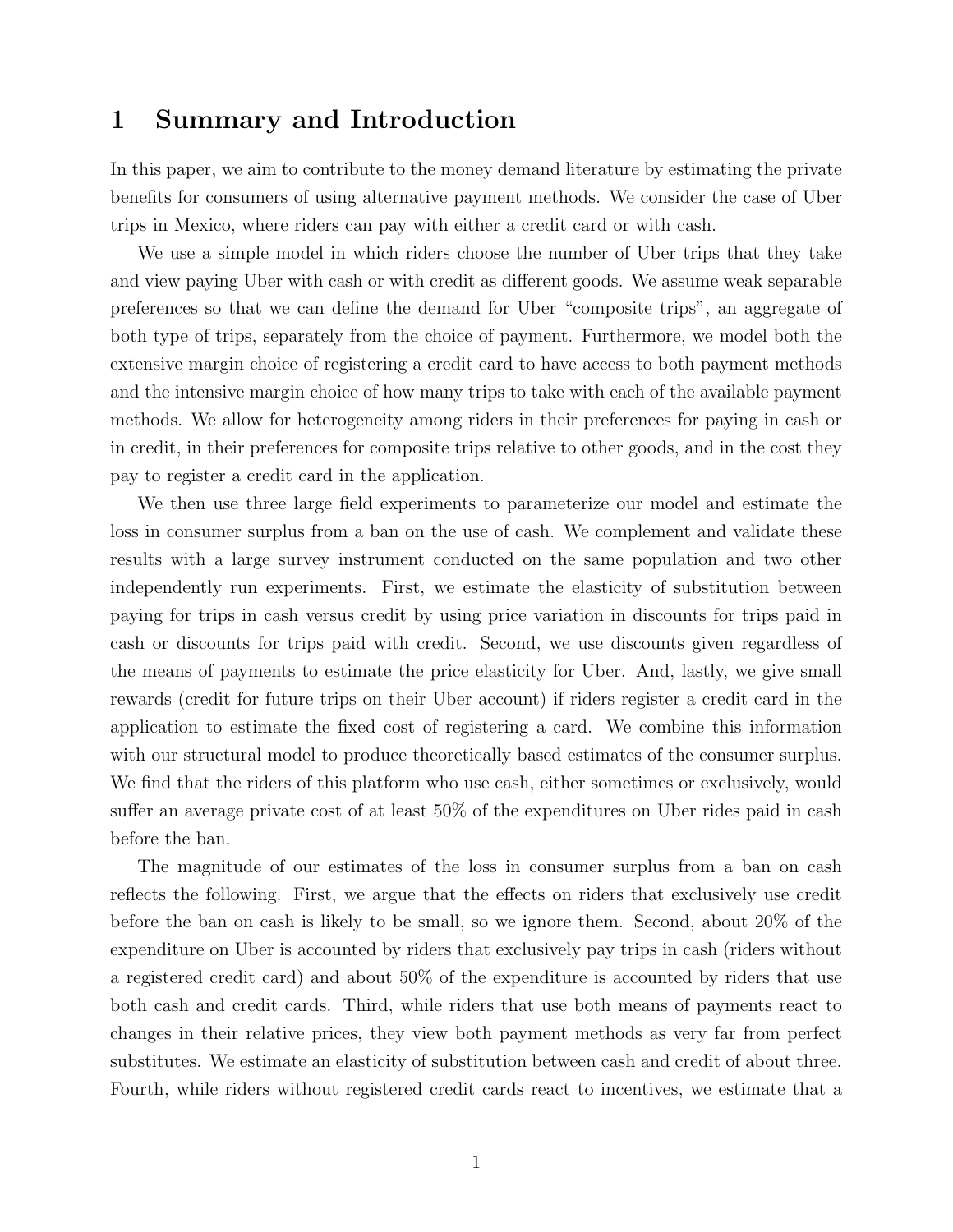significant fraction of them face large costs of registering a card. Fifth, we find that riders have a relatively low elasticity of demand for composite Uber trips –we estimate elasticities of demand lower than 1.5 and much lower for some groups.

#### Background, Related Literature on Payments, and General Estimation Strategy

The general area in which our paper makes a contribution is the optimal choice of means of payment, which itself can be thought as a part of the study of money demand. Examples of earlier theoretical papers on the choice of payment are the cash-credit model in [Lucas and](#page-46-0) [Stokey](#page-46-0) [\(1987\)](#page-46-0), and the model of multiple payment methods in [Prescott](#page-46-1) [\(1987\)](#page-46-1), as well as many studies that follow them such as [Whitesell](#page-46-2) [\(1989\)](#page-46-2), [Lacker and Schreft](#page-46-3) [\(1996\)](#page-46-3), [Freeman](#page-45-0) [and Kydland](#page-45-0) [\(2000\)](#page-45-0), [Lucas and Nicolini](#page-46-4) [\(2015\)](#page-46-4), [Koulayev et al.](#page-46-5) [\(2016\)](#page-46-5), and [Stokey](#page-46-6) [\(2019\)](#page-46-6). There is also related work which follows the search theoretical literature of money as a payment method, largely started by [Kiyotaki and Wright](#page-45-1) [\(1989\)](#page-45-1), which incorporates credit payments as in [Kocherlakota](#page-46-7) [\(1998\)](#page-46-7), [Lagos and Wright](#page-46-8) [\(2005\)](#page-46-8), or [Wang et al.](#page-46-9) [\(2019\)](#page-46-9).

Recently, the use of cash has received considerable attention by policymakers, who many times have expressed their negative assessment of its role. [Rogoff'](#page-46-10)s [\(2017\)](#page-46-10) book, for example, is called "The curse of cash". A concrete recent policy carried out along these lines was the demonetization in India –see [Chodorow-Reich et al.](#page-45-2) [\(2018\)](#page-45-2) for a description and evaluation of its macroeconomic effects. Moreover, the use of cash as a payment method for Uber in Mexico, as well as in other countries such as Panama, has had severe restrictions. In particular, cash was originally not allowed in several cities in Mexico (for example in Mexico City or in the city of Queretaro) and was even banned in the city of Puebla, where payments in cash were previously available. Only recently, the Mexican Supreme Court has ruled the prohibition of cash as a means of payment by local jurisdictions as unconstitutional.<sup>[1](#page-3-0)</sup> Lastly, in Argentina the restriction from the government on Uber rides amounted to a prohibition on using credit cards as payment method. Motivated by these recent policies, we estimate the consumer surplus loss caused by banning cash as a payment method in a city where it was available.

In more than 400 cities worldwide, Uber allows its riders to select cash as a payment method –in the same way that their app allows riders to set more than one credit card as a means of payment. If a rider selects cash, then the rider pays the driver in the same way that the rider would pay for a taxi ride.<sup>[2](#page-3-1)</sup> [Section 2](#page-10-0) gives more background on the use of cash in Uber. One of the goals of the paper is to estimate the change in the consumer surplus

<span id="page-3-0"></span><sup>&</sup>lt;sup>1</sup>See the decision of the "Suprema Corte de Justicia de la Nacion" in the case of "Ley de Movilidad" Sustentable pare el Estado de Colima" in October of 2018.

<span id="page-3-1"></span><sup>2</sup>There are small differences, such as the ability of Uber to credit either party with differences in the fare if they cannot exactly make change.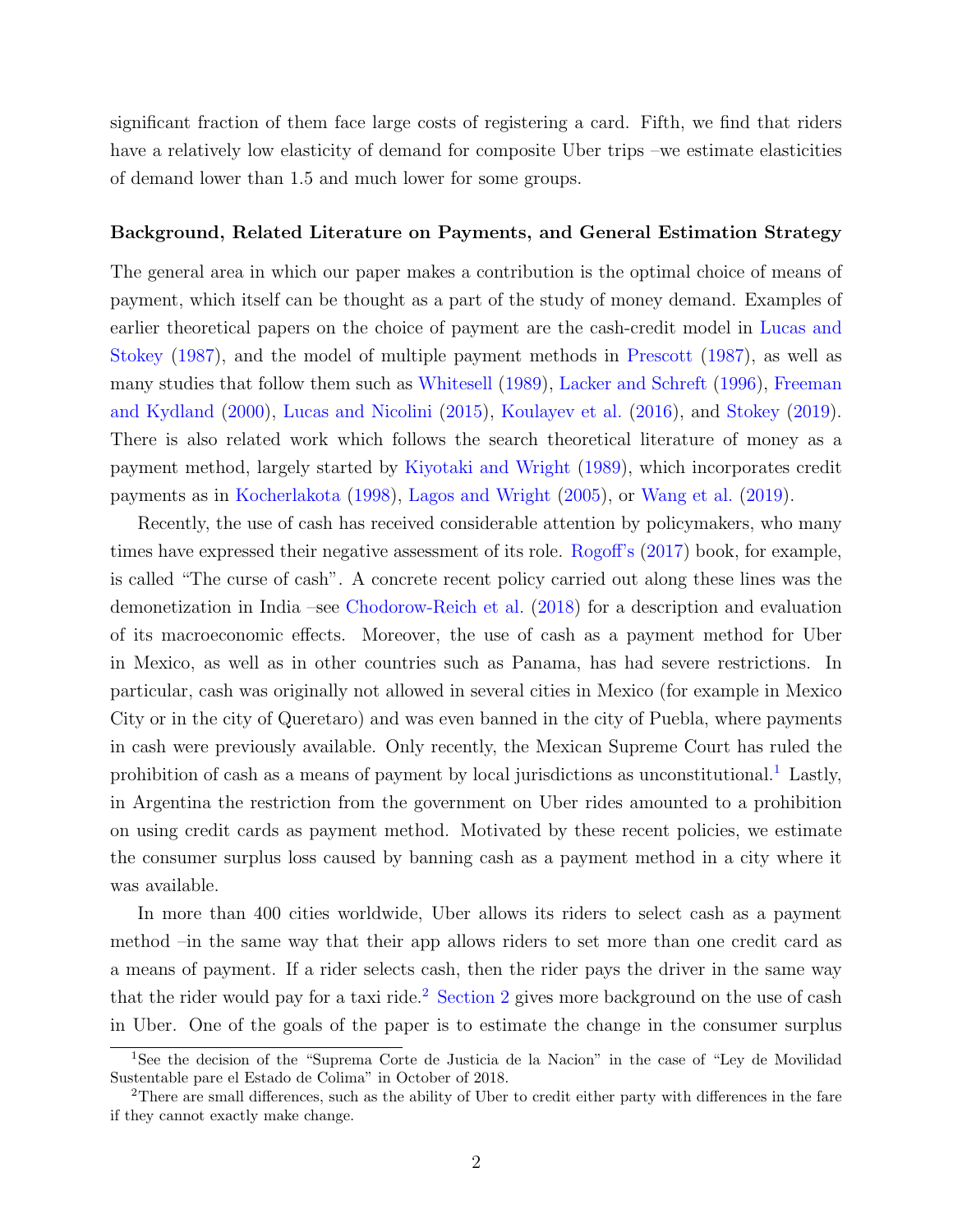for riders after cash is banned in a city. We distinguish between the effect on riders that use both payment methods (we refer to them as mixed riders), and the effect on riders that do not declare a credit card in the application (we refer to them as pure cash riders).

We build on [Alvarez and Argente](#page-45-3) [\(2020\)](#page-45-3), who use several quasi-natural experiments to estimate the effect of the entry (and the effect of the ban) of cash on the total number of trips, total fares, the number of trips paid with credit, the average price, the average surge multiplier, the number of active riders, the number of active drives, the rider or driver sign up rates, the price of taxis, as well as other related variables. They show that cash is heavily used by Uber riders and that there are large effects on the total number of trips and fares after an introduction (or ban) on cash. They also find no statistically significant effect from the entry of cash on Uber prices, the average surge multiplier, the riders' waiting times of arrival, or the price of competitors such as that of other ride-hailing companies and taxis. This is relevant since it will allow us to ignore the effect of the entry of cash on pure credit riders.<sup>[3](#page-4-0)</sup> Importantly, they provide evidence of the relevance of mixed users, those riders using both payment methods (card and cash) actively. They show, using a natural experiment of a ban on cash in the city of Puebla, that there is evidence of imperfect substitution across payment methods both at the intensive and extensive margins (users adopting card as a payment method after a ban on cash).

For this reason, we distinguish between the effect on mixed riders and the effect on pure cash riders. We consider the entry of cash to a city as a demand shock for Uber trips. If Uber is a platform merely connecting riders with drivers, we can analyze the entry of cash as the change in an industry equilibrium after a demand shock. This shock can lead to an increase in prices as well as quantities, whose magnitude will depend on the riders' elasticity of demand and as well as the drivers' supply elasticity. If prices were to increase, there would be an increase in the producer surplus for drivers and a loss in consumer surplus for the previous riders, especially those who do not use cash (i.e., those who we refer to as pure credit riders). On the other hand, new riders who either use cash exclusively or who consider the possibility of using cash –even if they also use other payment methods– would benefit. Giving the lack of effect on prices, we conclude that the entry of cash has no effect on the pure credit riders' consumer surplus. This evidence is consistent with an elastic supply of drivers at the relevant time horizon (in terms of number of active drivers as well as hours worked per driver), and hence we disregard the effect on the entry of cash on the drivers' producer surplus. We use evidence from three large field experiments (randomized control trials) in which we randomly give riders different prices for paying with cash, paying with

<span id="page-4-0"></span><sup>3</sup>While our study focuses on riders, the same reasons imply a small effect of the entry or ban on cash on drivers. We do not focus on the effect of cash as a method of payment on drivers because our data and the evidence from [Alvarez and Argente](#page-45-3) [\(2020\)](#page-45-3) comes mostly from the riders' side.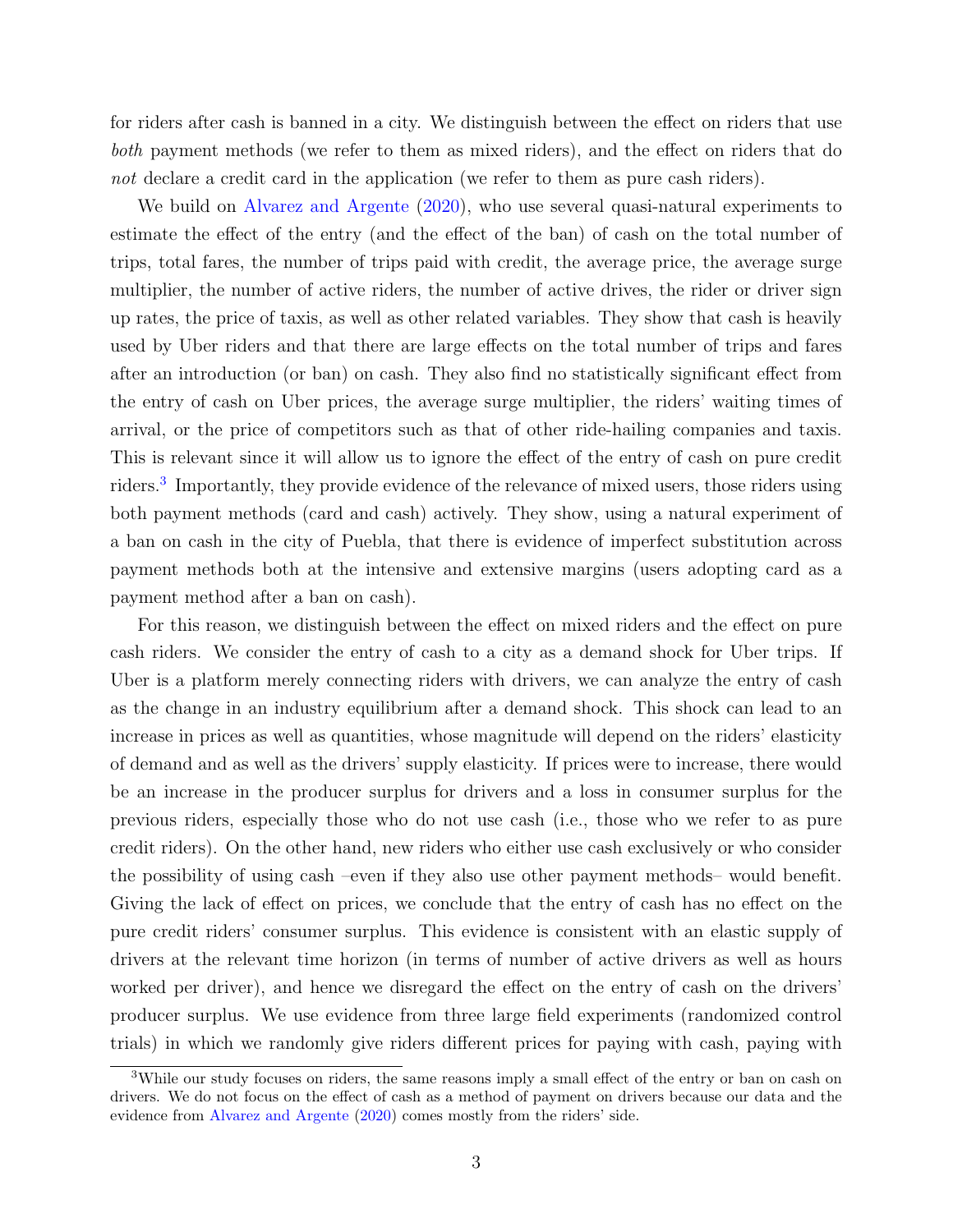credit, or paying with either payment method, as well as different rewards to register their credit cards in the application. We combine the evidence from a variety of field experiments and a survey with the evidence documented by [Alvarez and Argente](#page-45-3) [\(2020\)](#page-45-3) to parameterize our model and estimate the loss in consumer surplus from a ban on the use of cash.

#### Riders' Model and Consumer Surplus

Given that there are large changes in quantities (such as the total number of trips) with the entry or the ban of cash for payment across Mexican cities, we turn to the estimation of the effect of such policies on the consumer surplus. For that, we need to estimate how Uber riders value the use of cash. To do so, we use the standard theory on consumer demand and consider Uber trips paid in cash as a different good than those paid with credit. As long as the price of all other goods stays constant, the rider's consumer surplus from paying Uber in cash can be obtained by integrating the area under demand, starting with the current price up to the price at which the demand reaches zero. As the price of paying Uber in cash increases, riders who have credit cards can substitute rides paid with cash for rides paid with credit cards and also for other goods. Likewise, as the price of paying Uber in cash increases, riders without credit cards can substitute rides paid with cash for other goods or register a credit card in the application. In other words, we can consider both the intensive and extensive margin decisions to estimate the (entire) demand for paying Uber in cash.

In principle, we can estimate the demand for paying Uber in cash by designing a set of experiments with increasingly higher prices for Uber paid in cash. Unfortunately for our study, we cannot implement such experiments. Instead, we implement three experiments in which we reduce prices (i.e., we offer discounts) to riders: two of the experiments target pure cash riders and one mixed riders. The two experiments for pure cash riders aim at estimating both the intensive and extensive margin responses of riders to the incentive. The one for mixed riders aims at measuring only the intensive margin response to prices. We use these experiments to estimate a parametric model which can compute the consumer surplus lost if cash is banned. Below we outline the experiments and how we use their findings.

We consider a simple model of an Uber rider who is in a city where he or she can pay in cash or with credit. There are three goods in the model: Uber trips paid in cash, Uber trips paid in credit, and an outside good. We assume that the utility function is quasi-linear in the outside good, a simplification which we argue is a good approximation given the low budget share of Uber trips.<sup>[4](#page-5-0)</sup> We assume that a rider can register a credit card in the Uber

<span id="page-5-0"></span><sup>&</sup>lt;sup>4</sup>In [Section 3.5,](#page-21-0) we test all the restrictions implied by our experimental data on an aggregate quasi-linear utility function and find that all restrictions are satisfied. Quasi-linearity is well-known to make the consumer surplus, the compensating variation, and the equivalent variation identical. Additionally, even though we only have three goods, we can consider a setup with more goods, some of them closer substitutes and some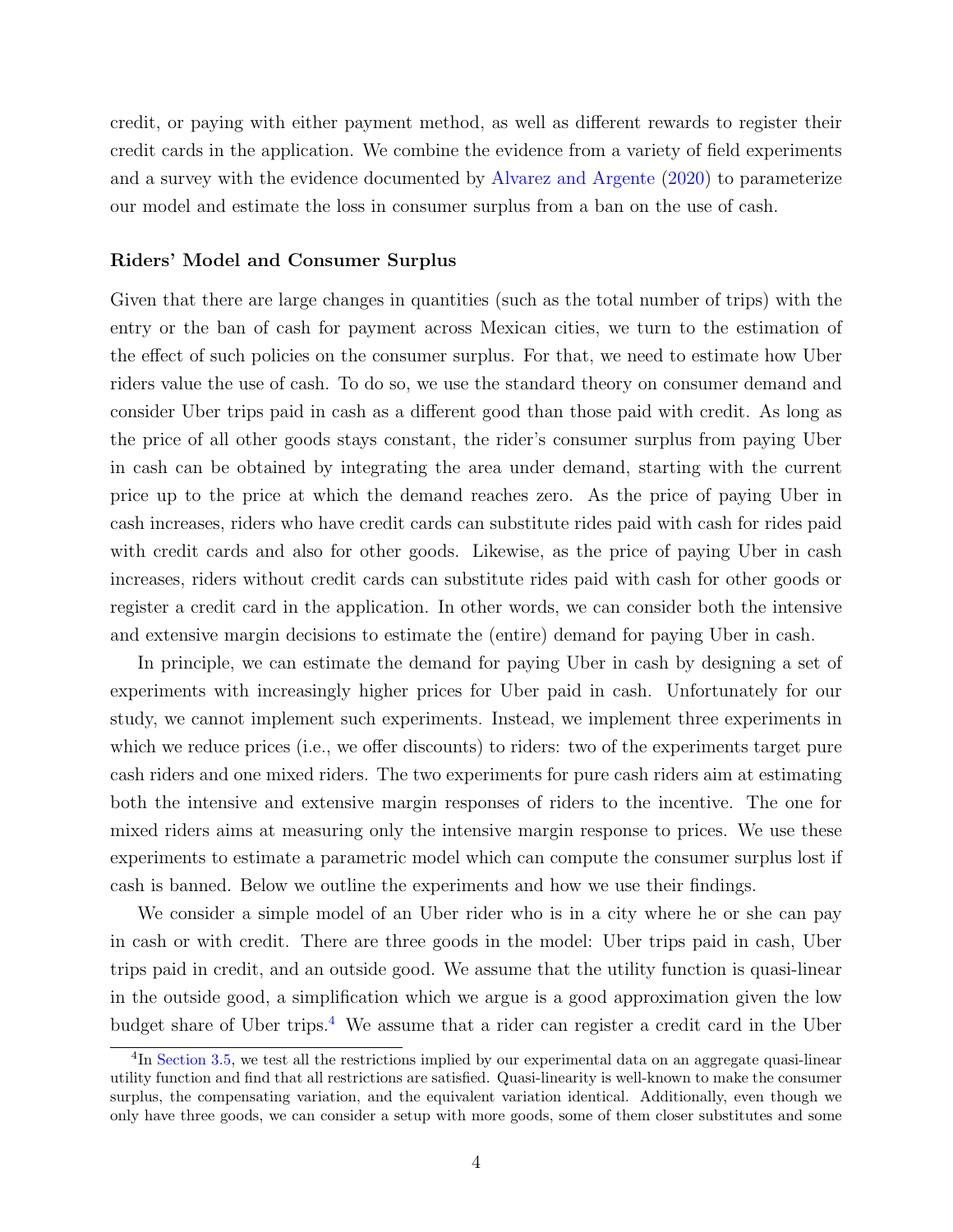app only after paying a fixed cost. Otherwise, riders can only pay with cash. With enough randomized price increases, we could in principle identify the model without any parametric assumptions. In practice, we have a limited number of experiments and only price decreases. Thus, we use a parametric version of the model to conduct the necessary extrapolation and estimate the consumer surplus. Whenever we have to make a choice, we take a conservative approach, such as in our choices for parametric forms and other auxiliary assumptions; that is, we choose the versions that give the smaller consumer surplus from using cash. The rider's model and the strategy for identification of the relevant parameters is discussed in [Section 3.](#page-12-0)

#### Field Experiments

The three randomized control experiments were conducted in the State of Mexico. These experiments are discussed in [Section 4.](#page-25-0) For each rider we know their historical number of trips, the average price paid per trip, the average miles per trip, whether they have registered a credit card in the application, the percentage of trips in cash, and his or her tenure with Uber among other things. The first experiments gave discounts to mixed users that were specific to the means of payments. In particular, the experiment had a total of six treatment groups of about 20,000 riders, each with a registered credit card. These riders received discounts of either 10% or 20%. Some of them received discounts for paying for trips in cash, some received discounts for paying with credit, while others received discounts regardless of payment method. The control group (approximately 90,000 riders) received no discounts. We estimate an elasticity of substitution between paying for trips (or miles) in cash versus credit by using the price variation in the discounts for trips paid in cash or discounts for trips paid with credit. Our estimate of the elasticity of substitution is about three. Additionally, we use the discounts given regardless of the means of payment, that is, a discount just to use Uber, to estimate the price elasticity for Uber rides. We estimate price elasticities for miles as large as 1.1 evaluated at current prices.

Next, we discuss the estimate of consumer surplus lost in a cash ban for mixed riders. To put this in perspective, about 50% of the riders in the State of Mexico are mixed riders. Our estimation uses the estimates of the elasticity of substitution between Uber paid in cash and Uber paid in credit, the price elasticity of Uber trips (or miles), the historical distributions at the rider level of the share of expenditure in cash, and the number of trips per week. As discussed above, this is equivalent to increasing the price in cash from its current value to infinity –or to the price at which there will be no more trips paid in cash. The effect of this increase can be decomposed into two parts. The first is the change in choice of payment for

close complements of Uber. As long as we keep the price of these goods fixed, the consumer surplus measured in the simple three good model is the same as in the one with all these other goods.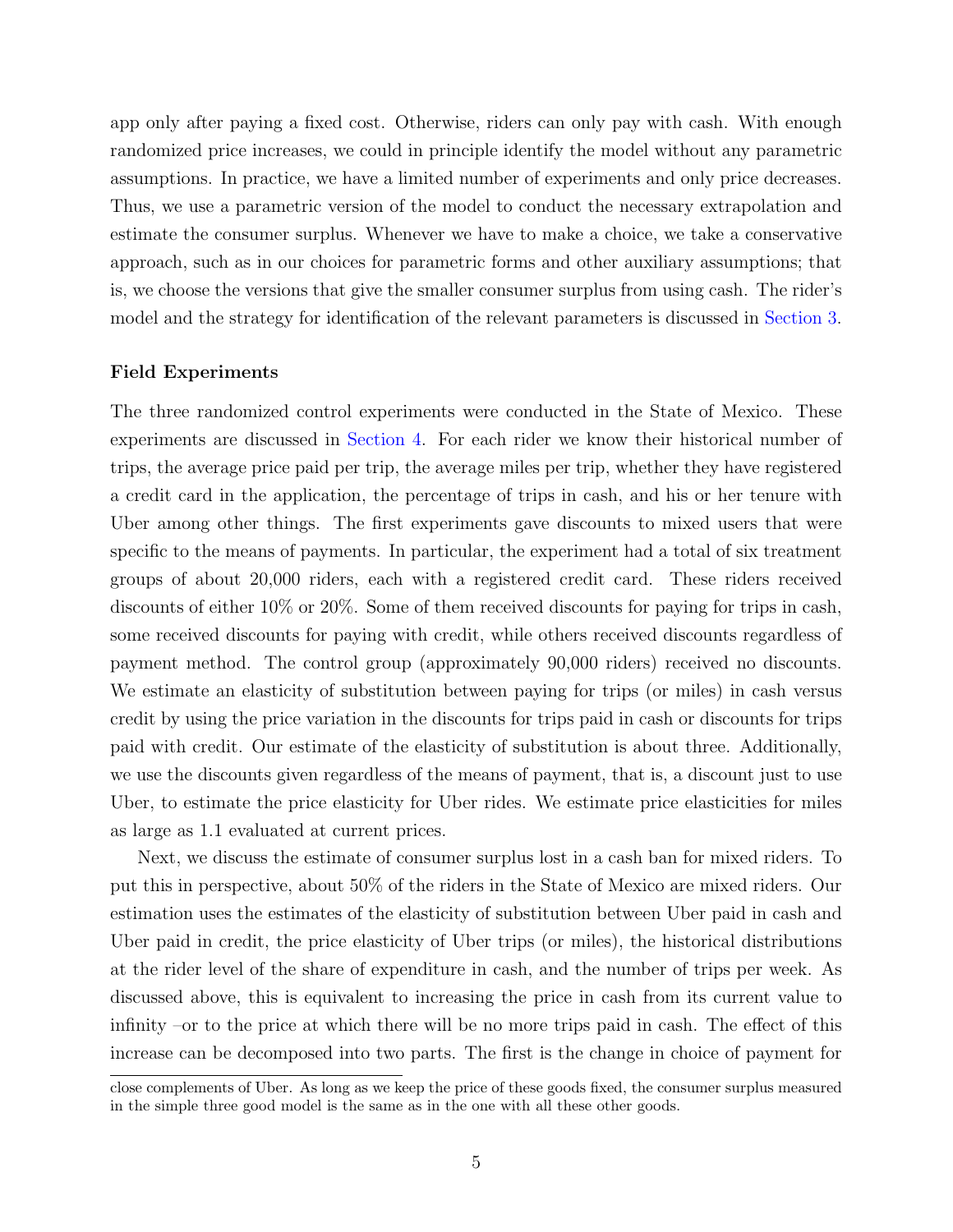Uber for a given number of trips, which depends on the elasticity of substitution between paying for Uber rides with cash and paying with credit, as well as the share of trips paid in cash. The second is given by the changes on the ideal price index for Uber trips caused by the cash ban, which depends on the price elasticity of Uber trips. Integrating across all types of mixed users we find that the loss in consumer surplus is larger than 25% of the total amount spent on Uber by the mixed riders.

We use the second and third field experiments to estimate the consumer surplus of pure cash riders, which are about 25% of the riders in the State of Mexico. A ban in cash increases the price of a trip which for a pure cash rider means that either he or she registers a credit card and becomes a pure credit rider, or he or she ceases to use Uber. Thus, to measure this loss in consumer surplus we use data from two different experiments that target the population of pure cash riders as well as information from the ban on cash in the city of Puebla studied in [Alvarez and Argente](#page-45-3) [\(2020\)](#page-45-3). In the first experiment, we randomize the size of the discount faced by pure cash riders for a week and measure the effect on their miles and number of trips. We use four treatment groups of 23,000 riders each with discounts of 10%, 15%, 20%, and 25% and a control group of 56,000 riders. From this experiment, we estimate the demand for Uber trips for pure cash riders. For instance, we find price elasticity for miles (or trips) of about 1.3 evaluated at current prices.

The second experiment on the pure cash riders involves giving them a small reward (credit for future trips on their Uber account) if they register a credit card in the application. We have six treatment groups of about 20,000 riders each. We offer reward equivalents of about 3, 6, or 9 times the average weekly expenditure on Uber if they register a credit card. The reward is offered to a group of riders if they register a card in less than a week and the same reward if offered to another group of riders if they do so in less than six weeks. We consider these two time frames to test for the hypothesis that riders may not register their credit card in the application even though they do have one. Our understanding is that it is difficult to obtain a credit card in Mexico within one week, but reasonable within six. Thus, the temporal migration patterns (e.g. pure cash riders becoming mixed riders) are informative about whether the likely margin of response is to register a credit card that the riders already have, or to obtain a new credit card. We obtain two findings from this experiment. The first is that the small incentives raise the rate of registering a credit card about twice as much as the one for the control group.<sup>[5](#page-7-0)</sup> The second is that the rate at which pure cash users register a credit card in six weeks is higher, but relatively close to the rate for the case of one week. Indeed, most of the excess migration to credit cards occurs in the first week. From the second

<span id="page-7-0"></span><sup>&</sup>lt;sup>5</sup>This corresponds to the rate at which riders register a credit card *conditional* on making a trip. This conditioning is used for the week-long experiment to ensure that riders are aware of the promotion. The difference is smaller if we use the unconditional rates.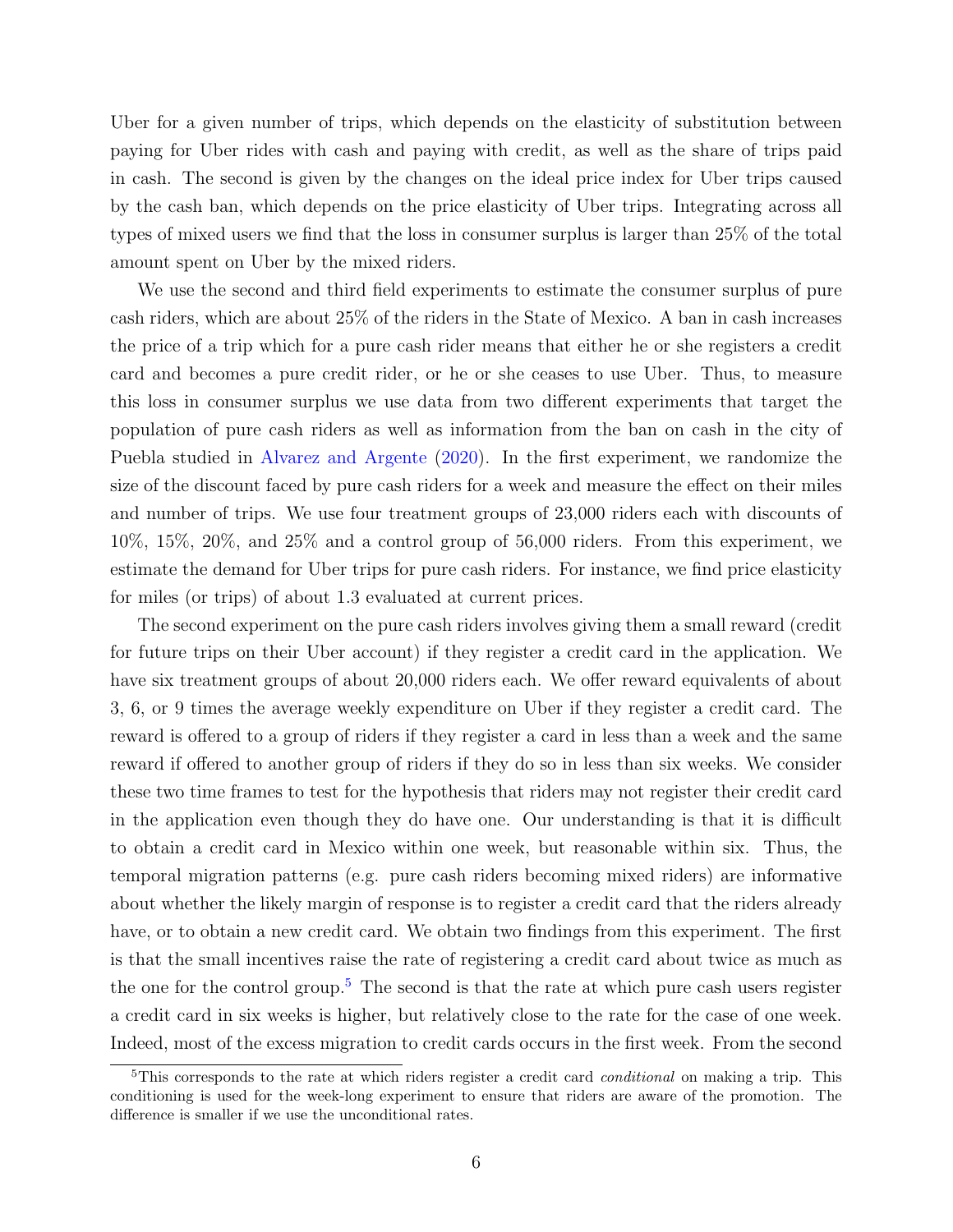finding we conclude that the migration from cash to credit for small rewards is mostly riders registering credit cards they already own.

We use the two experiments for pure cash riders, the elasticity of substitution between paying Uber in cash or paying with credit for mixed users, and the rate at which these riders only use credit after the ban in Puebla studied in [Alvarez and Argente](#page-45-3) [\(2020\)](#page-45-3) to estimate the parameters that we need to compute the consumer surplus lost from a ban on cash. If no cash riders become credit users, then the loss from banning cash is the same as the consumer surplus from using Uber, which we estimate for this group to be at least as large as 50% of their expenditures on Uber. On the other hand, from the evidence in Puebla we know that there may be about 30% of pure cash riders who switched to credit cards. Using the second experiment for pure cash riders, as well as the elasticity of substitution between cash and credit previously estimated for mixed users, we estimate a consumer surplus loss for those that migrate to credit as just below 40% of their expenditures on Uber. Aggregating both groups we obtain that the average loss in consumer surplus from a ban on cash for pure cash riders is about 47% of their expenditures on Uber.

Throughout, we compare and complement the estimation of the price elasticity of Uber trips (and miles) with two other price experiments, a quasi-natural experiment in Uber Panama, and a survey instrument. We use the data of two independently conducted randomized price experiments implemented by Uber to compare the price elasticities we obtained in our experiments. These experiments were not designed to measure the price elasticities of a cash rider nor to measure the elasticity of substitution between paying for Uber trips in cash or paying with credit. Yet, in both cases, we find that the price elasticities are roughly similar to ours when we take into account the different populations that were subject to discounts. One of the experiments is particularly useful since it allows us to compare the elasticity found in our experiment (obtained with discounts that lasted only for one week) to estimates where the discounts lasted for four weeks, which presumably better approximates a permanent change in prices. The elasticities estimated in our experiments are very similar to those found in that experiment. The quasi-natural experiment in Panama is important because of a sudden and very large change in the cost and licensing requirement for drivers that dramatically decreased the number of drivers allowed to work for Uber. This experience allows us to estimate the price elasticity for Uber trips with large price increases and to validate our structural assumptions.

Furthermore, in order to obtain more evidence about the choke prices of the users in our experiments, the price at which the demand becomes zero, we implement a survey instrument. The survey was sent to the users almost a year after the experiments took place and asked the users how would they respond to different price changes, including very large price increases.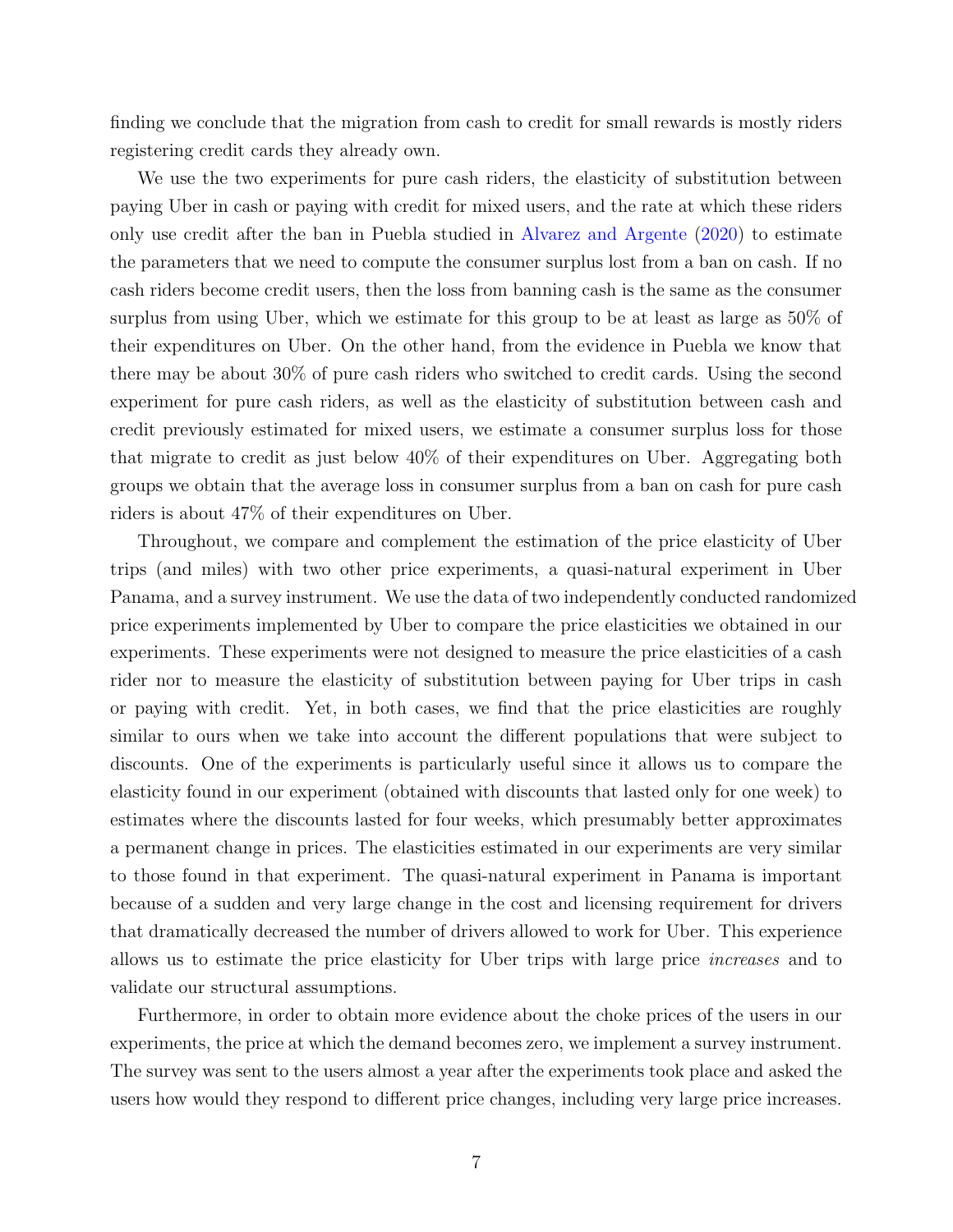We verify that for price changes similar to those in our experiments, the reported elasticities are informative about the revealed preference elasticities. We then compare the reported choke prices to those implied by our model. We find that both are remarkably close, providing additional validation to our structural assumptions.

#### Contribution and Limitations of the Study

In summary, in the State of Mexico 20% of expenditure is accounted by pure cash riders, and 50% are mixed riders –whose cash share of trips is about 42%. Aggregating the estimates discussed above, we find that the loss in consumer surplus due to a ban in cash is about 50% of the expenditure on Uber paid in cash. Importantly, given that lower income households are more likely to rely on cash as their primary mode of payment [\(Alvarez and Argente,](#page-45-3) [2020\)](#page-45-3), the cost from a ban on cash falls disproportionately on these households.

As explained above, given that we use price discounts instead of price increases, our strategy necessarily involves estimating a demand function for prices below the current equilibrium prices and extrapolating prices above them. To do this extrapolation, we use a parametric model for the demand for Uber composite trips as well as its corresponding indirect utility. In our choice of the definition of Uber trips and our parametric model we strive to be conservative by making choices that give a lower bound to the consumer surplus. For instance, our choice of the functional form of the demand with constant semi-elasticity is not only consistent with the local convexity we find in the relationship between composite trips and prices, but it also indicates a finite choke price. For pure cash riders it means a choke price about twice as large as the current equilibrium price. To put this price in perspective, our estimates of the consumer surplus of a cash rider who faces a prohibitively large cost for adopting credit is about half of the expenditure on an Uber trip. Instead, [Cohen et al.](#page-45-4) [\(2016\)](#page-45-4) use a discontinuity design based on the rounding of prices dictated by the surge algorithm to estimate the consumer surplus of Uber for three large U.S cities and find it to be about 1.6 of the expenditure of Uber riders. This difference is in large part explained by the different elasticity that [Cohen et al.](#page-45-4) [\(2016\)](#page-45-4) estimates for US riders versus pure and mixed users in the State of Mexico. In our case the price elasticity at the current equilibrium values is 1.3 for pure cash users, 1.1, for mixed users, and 0.7 for pure credit users. In [Cohen et al.](#page-45-4)  $(2016)$  the price elasticity is below  $0.55<sup>6</sup>$  $0.55<sup>6</sup>$  $0.55<sup>6</sup>$ 

Lastly, we think that obtaining a well identified estimate of the elasticity of substitution between cash and credit for a given good (Uber rides) is in itself an interesting contribution to the empirical studies of money demand. We estimate this elasticity to be about three, which is surprisingly low. Our strategy does not identify the mechanism for this low elasticity.

<span id="page-9-0"></span><sup>&</sup>lt;sup>6</sup>See Table 3 of [Cohen et al.](#page-45-4)  $(2016)$ , first row with surge multiplier 1.2.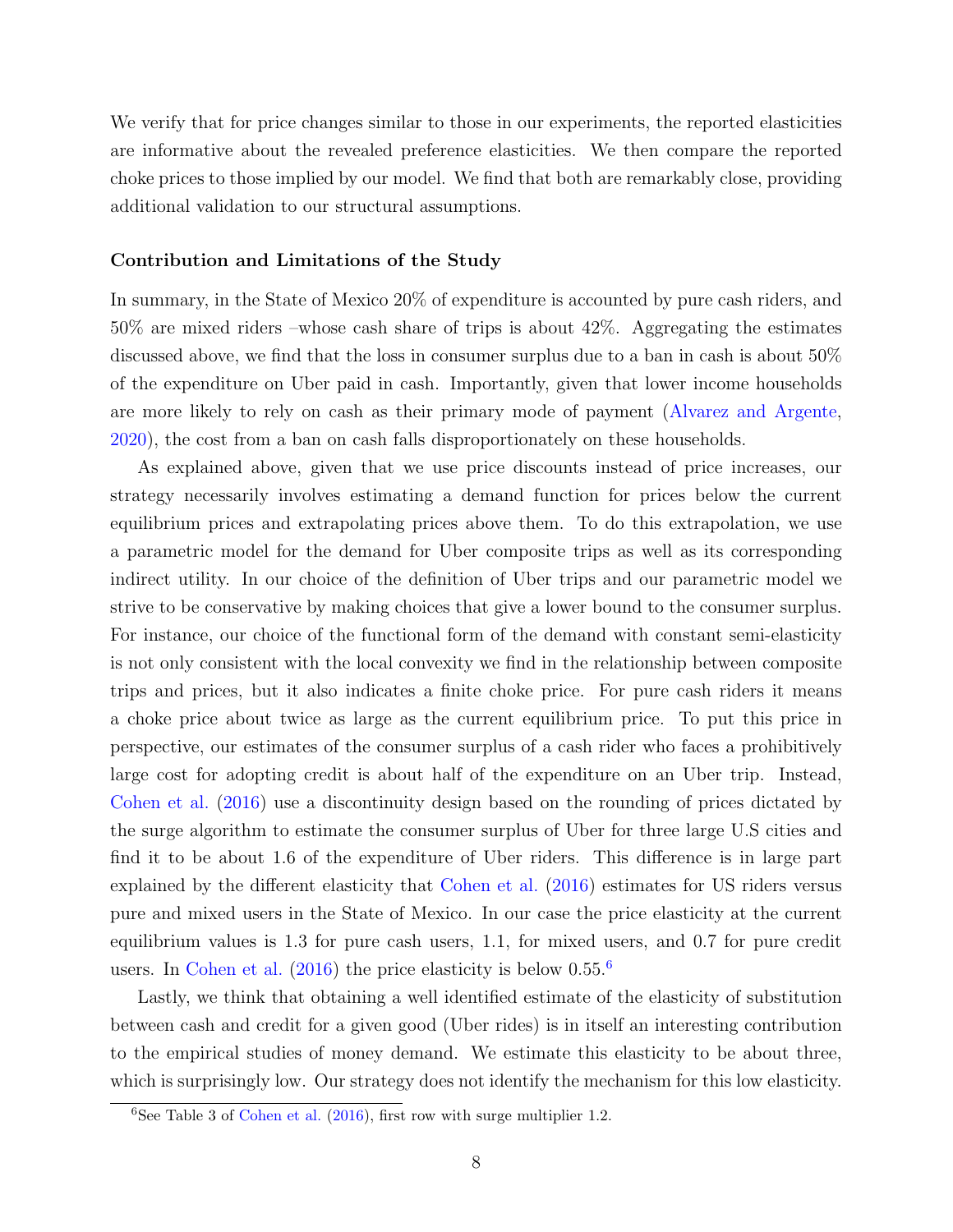One possibility is that the high use of cash in other goods in Mexico, makes the use of cash in Uber complementary even for those that own credit cards.[7](#page-10-1) For instance, [Alvarez and](#page-45-5) [Lippi](#page-45-5) [\(2017\)](#page-45-5) construct a model in which cash and credit are used simultaneously and find some evidence consistent with the proposed mechanism for developed countries. There are very few studies on the behavior of a household when faced with a differential cost in the means of payment. [Klee](#page-46-11) [\(2008\)](#page-46-11) estimates the time it takes to pay using different methods in grocery stores by using data from time stamped cash registers but has no variations in the prices. [Humphrey et al.](#page-45-6) [\(2001\)](#page-45-6) use aggregate semiannual time series from Norway during the 1990s and the observed price variations across payment methods to estimate the pattern of substitution between cash, checks, and debit cards. [Amromin et al.](#page-45-7) [\(2006\)](#page-45-7) use a one time change in the toll booth prices on a Chicago highway, which differ depending on whether the payment is made in cash or with a transponder; the price of the tolls paid in cash doubled and those with a transponder kept constant.

# <span id="page-10-0"></span>2 Institutional Background

Although Uber went live in 2010, it only started accepting cash as a payment method in May of 2015. The ride-hailing company first rolled out cash into the application's payment options in Hyderabad, India. Following its success, they extended the option to four more cities in India that year. By the end of 2016, the cash payment option became available in over 150 cities and, by 2018, this number grew to over 400 cities and 60 countries. This includes most Latin American countries including Brazil and Mexico, the two largest in terms of population.

Uber was launched in Mexico in 2013. The first city with the service was the Greater Mexico City, which is composed of Mexico City and its adjacent municipalities in the State of Mexico. As of 2018, Uber was in more than 40 cities in Mexico. The Greater Mexico City is one of the top ten most active cities in the world in terms of rides for the company. Cash as a payment option was introduced in Mexico in 2016 after the experience the year before in India. [Figure 1](#page-11-0) shows the share of trips and fares paid in cash in the cities where Uber was available in October of 2017. The figure shows that for most cities, more than half of the trips and fares are paid in cash.<sup>[8](#page-10-2)</sup>

<span id="page-10-1"></span>A few local governments, nonetheless, prohibited cash as a payment method for Uber rides

<sup>7</sup>Cash is the main method of payment used in Mexico. Around 95% of all transactions below 25 USD and 87% of transactions above 25 USD are conducted in cash. The share of transactions paid in cash is above 90% for most goods in the economy.

<span id="page-10-2"></span><sup>8</sup>On average, the trips paid in cash are shorter. As a result, the share of fares paid in cash is slightly lower than the share of trips paid in cash.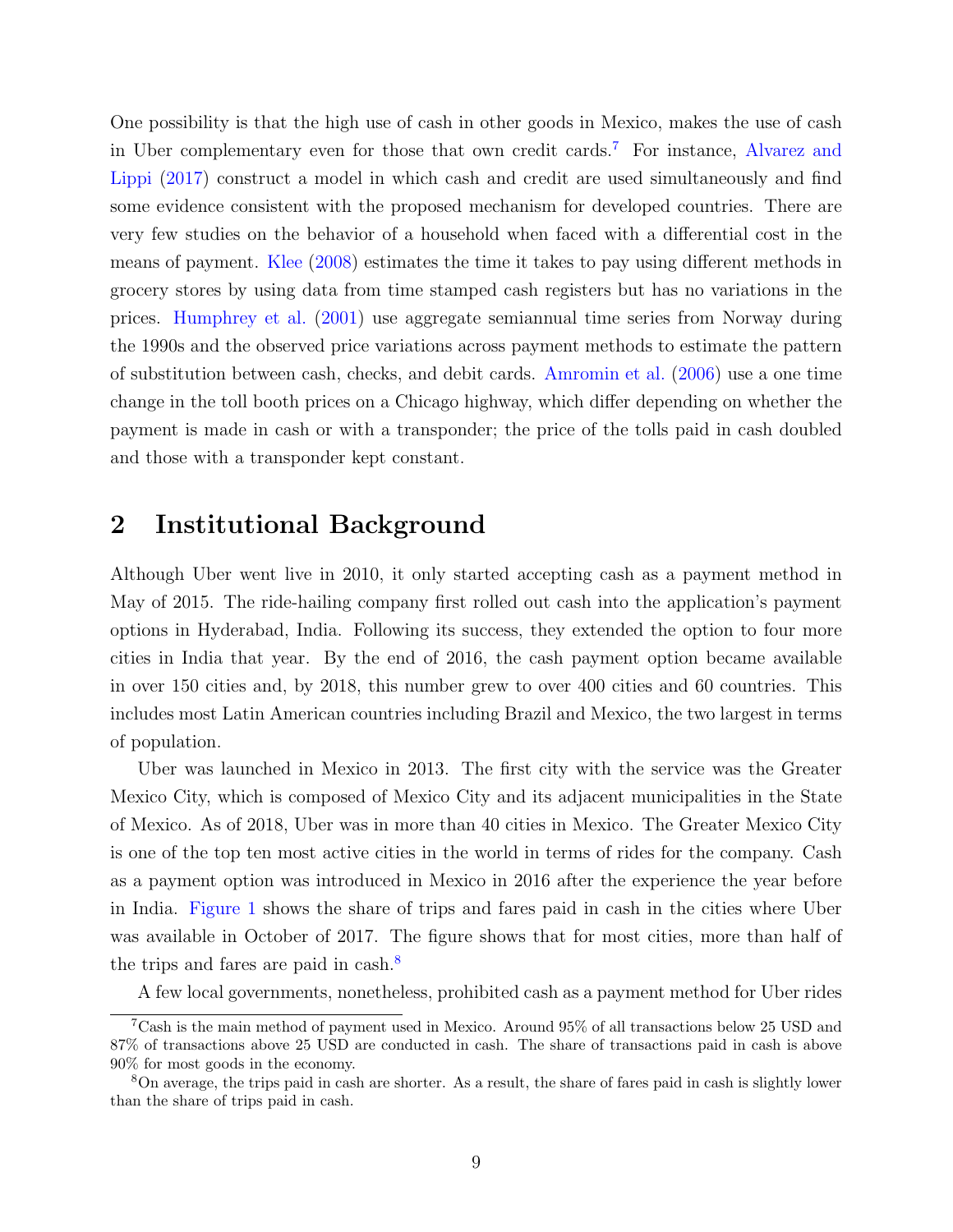<span id="page-11-0"></span>

Figure 1: Uber Mexico: Share of Cash by City

Note: The graph shows the share of trips and fares paid in cash in different cities in Mexico. The red bars show the fraction of trips paid in cash. The blue bars show the share of fares paid in cash. The sample of cities are those that were active in October of 2017.

at first. Cash was not allowed in Mexico City (as defined by its political boundaries) at first, even if it was allowed in all surrounding areas. In this case, the local government prohibited drivers from receiving any payments in cash, non-banking pre-paid cards, or payment systems in convenience stores through electronic wallets. The same occurred in the city of Queretaro, which is a mid-size city close to Mexico City. In Puebla, payments were limited to electronic payments, but the government did not enforce this until the murder of a young student allegedly by a Cabify driver, another ride-hailing firm. The ban on cash in the city of Puebla took place in December of 2017. In November of 2018, the Mexican Supreme Court struck down a state ban on cash fares for ride-hailing firms that set a national precedent for Uber and other firms. By a vote of 8-3, the court ruled that a ban on cash fares in the small western state of Colima was unconstitutional. Uber introduced cash as a payment option in Mexico City and Queretaro after the court's decision.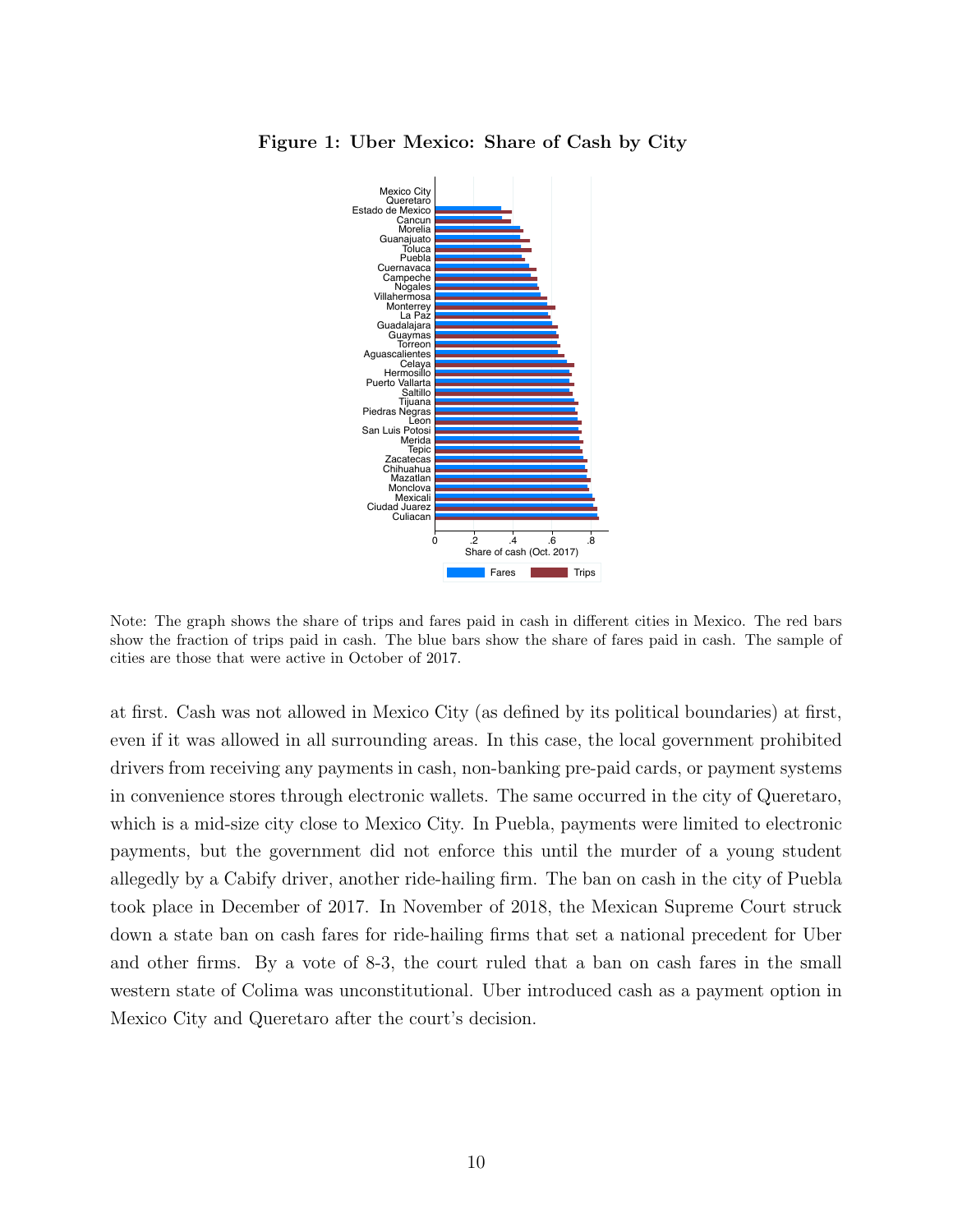# <span id="page-12-0"></span>3 Rider's Model and Consumer Surplus

We describe the rider's preferences used to estimate the cost of a ban. We assume that during a ban the price paid for Uber in credit as well as the price paid for other related goods, such as taxis, are kept constant. These assumptions simplify the problem, but they are also consistent with the available evidence in Mexico documented by [Alvarez and Argente](#page-45-3) [\(2020\)](#page-45-3). Thus, we ignore the potential cost for the drivers or the benefits for pure credit users registered before the ban coming from a potential price decrease. Hence, our model exclusively studies the problem of riders that face potentially different prices for Uber rides paid in cash and in credit, and fixed prices for the rest of the goods.

The essential ingredients are a general utility function for  $n + 1$  goods, one good being "Uber composite trips", and good  $n + 1$  representing the rest of the goods, with constant marginal utility, i.e. utility is quasi-linear. We distinguish as different goods Uber rides paid in cash and Uber rides paid in credit. Technically, composite Uber rides are given by an aggregator of Uber rides paid in cash and Uber rides paid in credit. We complement this intensive margin problem with the problem of choosing to register a credit card, which we assume is subject to a fixed cost. In particular, agents have access to Uber trips paid in credit only if they pay a fixed cost.

We consider the welfare cost for riders in the case of a ban on cash as means of payment for Uber rides. In particular, we start with an initial situation where riders face the same price for Uber rides paid in cash and Uber rides paid in credit. Facing equal prices, heterogeneous riders choose whether to register a credit card or not. Starting from this situation, we consider the change in riders welfare, measured in dollars, if there is a ban on Uber rides paid in cash or, equivalently, the welfare effect of increasing the price of Uber rides paid in cash to infinity. We show that this welfare loss equals the area under the demand for Uber rides paid in cash, which takes into account both intensive and extensive margin, as well as the initial conditions. We discuss the challenges to identify this demand, the assumptions, and the data we use to attempt to overcome them.

## 3.1 Intensive Margin Rider's Problem

We assume that the rider's utility function is given by

$$
u(x_1, x_2, \ldots, x_n; \phi) + x_{n+1}
$$

where  $x_1$  are composite Uber rides (to be defined in detailed below), the goods or services  $x_2, x_3, \ldots, x_n$  are close substitutes and/or complements to Uber (say, for example, taxis), and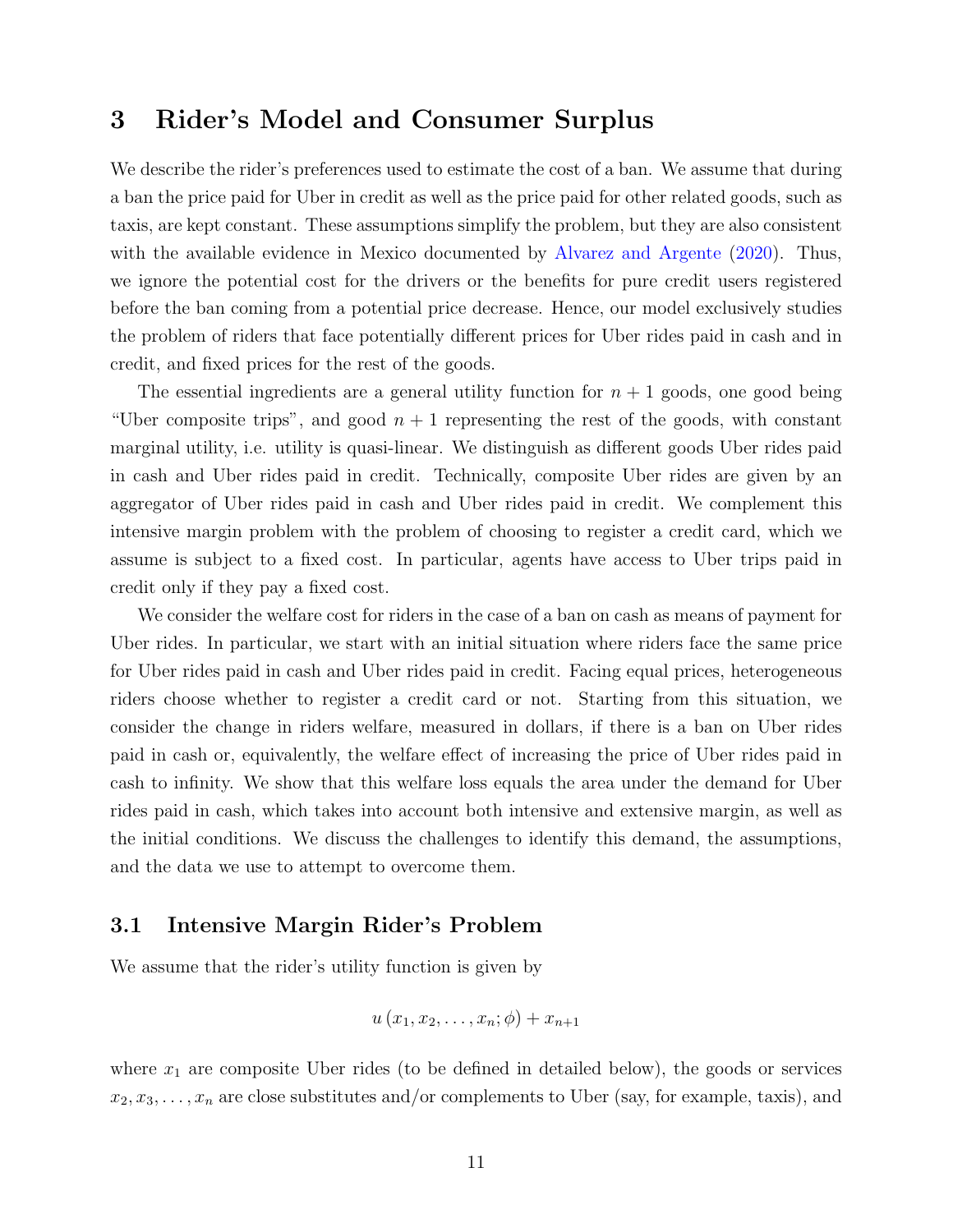the good  $x_{n+1}$  represents the rest of the goods and services. Preferences are quasi-linear, with the marginal utility of income normalized to one. We assume that  $u(\cdot;\theta)$  is strictly concave and increasing in its n arguments. We let  $\phi$  index the preferences of different riders, and let K be the distribution of  $\phi$  across riders.<sup>[9](#page-13-0)</sup>

One advantage of quasi-linear preferences is its simplicity, since equivalent and compensated variations are the same. We also think that it is a reasonable assumption given the small share of expenditure that goes to Uber rides. We take an agnostic, reduced form approach to the reasons why riders prefer one type of payment to the other by modeling them as two different goods. In particular, Uber composite rides  $x_1$  are themselves given by a constant returns to scale function  $x_1 = H(a, c; \phi)$ , whose arguments are a, denoting Uber rides paid in cash, and c, denoting Uber rides paid in credit. Composite rides equal total rides only when both means of payment are available. The function  $H$  summarizes the preferences between paying in cash or credit. We assume that  $H(\cdot; \phi)$  has constant returns to scale and that it is strictly quasi-concave. It is convenient to have a specific notation for the price of Uber rides paid in cash, for which we use  $p_a$ , and Uber rides paid with credit, for which we use  $p_c$ . Note that, in general, a rider facing finite values of  $(p_a, p_c)$  will use both means of payments. We let  $p_2, ..., p_n$  the price of the rest of the goods.

Summarizing, the utility function is quasi-linear and weakly separable in rides paid in cash and in credit. The intensive problem for the rider is:

<span id="page-13-1"></span>
$$
v(p_a, p_c, p_2, \dots, p_n; \phi) = \max_{a, c, x_2, \dots, x_{n+1}} u(H(a, c; \phi)), x_2, \dots, x_n; \theta) + x_{n+1}
$$
(1)  
subject to  $p_a a + p_c c + \sum_{i=2}^n p_i x_i + x_{n+1} = I$ 

where I is the total income of the rider. Furthermore, we assume throughout that I is large enough so that there is always positive consumption of the good  $n + 1$ . Note that we have normalized  $p_{n+1} = 1$ , so we can interpret the numeraire as dollars (or pesos!). The indirect utility function  $v$  is one of the key objects of our theory, since we will use it to measure consumer surplus. As discussed above, in our analysis we will keep the prices  $\{p_2, \ldots, p_n\}$ fixed, so we omit them for most expressions. For instance, we write  $v(p_a, p_c; \phi)$  suppressing  $\{p_2, \ldots, p_n\}$ . We denote the optimal choices for Uber rides paid in cash and in credit solving the intensive margin problem in [equation](#page-13-1) [\(1\)](#page-13-1) as:  $\tilde{a}(p_a, p_c; \phi)$  and  $\tilde{c}(p_a, p_c; \phi)$ .

Our weakly separable specification allows us to isolate the choice of the means of payment from the total demand for Uber rides. In particular, given the assumption that  $H$  is homogeneous of degree one, a rider choice of her share of trips paid in cash depends only

<span id="page-13-0"></span><sup>&</sup>lt;sup>9</sup>Almost all the time we use  $\phi$  to refer to types defined by variables that we can observe.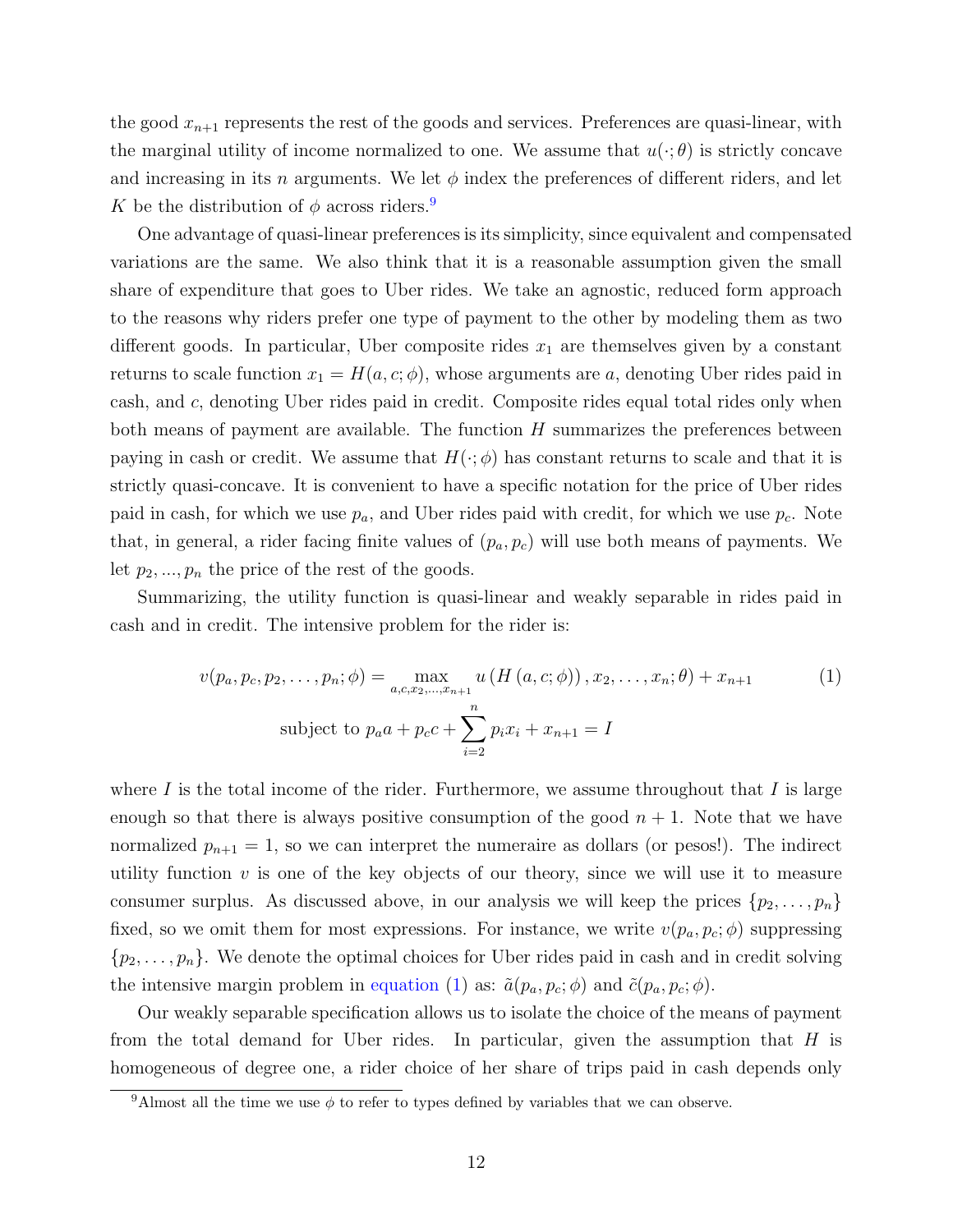the rider's type  $\phi$  and the relative prices of Uber rides paid in cash vs credit  $p_a/p_c$ , but it does not depend on the total income I or any feature of the utility function  $u$ . On the other hand, taking prices  $p_a = p_c = P$  faced for riders that have access to both means of payments, the demand of Uber composite rides depends only on its common price  $P$  and on the utility function  $u$  and it is independent of the function  $H$ . In general, we can define the ideal price of one composite Uber rides using H as:

<span id="page-14-0"></span>
$$
\mathbb{P}(p_a, p_c; \phi) = \min_{a,c} p_a a + p_c c \text{ subject to } H(a, c; \phi) = 1
$$
\n(2)

We normalize the units of  $H(\cdot; \phi)$  so that  $H(p, p; \phi) = p$  for any  $p > 0$ . We let  $a(p_a, p_c)$ and  $c(p_a, p_c)$  be the choices that attain the minimum in [equation](#page-14-0) [\(2\)](#page-14-0) so that  $\mathbb{P}(p_a, p_c)$  =  $p_a a(p_a, p_c) + p_c c(p_a, p_c)$ . The functions a and c are homogeneous of degree zero in  $(p_a, p_c)$ while  $\mathbb P$  is homogeneous of degree one in  $(p_a, p_c)$ . The ideal price index is given by  $\mathbb P(p_a, p_c)$ , and increasing in convex function of  $(p_a, p_c)$ . We assume that H is such that  $\mathbb{P}(\infty, 1; \phi)$  and  $\mathbb{P}(1,\infty;\phi)$  are both finite. For instance, if H is given by a CES function, we require the elasticity of substitution to be larger than one.

### 3.2 Extensive Margin Rider's Problem

We assume that a rider can use a credit card to pay for her rides only if she pays a (flow) fixed cost  $\psi \geq 0$ . We denote by  $\theta = (\psi, \phi)$  a vector that completely specify the type of the rider. Thus the full problem for the rider is:

<span id="page-14-1"></span>
$$
\mathcal{V}(p_a, p_c; \theta) \equiv \max \{ v (p_a, p_c; \phi) - \psi, v (p_a, \infty; \phi) \}
$$
\n(3)

The first option is to pay the fixed cost  $\psi$  –which is part of rider type  $\theta$ – and face prices  $(p_a, p_c)$  for rides. The second choice is to save the fixed cost  $\psi$ , but to have access only to rides pay with cash, which we represent as having an infinite price for rides paid in credit i.e.  $p_c = \infty$ . We let  $1_c$   $(p_a, p_c; \theta) \in \{0, 1\}$  be an indicator which equals one if the optimal decision in [equation](#page-14-1) [\(3\)](#page-14-1) is to register a credit card in the application and zero otherwise.

We express the fixed cost in its equivalent flow value, which we denote by  $\psi$ . This converts the fixed cost in units comparable with  $v(p_a, p_c; \phi)$ , which is a flow. Later on we introduce a discount rate  $\rho$  which converts the flows into stocks, so that  $\psi/\rho$  will be its stock value or actual value of the fixed cost. The discount rate  $\rho$  incorporates pure time discounting and the expected duration for the registration of the credit card and/or the expected duration of the Uber service.

We can now define the rider's demands for Uber paid in cash and credit, denoted by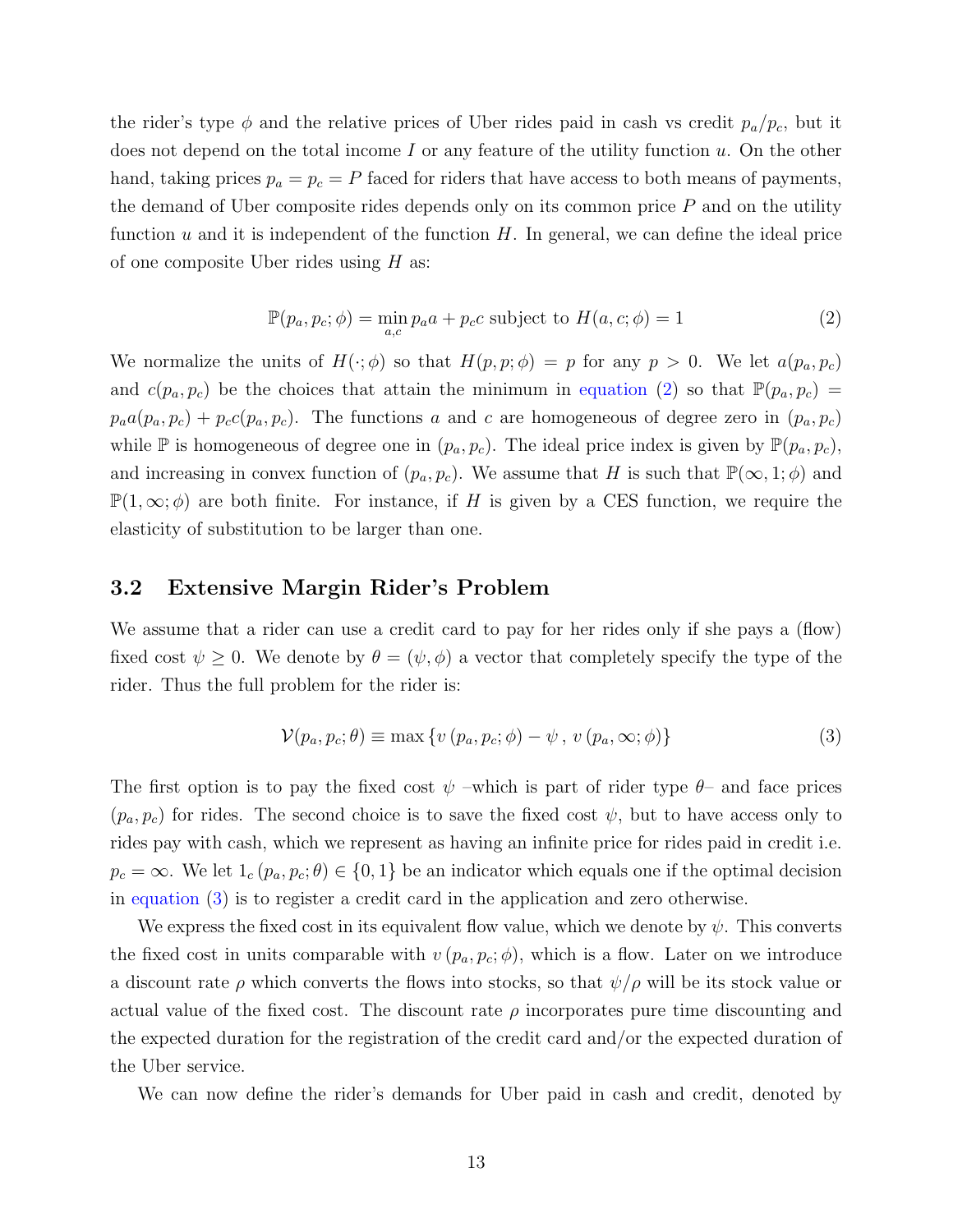$a^*, c^*$ , taking into account the intensive and extensive margins:

$$
(a^*(p_a, p_c; \theta), c^*(p_a, p_c; \theta)) = \begin{cases} (\tilde{a}(p_a, p_c; \phi), \tilde{c}(p_a, p_c; \phi)) & \text{if } 1_c(p_a, p_c; \theta) = 1\\ (\tilde{a}(p_a, \infty; \phi), 0) & \text{if } 1_c(p_a, p_c; \theta) = 0 \end{cases}
$$

for any type  $\theta = (\psi, \phi)$ .

We use the cumulative distribution functions  $G$  and  $K$  to describe the distribution of fixed cost conditional on  $\phi$ , and the distribution of  $\phi$  respectively. In particular we let  $\psi \sim G(\cdot | \phi)$  and  $\phi \sim K(\cdot)$  describe the cross sectional distribution of  $\theta = (\psi, \phi)$ . We assume that the distribution of  $\psi$  conditional  $\phi$  has a continuous density and denote this density as  $g(\psi|\phi) = G'(\psi|\phi)$  for all  $(\psi, \phi)$ . We use F for the implied distribution of types  $\theta$ .

## 3.3 Welfare Cost of Ban in Cash and Consumer Surplus

Given the assumption of quasi-linearity we can aggregate the welfare level of riders and measure it in units of numeraire. We normalize the units of a trip so that when both means of payments are available, the price of a trip is 1, i.e. we normalize the length of rides so that prices before the ban are  $p_a = p_c = 1$ . We denote the consumer surplus lost in the ban of cash by  $CS_{ban}$ , which we define as follows. We assume that riders have access to both cash and credit before the ban and that they have already made their optimal choice regarding registering a card by solving the problem in [equation](#page-13-1) [\(1\)](#page-13-1). The prior decision of registering a card is summarized by  $1_c (1, 1; \theta)$  and the distribution of types F. The consumer surplus lost in the ban is:

$$
\mathcal{CS}_{ban} = \int 1_c (1, 1; \theta) \left[ v(1, 1; \phi) - v(\infty, 1; \phi) \right] dF(\theta)
$$
  
+ 
$$
\int \left[ 1 - 1_c (1, 1; \theta) \right] \left[ v(1, \infty; \phi) - \mathcal{V}(\infty, 1; \theta) \right] dF(\theta)
$$
 (4)

The first term counts those riders that before the ban have registered a credit card, as denoted by the indicator  $1_c$ . These riders are either pure credit users or mixed users. Their net utility flow before the ban is  $v(1, 1; \phi)$ . Note that in the past they have paid the fixed cost to register the card but, at this point, this is a sunk cost and the decision is irreversible. After the ban these riders face a much higher price of cash rides, i.e. their utility flow value is  $v(\infty, 1; \phi)$ . The second term counts the riders that before the ban were pure cash users. Their utility function flow value before the ban is  $v(1,\infty;\phi)$ . After the ban these riders have the choice of either paying the fixed cost and becoming pure credit users, which gives a utility flow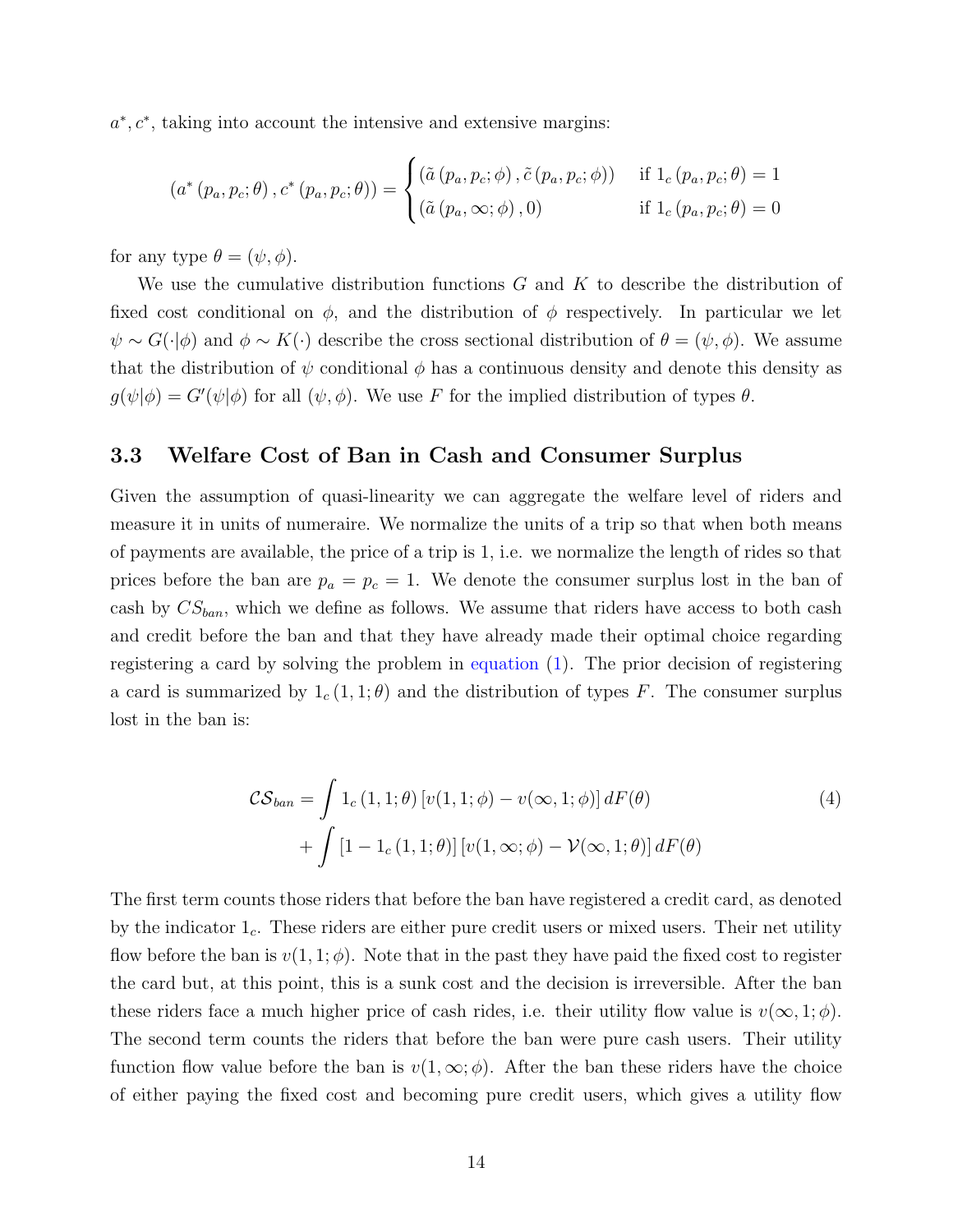value  $v(1,\infty;\phi) - \psi$ , or just dropping from Uber, which corresponds to a net utility flow  $v(\infty,\infty;\phi)$ . This last choice is taking into account in the term  $\mathcal{V}(\infty,1;\theta)$ .

Alternatively, and more generally, we can define for any  $p_a \geq 1$  the consumer surplus lost due to an increase in the price of cash from 1 to  $p_a \ge 1$  as:

<span id="page-16-0"></span>
$$
\mathcal{CS}(p_a, 1) = \int 1_c (1, 1; \theta) [v(1, 1; \phi) - v(p_a, 1; \phi)] dF(\theta) + \int [1 - 1_c (1, 1; \theta)] [v(1, p_a; \phi) - \mathcal{V}(p_a, 1; \phi)] dF(\theta)
$$
(5)

We can represent the ban as an arbitrarily large price for Uber trips in cash, i.e. as  $\lim \mathcal{CS}(p_a) = \mathcal{CS}_{ban}$  as  $p_a \to \infty$ .

Following standard arguments in demand theory, the consumer surplus lost in the ban of cash can be computed as the area below the aggregate demand for Uber in cash. First, we define the aggregate demand for a city where cash was allowed, and where, unexpectedly the price increases to  $p_a \geq 1$ :

$$
A(p_a, 1) = \int 1_c(1, 1; \theta) \, \tilde{a}(p_a, 1; \phi) dF(\theta) + \int (1 - 1_c(1, 1; \theta)) \, a^*(p_a, 1; \theta) dF(\theta) \tag{6}
$$

Note that the definition of the aggregate demand breaks the integral into the same two groups of riders as in [equation](#page-16-0) [\(5\)](#page-16-0). The first is the group that has already registered the card, according to the decision at the original prices  $(p_a, p_c) = (1, 1)$ , for which  $1_c(1, 1; \theta) = 1$ . The second are the remaining riders, which have not registered a card and, hence, they may consider to do it optimally.

<span id="page-16-2"></span>**PROPOSITION 1.** Assume that  $G(\cdot|\phi)$  has a continuous density, and that for almost all riders  $\theta$ , the income I is large enough so they consume the outside good. Then

<span id="page-16-1"></span>
$$
\mathcal{CS}_{ban} = \int_1^\infty A(p_a, 1) dp_a \tag{7}
$$

Note that the demand that satisfies [equation](#page-16-1) [\(7\)](#page-16-1) is the aggregate demand. The proof of this proposition is in the appendix. It combines the envelope theorem for the intensive margin, with the assumption of a density  $g$  for the fixed cost to take care of the extensive margin.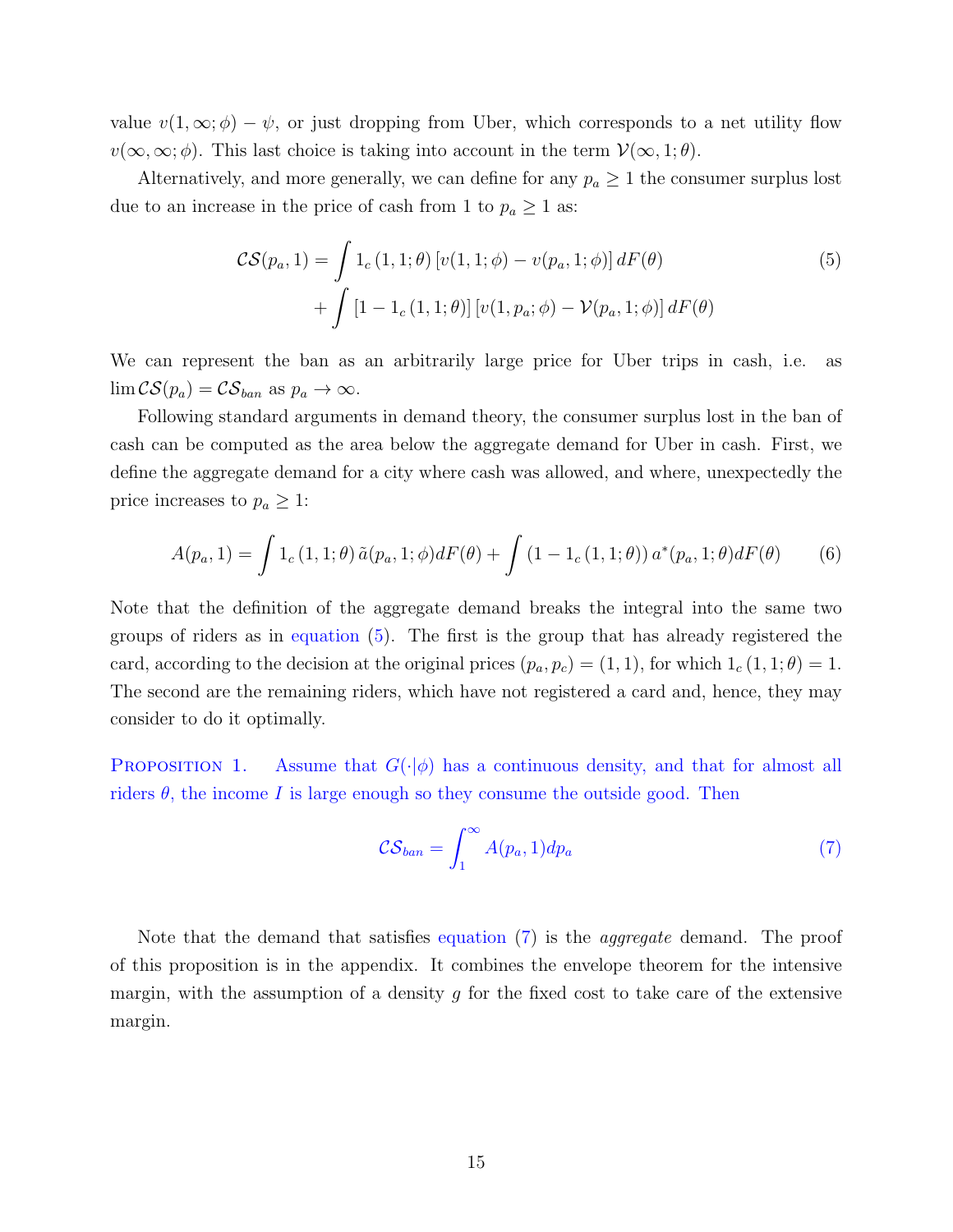### 3.4 Identification

In this section, we explain the challenges to identify the consumer surplus and how we try to overcome them. In principle, based on [Proposition 1,](#page-16-2) if we can observe the changes on aggregate quantity of the trips paid in cash after permanent increases on its price  $p_a$ , for increasingly larger values of  $p_a$  while keeping everything else fixed, we can trace out the aggregate demand A, and thus estimate the consumer surplus. In practice, we run price experiments for short periods of time, where we can only decrease prices, or where we give rewards for registering credit cards. The reaction of price increases versus price decreases of Uber paid in cash may be different for at least two reasons. First, the demand function may have different curvature for high and low prices. And, second, because of the irreversibility of the decision to registering a card. To overcome these challenges, we conduct three different experiments and also bring to bear information from the reaction of riders to the ban in Puebla documented in [Alvarez and Argente](#page-45-3) [\(2020\)](#page-45-3). We combine this information with a structural model to produce theoretically based estimates of the consumer surplus. We use a parametric version because our experiments contain a limited amount of price points and rewards variation.

Our first result is to represent the problem for the Uber rider in two stages. This allows us to clarify which features of the indirect utility function are identified by each experiment.

Two stage representation of rider's intensive margin problem. As a preliminary step, we define the utility function  $U(\cdot;\phi,p_2,\ldots,p_n): \mathbb{R}_+ \to \mathbb{R}$  to embed all the information of the utility function u in a simple set up, for fixed prices of the related goods  $\{p_2, \ldots, p_n\}$ .

$$
U(X; \phi, p_2, \dots, p_n) \equiv \max_{x_2, x_3, \dots, x_n} u(X, x_2, \dots, x_n; \phi) + I - \left[ \sum_{i=2}^n p_i x_i \right]
$$
(8)

This problem simply creates an utility function with Uber composite rides, denoted by X as its main argument by maximizing out the remaining of related goods 2 to  $n$ , at prices  $\{p_2, \ldots, p_n\}$ . As in other cases, we will omit the dependence of prices  $\{p_2, \ldots, p_n\}$ . Using U we can define the following indirect utility function  $V(\cdot;\phi): \mathbb{R} \to \mathbb{R}$  in a problem for a rider choosing the number of composite rides  $X$  at price  $P$ :

<span id="page-17-1"></span><span id="page-17-0"></span>
$$
V(P; \phi) = \max_{x \ge 0} U(x; \phi) + [I' - Px]
$$
 (9)

Note that we are using that preferences are quasi-linear. We let the optimal solution be  $X(P; p_2, \ldots, p_n \phi)$ , with first order condition  $U'(X(P)) = P$  if  $X(P) > 0$  and  $U'(X(P)) \leq P$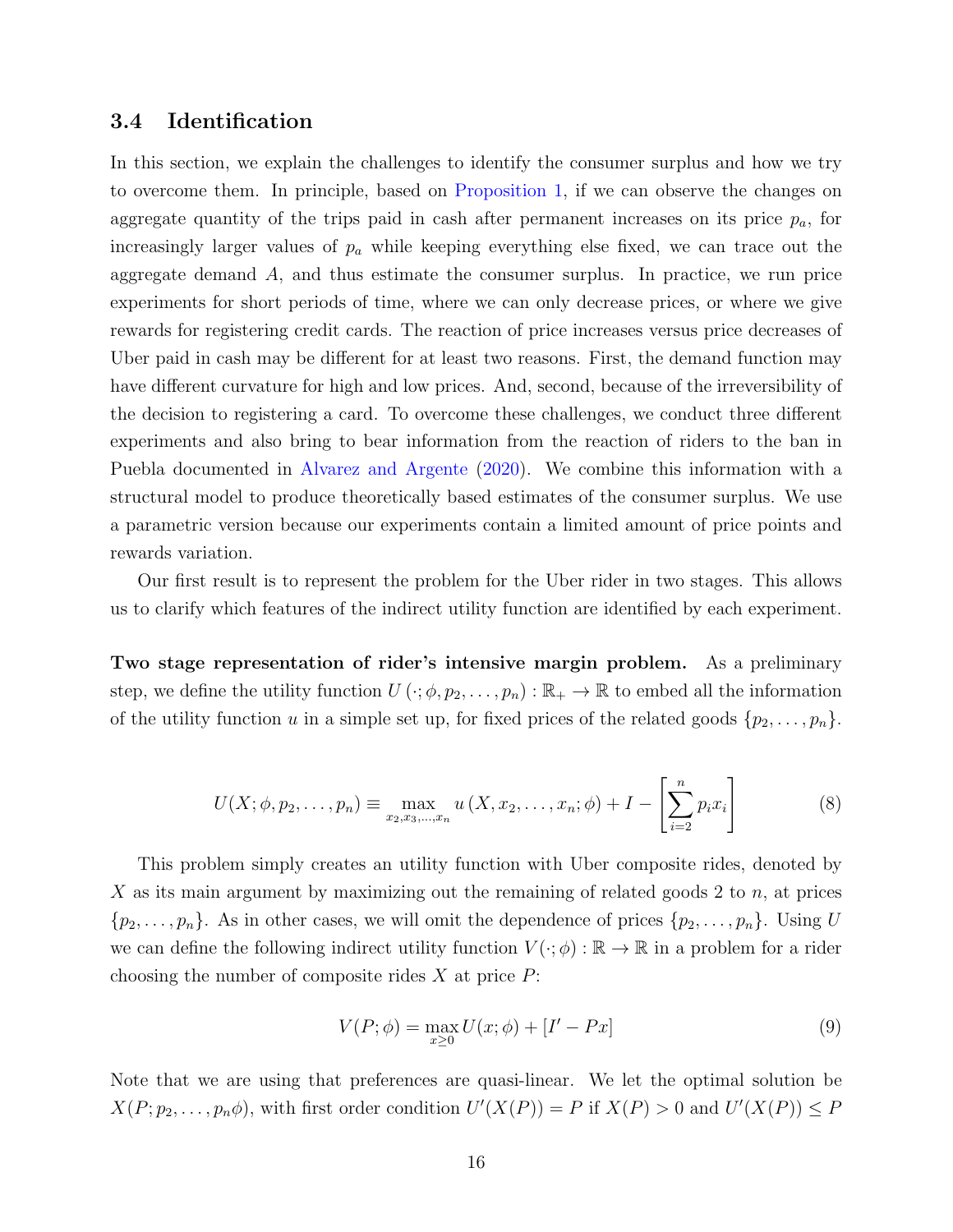otherwise.

We summarize the use of U and V and its relationship with  $v$  in a very simple proposition.

PROPOSITION 2. Fixing prices  $\{p_1, \ldots, p_n\}$  and type  $\phi$ , X solves the problem in [\(equation](#page-17-0) [\(9\)](#page-17-0)), for U defined as in [equation](#page-17-1) [\(8\)](#page-17-1), if and only if  $x_1 = X$  solves:

$$
\max_{x_1, x_2, ..., x_n} u(x_1, x_2, ..., x_n) + \left[I - \sum_{i=1}^I p_i x_i\right].
$$

Moreover, the indirect utility  $v(\cdot)$  can be written as

$$
v(p_a, p_c; \phi) = V(\mathbb{P}(p_a, p_c; \phi); \phi).
$$
 (10)

Finally, the solution of the intensive margin problem  $(\tilde{a}, \tilde{c})$  can be written as:

$$
\tilde{a}(p_a, p_c; \phi) = a\left(\frac{p_a}{p_c}, 1; \phi\right) X\left(\mathbb{P}(p_a, p_c); \phi\right) \tag{11}
$$

$$
\tilde{c}(p_a, p_c; \phi) = c \left(\frac{p_a}{p_c}, 1; \phi\right) X \left(\mathbb{P}(p_a, p_c); \phi\right) \tag{12}
$$

where  $a, c$  are the solutions of problem [\(equation](#page-14-0) [\(2\)](#page-14-0)), and X is the solution of problem [\(equation](#page-17-0) [\(9\)](#page-17-0)).

We can use these results to discuss the assumption we use to identify the functions required to compute  $\mathcal{CS}_{ban}$ .

<span id="page-18-0"></span>**Identification of cash-credit choice utility H.** For a given rider type  $\phi$ , we can identify H if we observe the ratio of the choices  $\tilde{a}(p_a, p_c; \phi)/\tilde{c}(p_a, p_c; \phi)$  as we exogenously vary  $p_a/p_c$ . Or equivalently, we can identify H by tracing the share of trips paid in cash  $p_a\tilde{a}/(p_a\tilde{a}+p_c\tilde{c})$ as function of  $p_a/p_c$ . In this result we are using heavily the assumption that the function H is homogeneous of degree one. There are two important caveats/limitations. First, to identify it non-parametrically we need large variation of the ratio  $p_a/p_c$ . Instead, in our experiment we will face riders in the control and treatment groups with values of  $(p_a, p_c)$ , which give us nine different values of  $p_a/p_c$ . We describe the experiment and how we use them in detail below. Second, we cannot identify  $H$  for riders that do not have registered credit cards. Faced with these challenges we use a parametric form of  $H$ . In particular, we assume that  $H$ is CES and we add the assumption that the same estimated  $H$  also holds for the pure-cash group, except for the parameter that controls the share of cash. Furthermore, we have access to the historic data of the share of trips paid for each user with a registered credit card at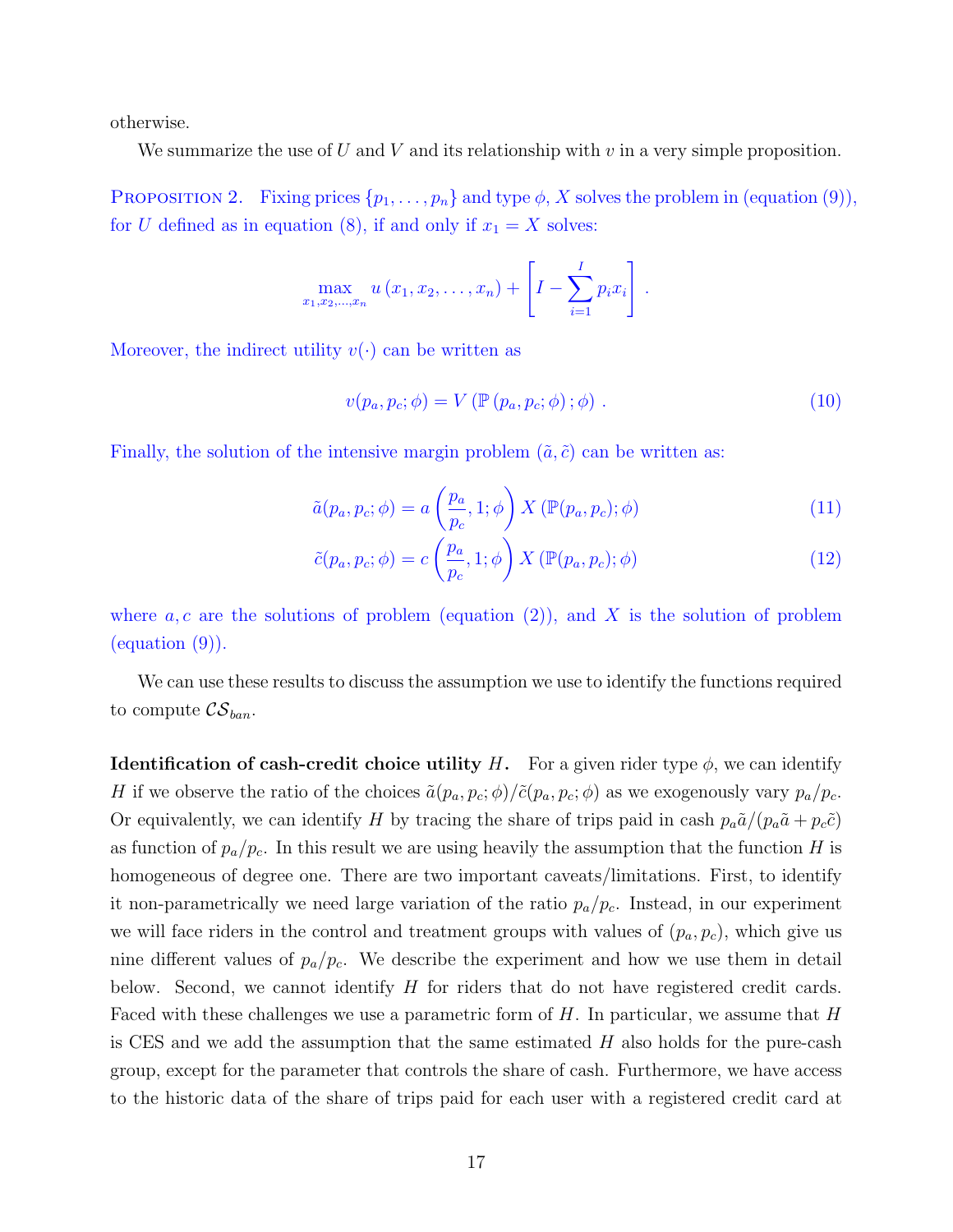equal prices, i.e. when  $p_a = p_c = 1$ .

<span id="page-19-1"></span>**Identification of Uber rides utility U.** It is clear from the definition of U in [equation](#page-17-1)  $(8)$ and from problem [\(equation](#page-17-0) [\(9\)](#page-17-0)) that U is identified by observing how  $\tilde{c}(p, p; \phi)$  and  $\tilde{a}(p, p; \phi)$ change as the price of both Uber rides  $p = p_a = p_c$  changes, since  $p = \mathbb{P}(p, p; \phi)$ . Moreover, for pure cash riders (riders that have no access to credit), we can also identify  $U$  by changing the price of trips paid in cash  $p_a$ , which gives  $\mathbb{P}(p_a,\infty;\phi) = p_a \mathbb{P}(1,\infty;\phi)$ .<sup>[10](#page-19-0)</sup> Importantly, we use the functional form of  $U$ , and its associated demand  $X$ , to extrapolate the shape for the indirect utility V estimated from variation on X in experiments where prices are lower than the current price, i.e. when  $p < 1$ , to the values of V when then price are higher than the current one, i.e to  $p > 1$ . The functional form is clearly important in this step.

**Identification of the distribution of fixed cost**  $g$ . Assume that the indirect utility function  $v(p,\infty;\phi)$  and  $v(p,p;\phi)$  are known. Additionally, assume that pure cash riders, whom are indexed by  $\phi$ , are faced with different levels of flow rewards d to be obtained only if they registered a card. Then we can identify the distribution  $\psi \sim g(\cdot | \phi)$  using the fraction that have registered a card for different values of  $d$ . This follows from the inequalities implied in [equation](#page-14-1) [\(3\)](#page-14-1). In principle, if we were to have a large number of experiments, each indexed by the size of the reward d offered to riders, and observe the fraction that register a card, we can identify the entire conditional density of fixed cost  $g(\cdot|\phi)$ .

While we design an experiment where pure cash riders are faced with rewards, the assumption that  $v$  is known for these riders needs to be discussed. In particular, while we design an experiment to identify U for pure cash users, we do not know the function  $H$ for these riders. The reason we do not know this function is that, by their vary nature, pure cash riders have not been faced (nor they can be easily faced) with interior choices for credit prices. To solve this problem we assume that some aspects of  $H$  are the same as those for mixed riders, i.e. riders for which we have identified H. In particular, we assume that  $\eta$ , the elasticity of substitution of  $H$ , is the same as the one estimated by mixed users, but we allow for a rider specific share parameter  $\alpha$ –see below for more detail. In fact, we will only obtain an interval of feasible values for the share  $\alpha$  based upon the experimental evidence and the observed behavior of riders after the ban in Puebla.

We list here the constraints on the distribution of fixed cost of migrating to credit  $\psi$  and on the distribution of  $\phi$  implied from being a cash user, from the estimates of excess migration from Puebla, and from the experiments on payments to migration to credit. They all apply

<span id="page-19-0"></span><sup>&</sup>lt;sup>10</sup>In particular, if we decrease  $p_a$  we can also disregard the incentives of pure cash riders to registered a card. Also, if the constant  $\mathbb{P}(1,\infty;\phi)$  is not known, then we can identify U up to a constant, see case 4 of Appendix ??.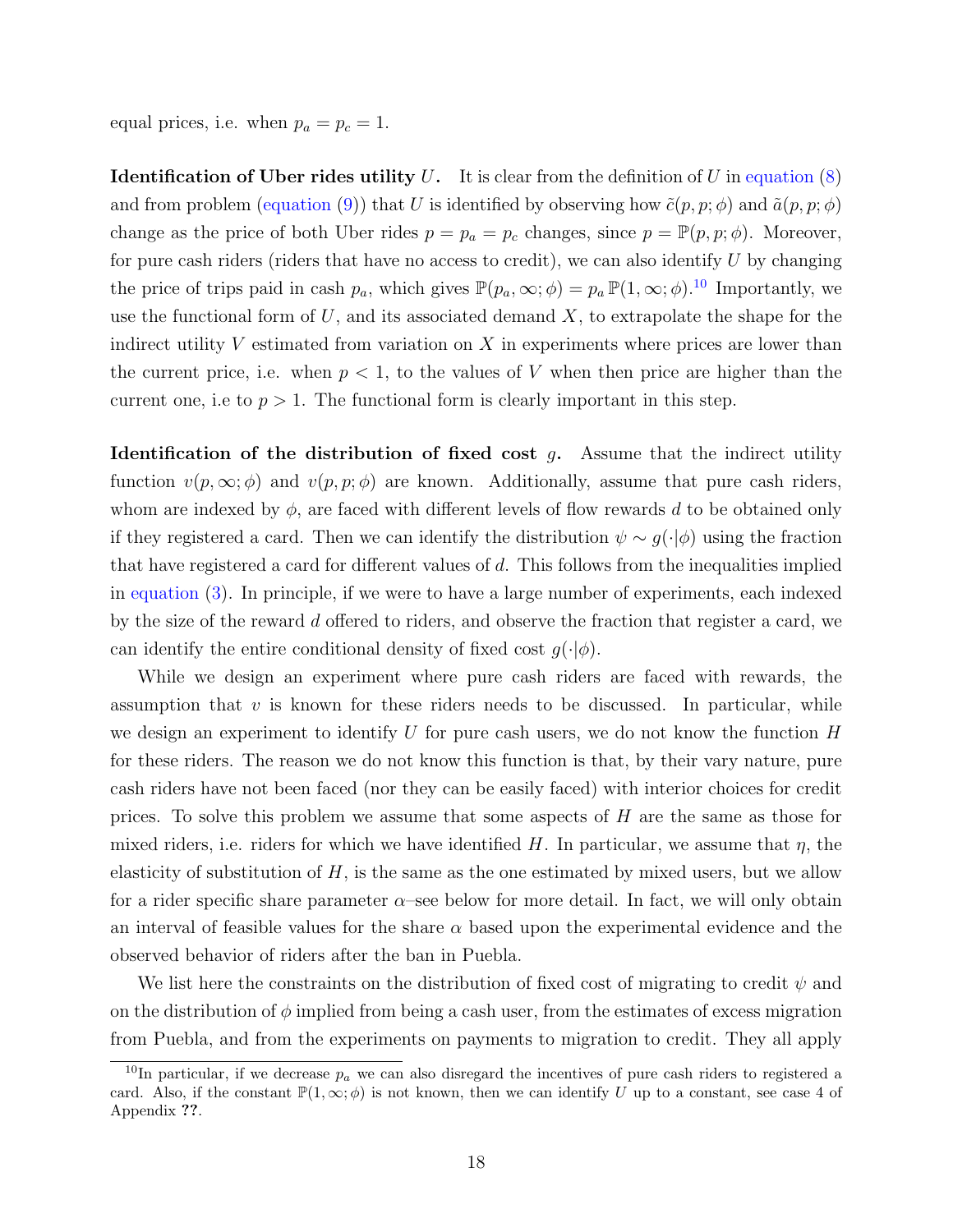exclusively to pure cash riders. We fix a value of  $\phi$  for a group of pure cash riders. For now we assume we know the function  $v(p_a, p_c; \phi)$  for these riders. We describe a set of conditions so the behavior of these riders is consistent with their observed behavior. In particular it must be consistent with: (1) the choice of pure cash users of not registering a card while cash was allowed, (2) the observed excess migration of pure cash users to pure credit users after the ban in Puebla, 3) the change in trips for the pure cash users that migrated to pure credit users after the ban in Puebla, and 4) the experimental evidence on the excess migration for different reward levels.

1) Pure cash users prefer not to switch to become mixed/credit when cash is allowed. The condition that ensures that pure cash users prefer not to become credit/mixed users is:

<span id="page-20-1"></span><span id="page-20-0"></span>
$$
\psi \ge v(1, 1; \phi) - v(1, \infty; \phi) \tag{13}
$$

for all cash users and for all value of  $\psi$  in the support of  $G(\cdot|\phi)$ . The right hand side of this equation defines the lower bound of the support  $G(\cdot|\phi)$  which we refer to as  $\psi(\phi)$ .

2) Excess migration from cash to credit after the ban in Puebla. For the second condition we use that fraction  $m_{ban}$  of pure-cash users in Puebla migrated to credit after the ban on cash, in excess to those that migrated before ban. We thus have:

$$
\psi \leq v(\infty, 1; \phi) - v(\infty, \infty; \phi) \text{ for fraction } m_{ban} \text{ and } (14)
$$

$$
\psi \ge v(\infty, 1; \phi) - v(\infty, \infty; \phi) \text{ for fraction } 1 - m_{ban}
$$
\n(15)

The right hand side of these inequalities defines a value of  $\psi$  such that for higher values pure cash riders prefer to stop using Uber. We refer to this value as  $\psi_{ban}(\phi)$ .

3) Change on trips for pure cash users that migrated to credit in Puebla. In Puebla we keep tract of the number of trips for pure cash users that become pure credit users after the ban. We found out that they decrease the number of trips. Thus for those values of  $\phi$  we must have

$$
0 < \tilde{a}(\infty, 1; \phi) \le \tilde{a}(1, \infty; \phi) \tag{16}
$$

4) Experimental evidence on the excess migration due to incentives. In our experiment, pure cash riders are offered a one time payment  $d_j$ , from which we measure the induced (excess)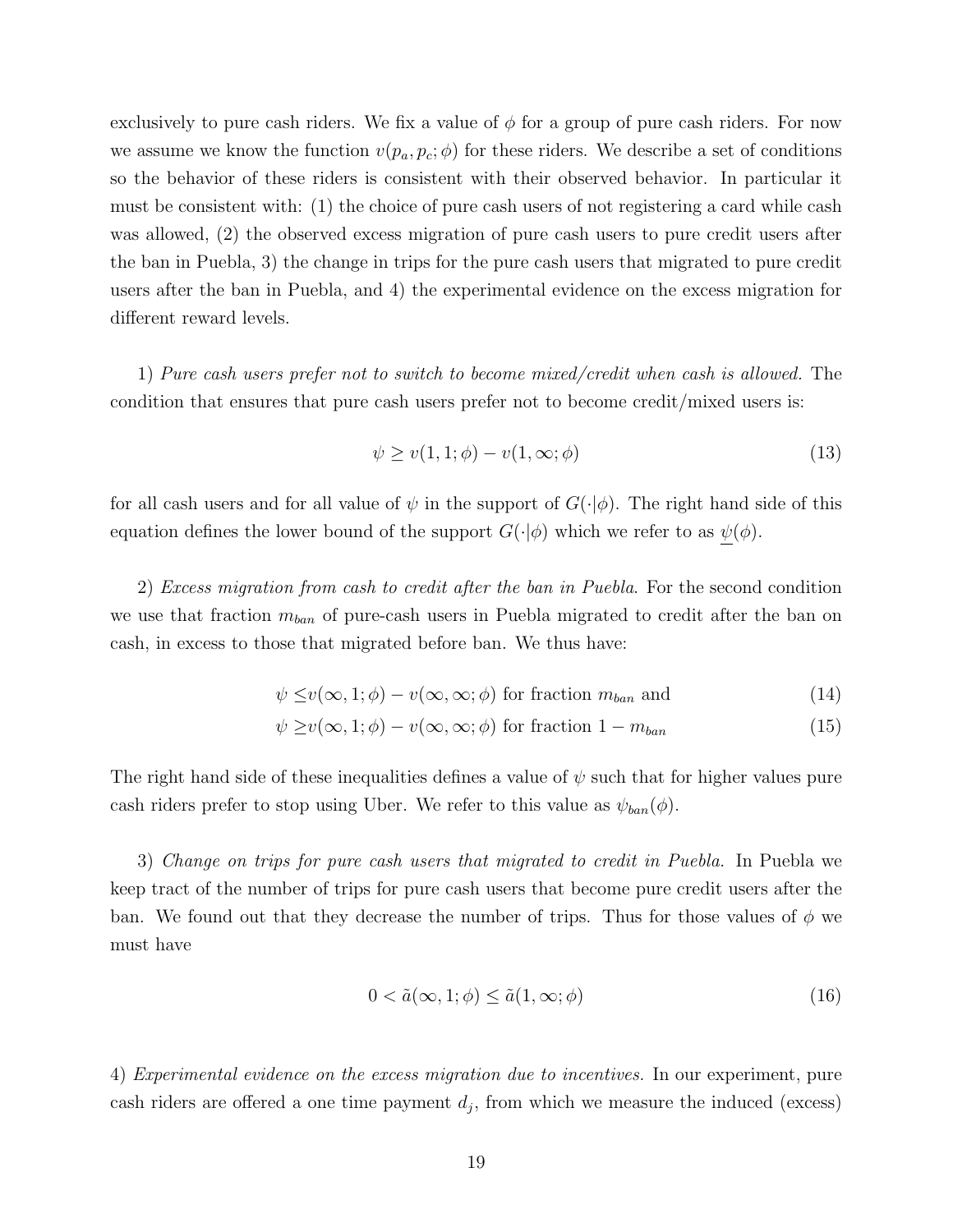migration of fraction  $m_j$  of pure cash riders to become credit/mixed riders by registering a card. We index each level incentives as well as each fraction of the treatment group that migrate by  $j$ .

<span id="page-21-1"></span>
$$
\psi \le v(1, 1; \phi) - v(1, \infty; \phi) + \rho d_j \text{ for fraction } m_j \text{ and } (17)
$$

$$
\psi \ge v(1, 1; \phi) - v(1, \infty; \phi) + \rho d_j \text{ for fraction } 1 - m_j \tag{18}
$$

for each reward level  $i$ .

In [Appendix F](#page--1-0) we implement all these inequalities to describe the (small) interval of  $\alpha$ 's consistent with our estimates. For each value of  $\alpha$  we find the remaining parameters of U and G and compute the consumer surplus lost in a ban in cash by pure cash users.

## <span id="page-21-0"></span>3.5 Random Quasi-linear Utility and Test at the Aggregate Level

Before stating the functional forms we use to extrapolate the behavior of demand for low prices to high prices, we clarify two aspects of our model. The first is that we assume a quasi-linear utility function subject to idiosyncratic unobservable shocks at the rider level. This specification aggregates to a quasi-linear utility for a group of ex-ante identical riders with the same observables. The second is that we can test all restrictions implied by our experimental data (our two RCT's) on that aggregate utility function. The null hypothesis for the test is that the data set given by the experiments was generated by some quasi-linear utility function at the aggregate level. This test consists on checking several inequalities as explained below.

We assume that the rider's i utility function of cash and credit rides  $(a_i, c_i)$  is given by the composition of version H and  $\tilde{U}$ . We fix the type  $\phi$  and allow for unobservable idiosyncratic shocks  $\omega$  to  $\tilde{U}$ , so the utility function of the rider  $(\phi, \omega)$  is:

$$
\tilde{U}\left(H\left(a_{i},c_{i};\phi\right);\phi,\omega\right) \tag{19}
$$

where  $\tilde{U}(\cdot;\phi,\omega)$  has been described above in [equation](#page-17-1) [\(8\)](#page-17-1). The function  $H(\cdot;\phi)$  is the cashcredit sub-utility function described above, which can depend on the observable type  $\phi$ , but cannot depend on the idiosyncratic shock  $\omega$ .

It is well know that quasi-linearity is preserved under aggregation. We assume that the rider's random shocks  $\omega$  are distributed across riders according to  $\mu(\cdot|\phi)$  for a given observable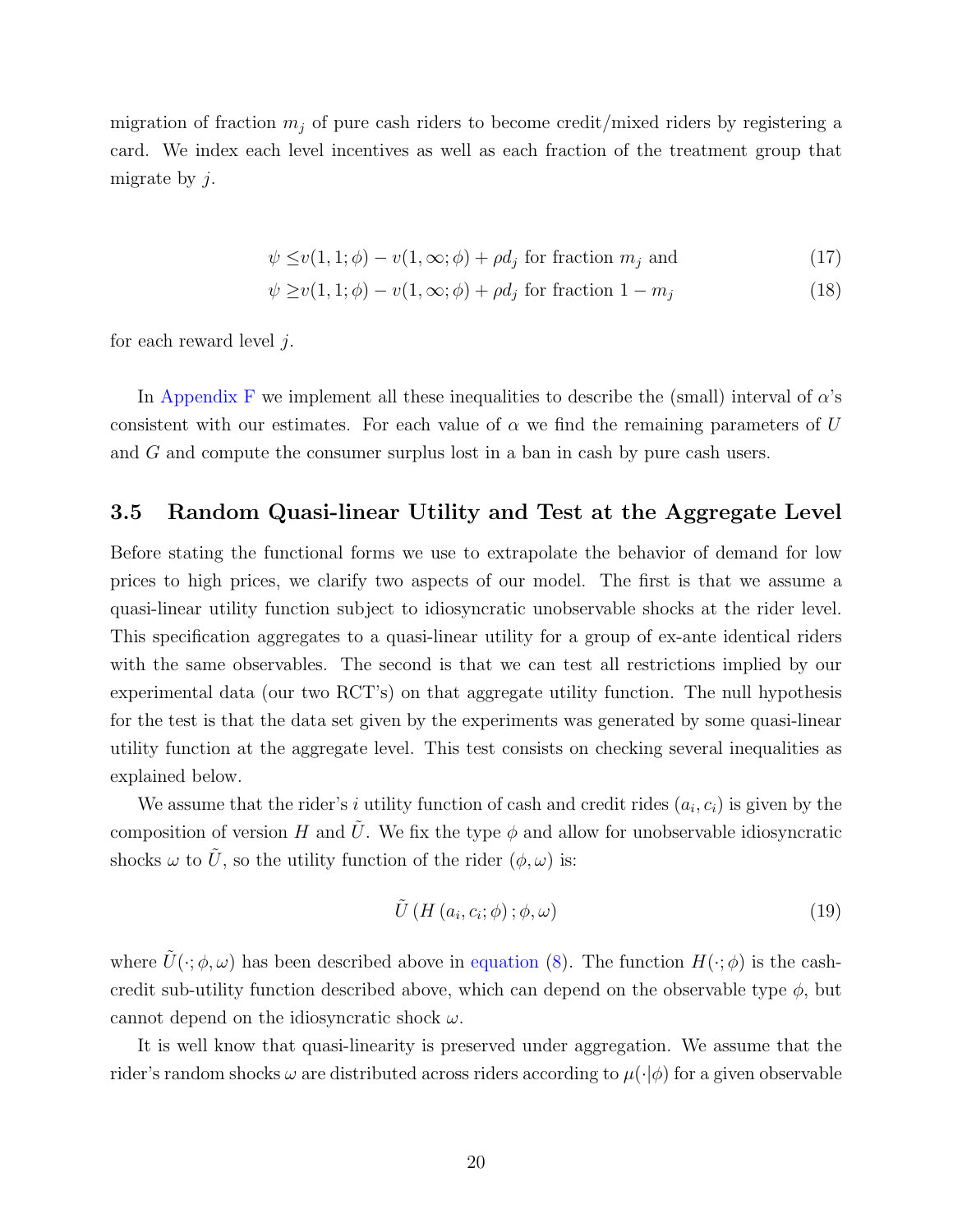type  $\phi$ . We define the utility for the representative rider of observable type  $\phi$  as:

$$
U(a, c; \phi) \equiv \max_{a_i, c_i} \int \tilde{U} \left( H \left( a_i(\omega), c_i(\omega); \phi \right); \phi, \omega \right) \mu(d\omega|\phi)
$$
\nsubject to:

\n
$$
a = \int a_i(\omega) \mu(d\omega|\phi) \text{ and } c = \int c_i(\omega) \mu(d\omega|\phi).
$$
\n(20)

Note that, since we assume that H is the same for all  $\omega$ 's, the utility of the representative rider is also homothetic with the same H. In words, the shocks  $\omega$  only change the demand for Uber composite trips, but they don't change the choice of means of payments.

To test whether the data can be approximated using a quasi-linear utility, we use the test proposed by [Allen and Rehbeck](#page-45-8) [\(2018\)](#page-45-8). The null hypothesis of this test is that a data set of Uber rides paid in cash and credit  $\{a^t, c^t\}_{t=1}^T$  and their corresponding prices  $\{p_a^t, p_c^t\}_{t=1}^T$ were generated by maximizing some quasi-linear utility function, where  $t$  indexes the choices corresponding to the different prices. These choices are generated by a quasi-linear utility function if there is a function  $U(a, c; \phi)$  for which  $(a^t, c^t)$  maximizes  $U(a, c; \phi) - p_a^t a - p_c^t c$  for all t. In particular, [Allen and Rehbeck'](#page-45-8)s [\(2018\)](#page-45-8) test of quasi-linearity of  $\tilde{U}$  consists of finding utility levels  $\{\bar{U}^t\}_{t=1}^T$  for which the following  $(T-1)T$  inequalities hold:

$$
\bar{U}^r - p_a^r a^r - p_c^r c^r \ge \bar{U}^s - p_a^r a^s - p_c^r c^s
$$
 for all  $r, s = 1, \dots T$ , and  $r \ne s$ 

This, in turn, is equivalent to a test of  $J \equiv \sum_{\ell=2}^{K} K! / ((K - \ell)! \ell)$  inequalities on partial sums of  $p_a^r a^s + p_c^r c^s$  for different values of s and r. To be concrete, in one of our experiments we have one control and six treatment effects, so that the test consists on checking up to  $J = 2,365$ inequalities. Note that this notation includes the case where there are only changes on the price of cash, as it is the case in the experiments to pure cash users. In this case, with one control and four treatments, the test is equivalent to test up to  $J = 84$  inequalities. We implement this test using the linear programming problem suggested by [Allen and Rehbeck](#page-45-8) [\(2018\)](#page-45-8). The summary statistics of the necessary data to conduct this test is reported in [Table B1](#page--1-0) and [Table B2](#page--1-0) in [Appendix B.6.](#page--1-0) We found that all restrictions are satisfied for the two price experiments described below.

### <span id="page-22-0"></span>3.6 Functional Forms

In this section, we discuss our parameterization of  $U, H$ , and  $G$ . The utility function  $U$ defines the demand for Uber composite rides. In our choice of  $U$  we aim to be conservative in the implied magnitude of the consumer surplus, as we describe below. In particular, we let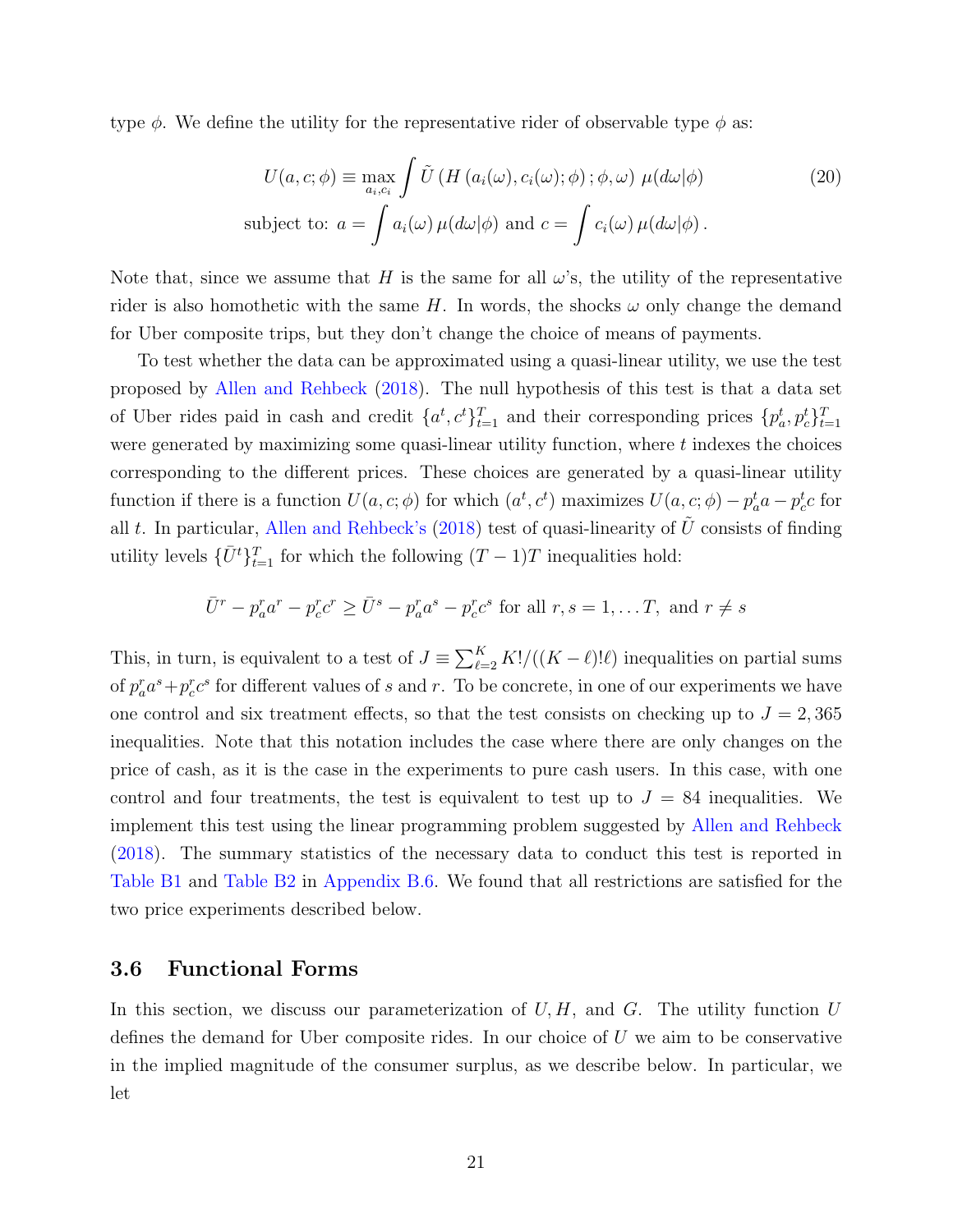$$
U(x; \phi) = -k \exp\left(-\left(x + \bar{x}\right)/k\right)
$$

so U has two parameters,  $k >$  and  $\bar{x} > 0$ . The demand that solves the problem  $\left($ equation  $(9)$ ) is:

$$
X(P; \phi) = -k \log P + k \log \bar{P}
$$

so k and  $\overline{P}$  are indexed by  $\phi$ . This demand has a constant semi-elasticity  $k \geq 0$ . The parameter  $\overline{P}$  is the price at which the demand is zero, i.e.  $X(\overline{P}; \phi) = 0$ , and it is given by  $\bar{P}=e^{-\bar{x}/k}$ . The price  $\bar{P}$  is also refer to as the "choke" price. Note that the price elasticity of this demand function is:

$$
\epsilon(P) \equiv -\frac{P}{X(P)} \frac{\partial X(P)}{\partial P} = -\frac{1}{\log(\bar{P}/P)}, \text{ or } \bar{P}/P = \exp\left(\frac{1}{\epsilon(P)}\right).
$$

The consumer surplus of a rider with this utility function

$$
C(P_0; \phi) = \int_{P_0}^{\overline{P}} X(p; \phi) dp \text{ and}
$$

$$
\frac{C(P_0; \phi)}{P_0 X(P_0; \phi)} = \epsilon(P_0) \left[ \exp\left(\frac{1}{\epsilon(P_0)}\right) - 1 \right] - 1
$$

Note that the demand X is convex on  $P$ , a feature that is consistent with our experimental data. The convexity implies that the consumer surplus relative to revenue is larger than the one for a linear demand with the same revenue and elasticity at  $P_0$ , which will be  $\frac{1}{2}$ 1  $\frac{1}{\epsilon(P_0)}$ . Yet, as [Figure 5](#page-33-0) shows, the difference is not very large; for instance at  $\epsilon(P) = 1.3$  the consumer surplus relative to revenue is slightly above  $1/2$ . To put it in perspective, if we were to use a demand with constant elasticity and evaluate the consumer surplus relative to revenue we would obtain:  $\frac{1}{\epsilon-1}$ . For the elasticities we consider, which are close to one, a demand function with constant elasticity would give a consumer surplus that can be an order of magnitude larger than the one obtained with our semi-log demand. Additionally, [Figure 5](#page-33-0) shows the ratio of the choke price to the current price at which the elasticity is evaluated for the demand function with constant semi-elasticity, i.e. it displays  $\bar{P}/P = \exp(1/\epsilon(P))$ . For instance, at  $\epsilon = 1.3$  the choke price is about 2.1 times larger than the price at which the elasticity is evaluated. So at this elasticity, riders will not longer use Uber if the price will be 2.2 higher than the current price. In [Appendix B,](#page--1-0) we derive these expressions as well as the indirect utility  $V$ .

For  $H(\cdot;\phi)$  we use a constant elasticity of substitution (CES) function described by two parameters: an elasticity of substitution  $\eta$  and a share parameter for credit  $\alpha$ . To be precise,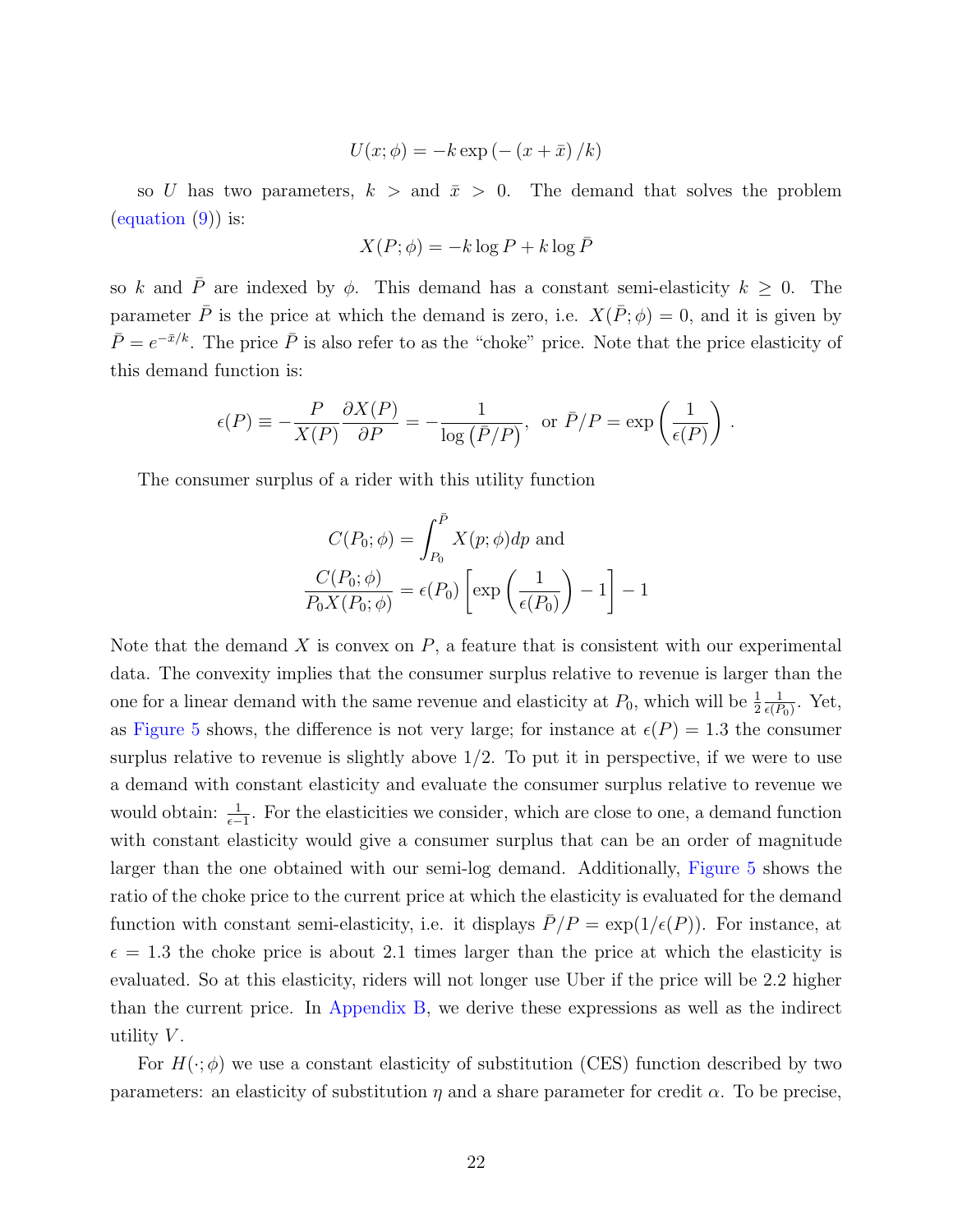if  $p_a = p_c = p$  for any p, the optimal demands gives  $p_c c/(p_c c + p_a a) = \alpha$  and  $p_a a/(p_c c + p_a a) =$  $1-\alpha$ . The parameters  $(\alpha, \eta)$  are part of the type  $\phi$ . Moreover, the price of a composite Uber ride satisfy the standard expression  $\mathbb{P}(p_a, p_c; \phi) = [\alpha p_c^{1-\eta} + (1-\alpha)p_a^{1-\eta}]^{1/(1-\eta)}$ .

In [Appendix B,](#page--1-0) we derive the expressions for the different cash and credit demands:  $a(p_a, p_c; \phi), \tilde{a}(p_a, p_c; \phi), c(p_a, p_c; \phi), \tilde{c}(p_a, p_c; \phi)$ , the indirect utility function  $v(p_a, p_c; \phi)$ , and other comparisons between indirect utility functions used in the computation of the consumer surplus.

## 3.7 Assumptions

We are now ready to describe exactly the assumption used to identify and compute the consumer surplus lost in a ban.

- 1. Riders that have registered a credit card can pay with cash or credit at the same prices prior to the ban. They are assigned a rider specific value of  $\alpha$ .
- 2. All riders have a function H with the same elasticity of substitution  $\eta$ . We can relax this assumption to make  $\eta$  specific to a group of riders with the same observable characteristics.
- 3. All mixed riders have the same value of the semi-elasticity of demand for Uber  $k$ , but can have a rider specific  $P$ . We can relax this assumption to make k specific to a group of riders with the same observable characteristic.
- 4. All pure-cash riders have the same value of the parameter  $\alpha$ .
- 5. All pure-cash riders have the same value of the semi-elasticity of demand for Uber  $k$ , but are allowed to have different choke price  $\overline{P}$ .
- 6. The density q of the distribution of fixed cost of registering a card  $\psi$  is the same for all pure-cash users.

Two comments are in order. First, the value of the choke point  $\overline{P}$  shifts the demand so that at the same baseline riders have more trips. Second, in the case of pure cash users, to recover the parameters  $(k, \overline{P})$  of U and V using price variation we need the constant  $\mathbb{P}(1,\infty;\phi)$ . With our assumption on a common  $\alpha$  for all pure cash users, as well as our functional form for H, we have that  $\mathbb{P}(1,\infty;\phi) = (1-\alpha)^{1/(1-\eta)}$ .<sup>[11](#page-24-0)</sup> Hence, for each  $\alpha$  for pure cash users we can identify all the parameters. The restrictions given by [equation](#page-20-0) [\(13\)](#page-20-0) and [equation](#page-20-1) [\(14\)](#page-20-1), as well as the fact that in Puebla cash users that converted to credit after the cash ban decrease their number of trips, gives a small *range* of value of  $\alpha$  for pure cash users.

<span id="page-24-0"></span><sup>&</sup>lt;sup>11</sup>See the expression for  $a^*(p_a,\infty;\phi)$  in Appendix ??. This expression depends on  $k, \bar{P}$  and  $(1-\alpha)^{1/(1-\eta)}$ .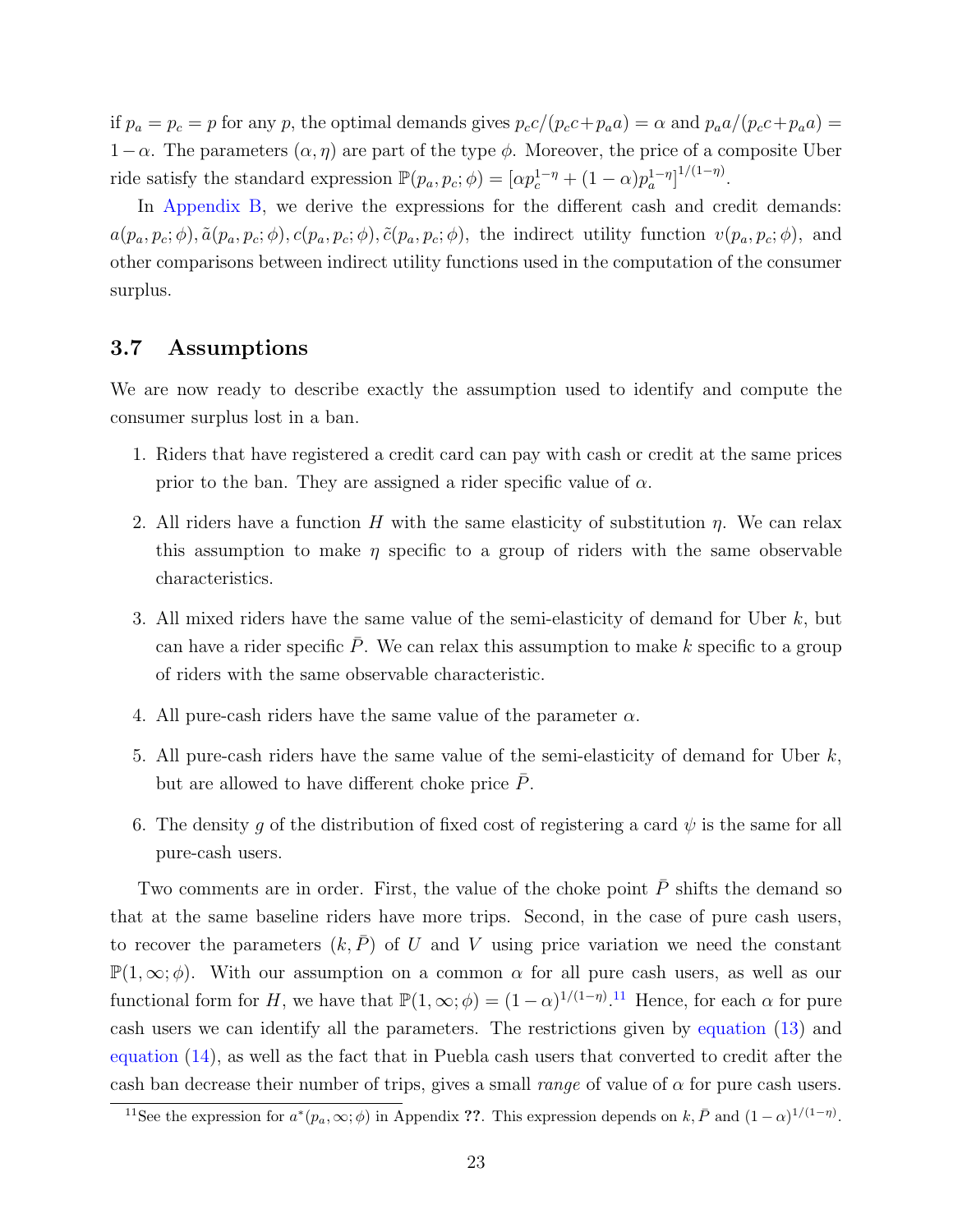# <span id="page-25-0"></span>4 Experiments

In this section, we describe three large field experiments that took place in the State of Mexico between August and September of 2018. In Experiment 1, we vary the prices of cash and/or credit (i.e.  $p_a$  and/or  $p_c$ ) for mixed users to estimate the elasticity of substitution between cash and credit  $\eta$  as well as the price elasticity of demand  $\epsilon(P)$ . In Experiment 2, we vary the price  $p_a$  for pure cash users to estimate the price elasticity of demand  $\epsilon(P)$ . Lastly, in Experiment 3 we face pure cash users with different incentives to register a credit card in the application to estimate the distribution of fixed cost g. We describe each of the experiments in more detail below.

### 4.1 Experiment 1: Mixed Users

The experiment took place in the State of Mexico from August 21st to August 27th 2018. Our sample of users includes those who signed up in the State of Mexico and whose most frequent city for Uber trips is the State of Mexico. They also must have a card on file not banned by Uber, a verified mobile, and not subject to other experiments at the same time. In addition, the users in our sample took at least 2 trips in 2018 and took at least one trip since April 1st 2018. [Appendix C1](#page--1-0) shows descriptive statistics of the users in our sample. Importantly, in this experiment we focus on mixed users, those users who have at least one trip paid in cash and at least one paid with card before the beginning of our experiment. Panel (a) of [Figure 2](#page-26-0) shows the share of fares paid by mixed users over time in the State of Mexico. The figure shows that mixed users account for approximately half of the fares paid in the State of Mexico. Panel (b) shows the distribution of mixed users over their share of fares paid in cash.

We have six treatment groups, each composed of approximately 11 thousand riders and a control group of 90 thousand riders. The treatment and control groups were balanced in the following observables: average of weekly historical trips, average of weekly historical fares, log tenure (in weeks), and average of weekly historical fares paid in cash. Riders in the treatment groups received the following promotions: i) 10% off if the trip is paid with cash, ii) 10% off if the trip is paid with card, iii) 10% off regardless of the payment method, iv) 20% off if the trip is paid in cash, v) 20% off if the trip is paid with card, and vi) 20% off regardless of the payment method. The discounts were applied to all the trips the riders in each treatment group took during the entire week. At the beginning of the week the riders in the treatment groups received an introductory email describing the promotion. At the same time, the promotion showed up in the main screen of their phone once they opened the application (helix card). Two reminder emails were sent (in the middle of the week and two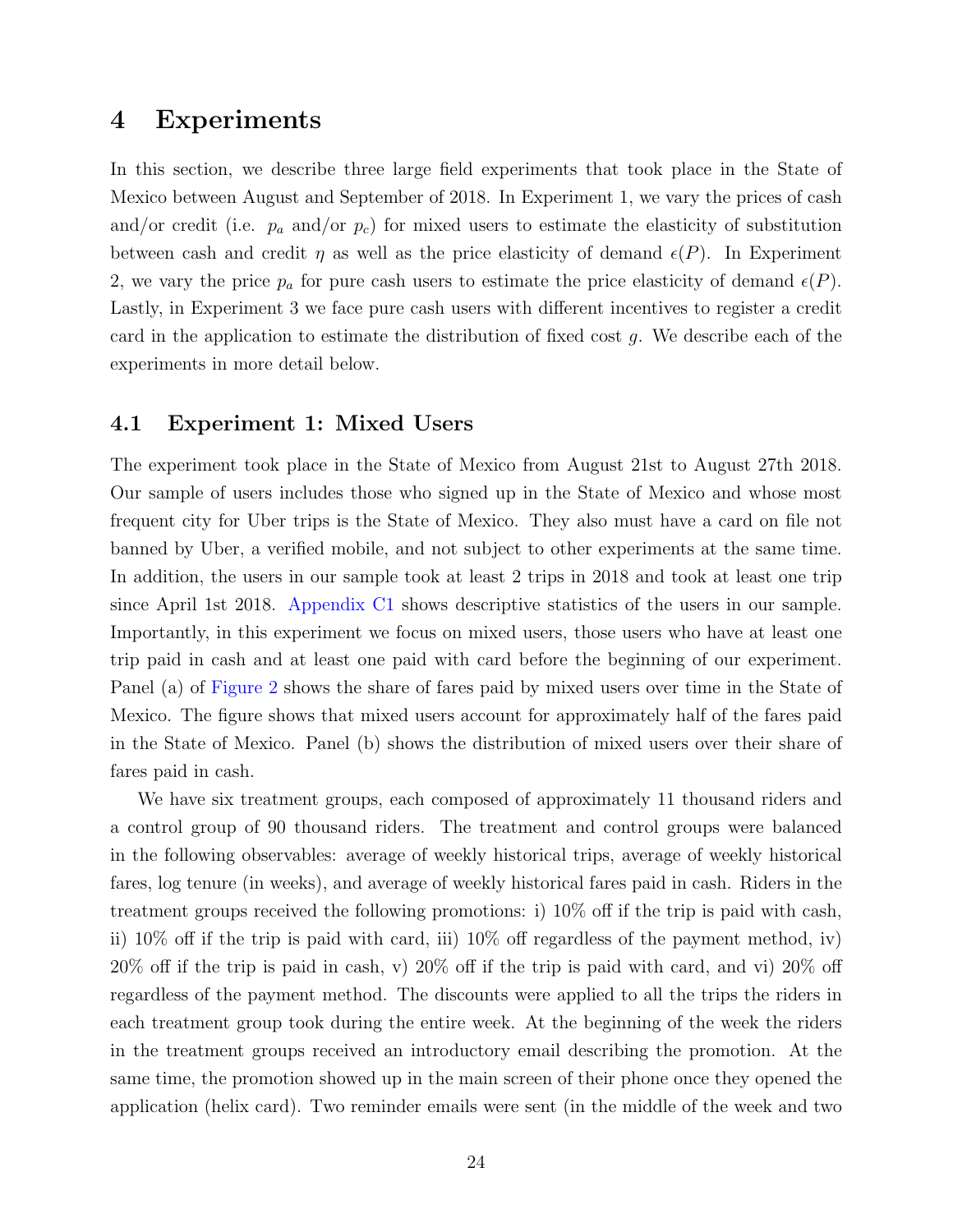

#### <span id="page-26-0"></span>Figure 2: State of Mexico: Share of Fares by Type of User

Note: Panel (a) shows the share of total fares paid by different types of users in the State of Mexico. The red line shows the share of fares paid by pure credit users, those that have never pay an Uber ride in cash. The blue line shows the share of fares for pure cash users, those that have not registered a card in the application. The purple line shows the share of fares of mixed users, those that have at least one trip paid in cash and at least one paid in credit. Panel (b) shows the distribution of mixed users a function of the share of fares paid in cash. The sample of users are those with at least 4 weeks of tenure that had used both methods of payments and that took at least 5 trips after they become mixed users. The blue line shows the distribution of mixed users weighted by fares and the red line shows the distribution weighted by riders.

days before the promotions expired).<sup>[12](#page-26-1)</sup>

[Table 1](#page-28-0) shows our estimates of η, the elasticity of substitution between Uber rides paid in cash and Uber rides paid in credit under several closely related specifications. While the point estimates vary across different specifications displayed in [Table 1,](#page-28-0) we summarize our result as by saying that  $\eta \approx 3$  or smaller. We compare the behavior of the share of trips paid in credit, i.e.  $s_c \equiv p_c c/(p_c c + p_a a)$ , among mixed riders with positive trips during the week of the experiment in treatments facing different relative prices  $p_a/p_c$ . Our preferred specifications are in columns (5) and (7), where we linearize the optimal choice of the share of credit  $s_c$  for a CES function H, as a function of the relative prices  $p_a/p_c$ , the share parameter  $\alpha$ , and the elasticity of substitution  $\eta$  –see [Appendix C.2](#page--1-0) for the derivation of the approximation. The first and second order approximations around  $p_c/p_a = 1$  are:

<span id="page-26-3"></span><span id="page-26-2"></span>
$$
s_c = \alpha - (\eta - 1)\alpha (1 - \alpha) \ln \left(\frac{p_c}{p_a}\right), \text{ and} \qquad (21)
$$

$$
s_c = \alpha - (\eta - 1)\alpha (1 - \alpha) \ln \left(\frac{p_c}{p_a}\right) + \frac{1}{2} (1 - \eta)^2 (1 - \alpha)\alpha [1 - 2\alpha] \left(\ln \left(\frac{p_c}{p_a}\right)\right)^2 \tag{22}
$$

In column (5) we use each mixed rider's historical trips in Uber to estimate  $\alpha$  as the share

<span id="page-26-1"></span> $12$ Examples of the emails sent communicating the promotions can be found in [Appendix C.5.](#page-18-0)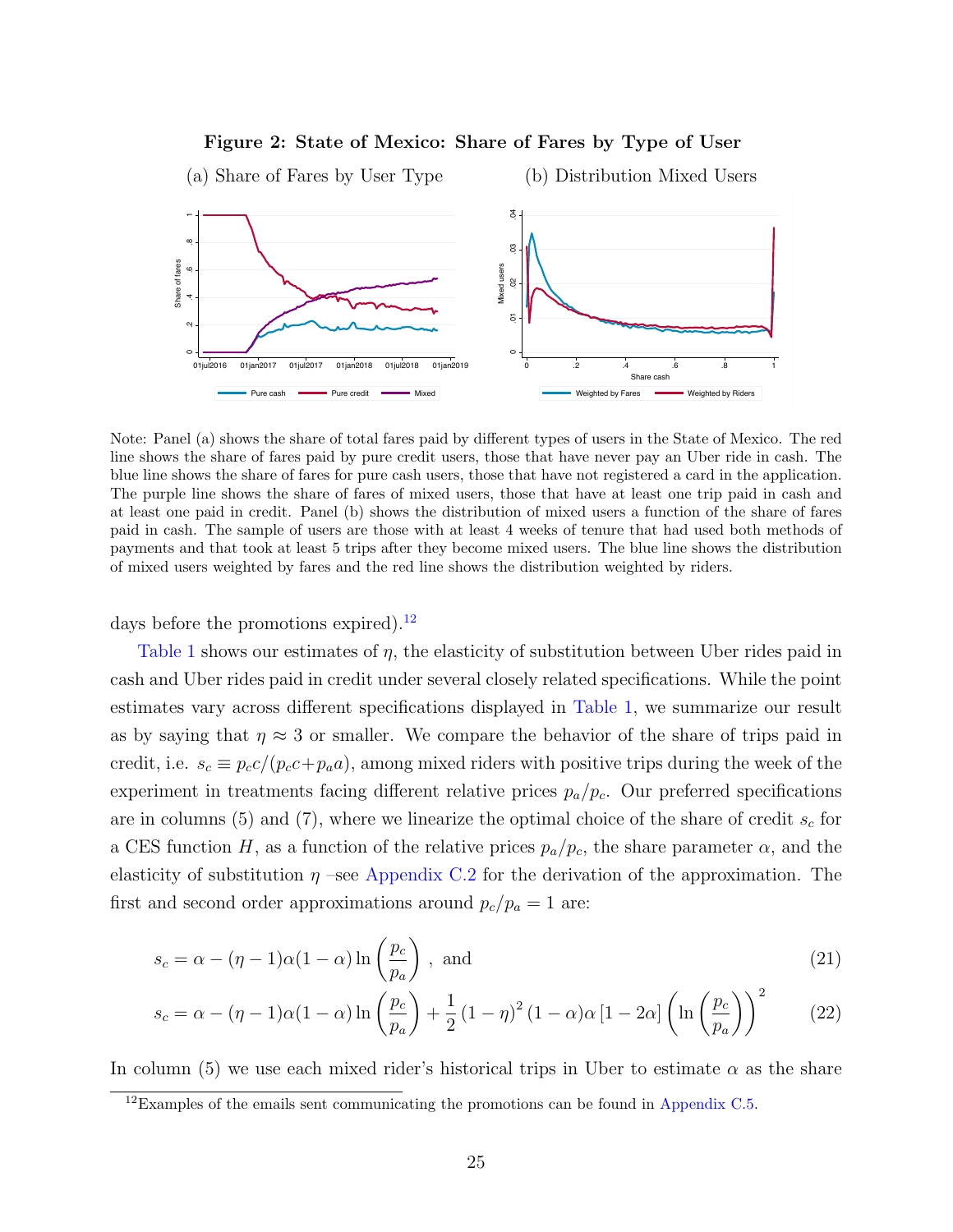of trips paid in credit  $s_c$  outside our experiment, i.e. when  $p_a = p_c$ , so that our estimating equation becomes linear. In column (7) we instrument  $\alpha$ , to reduce the potential bias due to measurement error. The source of measurement error on  $\alpha$  is that we estimate it from historical data of the riders, which depends on the number of trips they have taken. In column (6) we use the second order approximation of the optimal decision for  $s_c$ . In columns (1) to (4) we divide each side of [equation](#page-26-2) [\(21\)](#page-26-2) by our estimate of  $\alpha(1-\alpha)$  and run the regression:

<span id="page-27-1"></span>
$$
\tilde{s}_c = 1/(1 - \alpha) - (\eta - 1)\log(p_c/p_a)
$$
\n(23)

This regression has the advantage of "moving" the measurement error on  $\alpha$  to the left hand side variable and hence possibly reducing the attenuation biased that such measurement error may cause. We refer to this specification as the transformed share case. For robustness we try specifications with and without controls (historical fares and tenure in Uber), specifications that split price increases and price decreases, and specifications that use different thresholds to define the set of mixed users (those with more than 5% and less than 95% of their fares paid in cash, etc).<sup>[13](#page-27-0)</sup> Importantly, we find that the estimates for  $\eta$  are similar for price increases and price decreases [\(Table C28\)](#page--1-0) and constant in the riders' cash share [\(Figure C2\)](#page--1-0), which we believe provides additional portability to our estimates for this parameter.

An alternative estimate of the elasticity of substitution can be obtained by aggregating across riders the decision for the share of trips on credit. For this purpose, we write the second order approximation to the decision of the share of credit  $s_c$  as a function of the prices faced by a single rider and as a function of her share parameter  $\alpha$  and of the common elasticity of substitution  $\eta$ . In [Appendix C.2,](#page--1-0) we show that for the range of parameter of interest the first oder approximation is very accurate and the second order approximation is almost exact. We interpret [equation](#page-26-3) [\(22\)](#page-26-3) as the expected value of the share of credit trips. We let  $\mu$  be the distribution of  $\alpha$  across the experiment's population. Riders enter into this population if they satisfy the conditions to be in the experiment –such as being active mixed riders– and they do so with weights proportional to the probability of having a trip within a week. Control and treatment groups differ only in the randomly allocated prices  $p_c/p_a$ , so the the expected value of  $\bar{s}_c(p_c/p_a)$  is given by:

<span id="page-27-2"></span>
$$
\bar{s}_c \left(\frac{p_c}{p_a}\right) = m_1 - (\eta - 1)m_2 \ln\left(\frac{p_c}{p_a}\right) + m_3 (1 - \eta)^2 \left(\ln\left(\frac{p_c}{p_a}\right)\right)^2
$$
\n
$$
m_1 = \int \alpha \mu(d\alpha), \ m_2 = \int \alpha (1 - \alpha) \mu(d\alpha), \text{ and } m_3 = \frac{1}{2} \int (1 - \alpha) \alpha [1 - 2\alpha] \mu(d\alpha)
$$
\n(24)

We estimate  $\mu$  by using the distribution of the share of credit prior to the experiment for the

<span id="page-27-0"></span><sup>&</sup>lt;sup>13</sup>These robustness checks can be found in [Appendix C.3.4.](#page--1-0)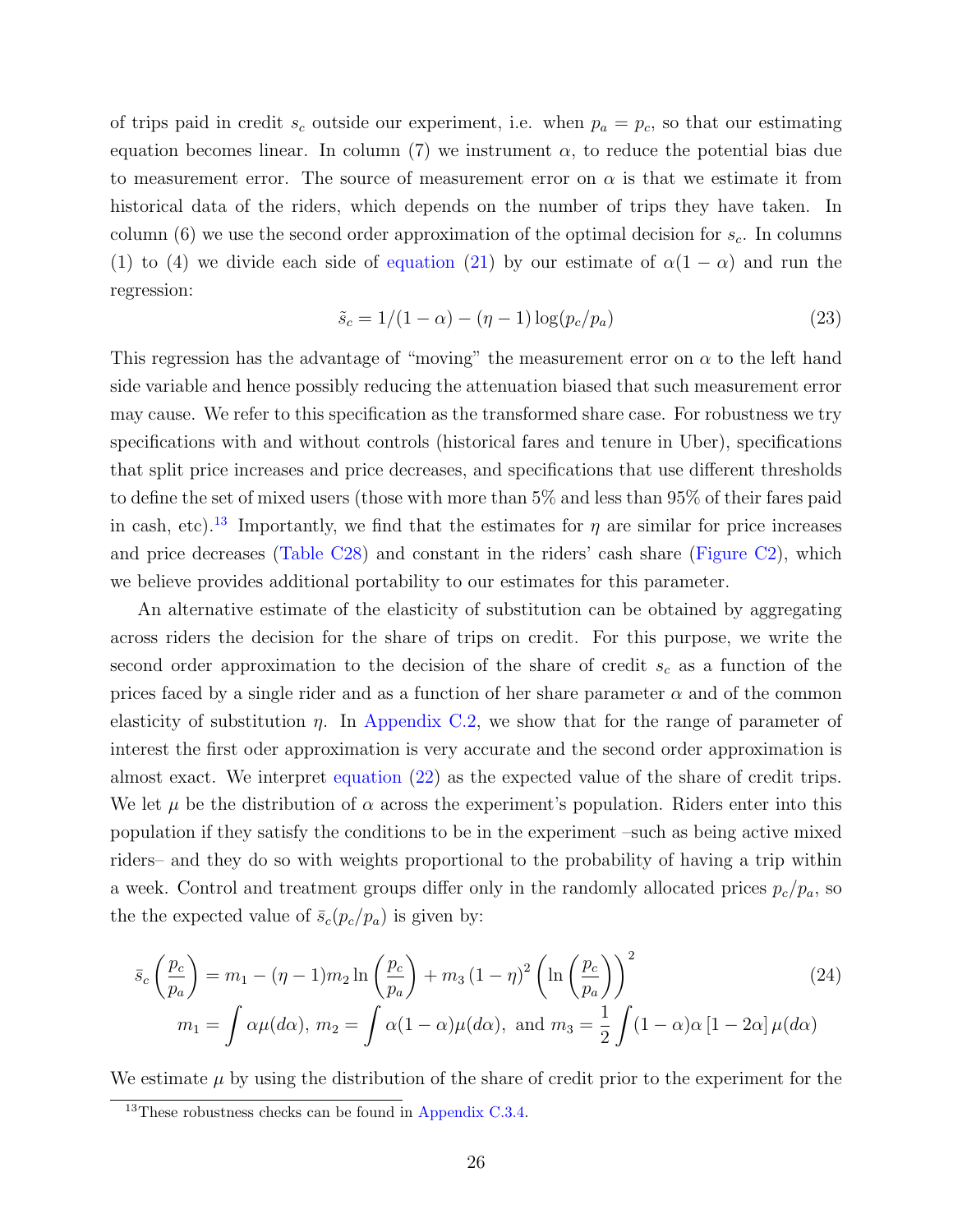#### <span id="page-28-0"></span>Table 1: Elasticity of Substitution: Mixed Users (Miles)

Note: The table reports estimates of the elasticity of substitution between cash and credit for mixed users. The estimates are computed using experimental data collected in the State of Mexico. The dependent variable is the relative miles between credit and cash for each user the week of the experiment and the independent variable are the relative prices for trips in cash and credit. Column (1) reports the results after using the transformed share specification denoted in [equation](#page-27-1) [\(23\)](#page-27-1) and including mixed users with more than 1% of their fares paid in cash and less than 99% of their fares paid in cash. Column (2) reports the same specification including controls. The controls included for each users are the historical trips, trips squared, fares, fares squared, cash fares, cash fares squared, log of tenure, cash trips, and cash trips squared. Column (3) includes users with more than 5% of their fares paid in cash and less than 95% of their fares paid in cash. Column (4) includes the constant specified in [equation](#page-27-1) [\(23\)](#page-27-1) as a regressor. Column (5) estimates the elasticity using the CES first order approximation in [equation](#page-26-2) [\(21\)](#page-26-2). Column (6) estimates the elasticity using the CES second order approximation in [equation](#page-26-3) [\(22\)](#page-26-3). Column (7) reports the results of the elasticity of substitution estimated in two steps. First, we compute the predicted share of fares paid in credit (i.e.  $\hat{\alpha}$ ) using all the controls variables. Then, we estimate [equation](#page-26-2) [\(21\)](#page-26-2) using the predicted share. The \*\*\*, \*\*, and \*, represent statistical significance at 1%, 5%, and 10% levels, respectively.

|            | $\left 1\right\rangle$ | $\left( 2\right)$ | $\left( 3\right)$ | $\left(4\right)$ | $\left( 5\right)$ | $\left( 6\right)$ | $\left( 7\right)$ |
|------------|------------------------|-------------------|-------------------|------------------|-------------------|-------------------|-------------------|
| Elasticity | $3.169***$             | $2.893***$        | $2.620***$        | $2.992***$       | $2.569***$        | $2.569***$        | $2.241***$        |
|            | (0.373)                | (0.349)           | (0.181)           | (0.217)          | (0.103)           | (0.103)           | (0.080)           |
| Obs.       | 52,562                 | 52,562            | 44,927            | 52,562           | 52,562            | 52,562            | 67,984            |
| Controls   | No                     | Yes               | Yes               | Yes              | Yes               | Yes               | No                |
| Type       | 1 pct                  | 1 pct             | $5$ pct           | 1 pct            | 1 pct             | 1 pct             | 1 pct             |
| Spec.      | Transf.                | Transf.           | Transf.           | Transf.-Cons     | CES - First       | CES - Second      | CES - First IV    |

54,470 riders with positive trips during the experiment. The estimated values for the three moments are  $m_1 = 0.6187, m_2 = 0.1349$  and  $m_3 = -0.0081$ , with very small standard errors. In [Figure 3,](#page-29-0) we plot the actual average share across riders for each of the four treatment groups (10% and 20% cash discount and 10% and 20% credit discounts) and for the control group, including its 95% confidence interval. We also plot three versions of the theoretical prediction [equation](#page-27-2) [\(24\)](#page-27-2), using the estimated moments  $(m_1, m_2, m_3)$ . Each line corresponds to a different value of the elasticity of substitution, namely  $\eta = 2.5, \eta = 3$  and  $\eta = 3.5$ , a range of values suggested by the regressions on [Table 1.](#page-28-0) We note that given the small value of  $m_3$  the relationship between  $\bar{s}$  and  $\log(p_c/p_a)$  is almost linear, i.e. the first order approximation for the expected share is very accurate. Second, the dots, which correspond to the average credit share for control and treatment groups for each price, are arranged in an almost linear segment. Third, a value of  $\eta = 3$  gives a very good fit.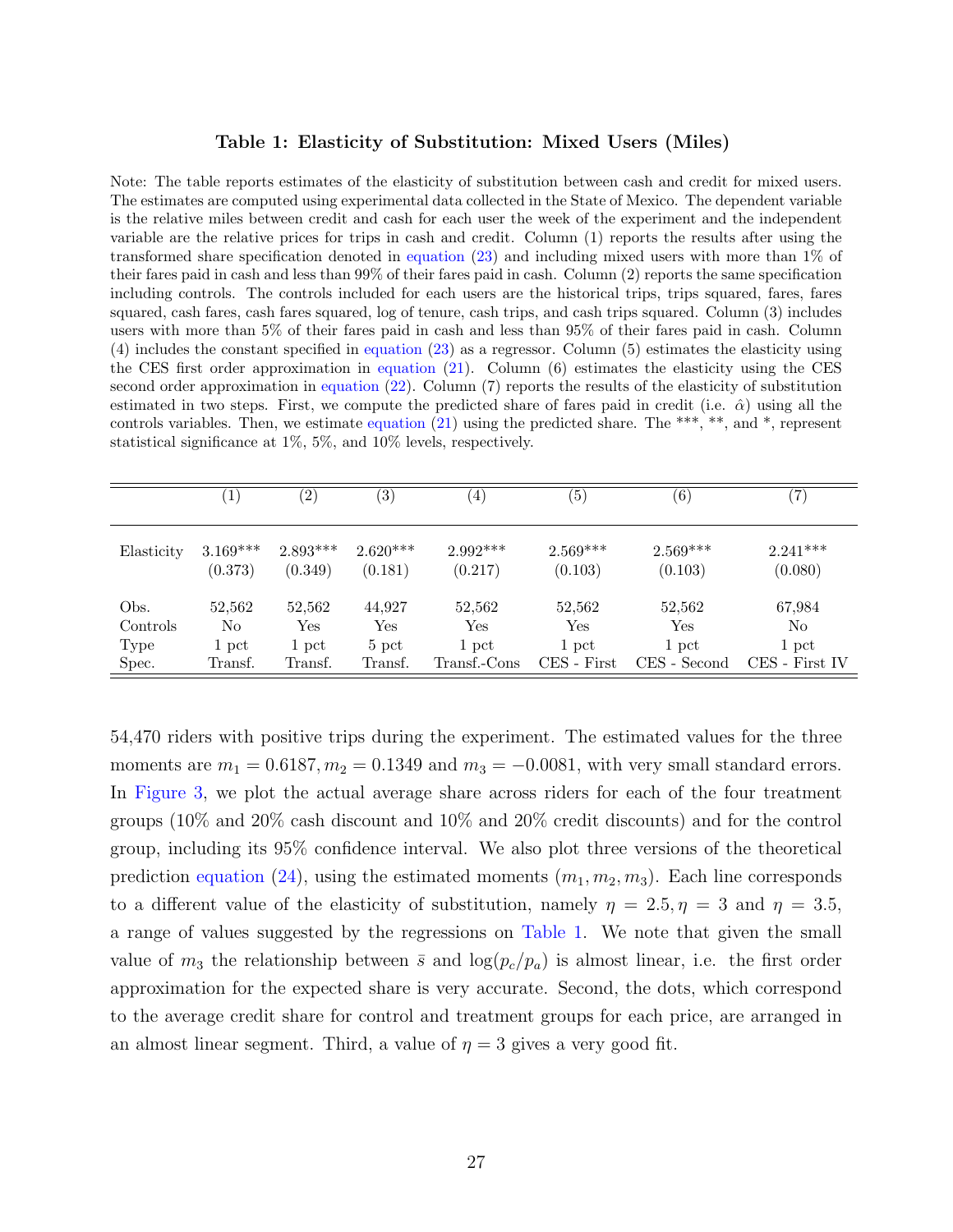<span id="page-29-0"></span>

Figure 3: Experiment I and Elasticity of Substitution  $\eta$ 

Note: The dots are the average credit share for control and treatment groups with the corresponding relative price. The vertical lines are 95% standard error bands. The solid and dotted lines are the theoretical prediction for the expected credit share displayed in [equation](#page-27-2) [\(24\)](#page-27-2) using the estimated values of  $m_1, m_2$  and  $m_3$ . The lines differ in the value of the parameter  $\eta$ .

Similarly, we estimate the composite Uber price elasticity  $\epsilon$  for mixed users imposing our functional (constant semi-elasticity), and using the treatments where Uber prices  $P = p_a = p_c$ are the same for rides paid in cash and paid with credit cards. These are essentially regressions of the miles during the week of the experiment on the log of the price and a constant, as shown in [Table 2.](#page-30-0) We find that the elasticity  $\epsilon$ , evaluated at current prices, is approximately 1.1 or smaller, which corresponds to the first two columns of [Table 2](#page-30-0) labeled AA. We also include the results of two other independently conducted experiments by Uber, labeled as Mandin and Ubernomics. Interestingly, the Mandin experiment had price variation that lasted four weeks and the elasticities are similar to ours–see [Section 4.2.1](#page-32-0) for more details. [Appendix C.3.2](#page--1-0) contains several robustness exercises including estimates of the semi-elasticity of demand, the elasticity of demand of number trips, the elasticity of demand for users that have taken at least 5 trips, and the Poisson regression specification.

[Figure 4,](#page-31-0) using our functional form for U and  $h$ , displays the consumer surplus as share of expenditure on Uber for each share of cash fares in the horizontal axis. Each line in the figure corresponds to different parameter values for  $\epsilon$  and  $\eta$ , chosen around our preferred estimates. Using our preferred estimate values for  $\eta$  and  $\epsilon$ , the observed distribution of cash shares, and the observed distribution of total fares, we estimate a consumer surplus lost in a ban of cash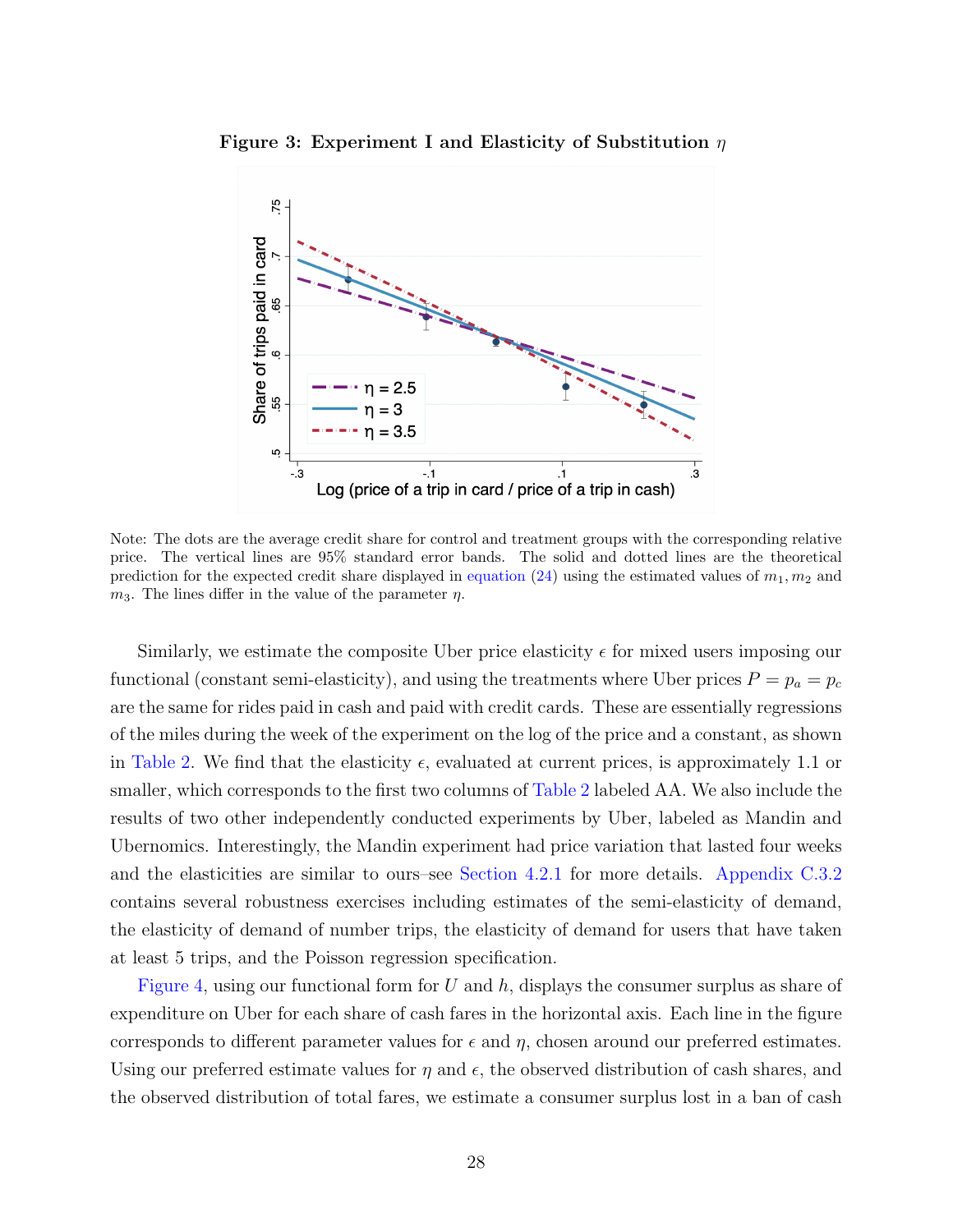of about  $25\%$  of the total fares paid by mixed users.<sup>[14](#page-30-1)</sup> Since the average cash share of mixed users is 0.37, the consumer surplus lost by mixed users is about 67% of their expenditure on trips paid in cash.<sup>[15](#page-30-2)</sup> To put this into perspective, mixed users account for about  $50\%$ of the total expenditure on Uber rides in the State of Mexico, see [Table 2.](#page-26-0) Lastly, [Alvarez](#page-45-3) [and Argente](#page-45-3) [\(2020\)](#page-45-3), studying evidence from a ban on cash in Puebla, provide evidence that the long-run elasticity of substitution is larger than the short-run elasticity. For  $\eta = 5$ , the consumer surplus lost for mixed users is  $42.6\%$  of their expenditure on trips paid in cash.<sup>[16](#page-30-3)</sup>

#### <span id="page-30-0"></span>Table 2: Elasticity of Demand: Mixed Users (Miles)

Note: The table reports the elasticity of demand of pure cash users estimated using [equation](#page--1-0) [\(1\)](#page--1-0) using miles as dependent variable. Column (1) reports the estimates without using controls. Column (2) estimates the elasticity using controls. The controls included for each users are the historical trips, trips squared, fares, fares squared, cash fares, cash fares squared, log of tenure, share of fares paid in cash, cash trips, and cash trips squared. Column (3) reports the results using the users included in the Mandin experiment. Column (4) reports the results using the users included in the Ubernomics experiment. The standard errors are computed using the Delta Method. The \*\*\*, \*\*, and \*, represent statistical significance at 1%, 5%, and 10% levels, respectively.

|                  | $\left(1\right)$      | $^{\prime}2)$         | $\left( 3\right)$     | (4)                   | (5)                   |
|------------------|-----------------------|-----------------------|-----------------------|-----------------------|-----------------------|
|                  | AА                    | A A                   | ΑA                    | Mandin                | Ubernomics            |
| Elasticity       | $1.082***$<br>(0.103) | $1.030***$<br>(0.086) | $1.096***$<br>(0.093) | $1.278***$<br>(0.075) | $1.452***$<br>(0.296) |
| Observations     | 109,365               | 109,365               | 98,773                | 11,660                | 4,306                 |
| Controls<br>Type | No<br>1 pct           | Yes<br>1 pct          | Yes<br>$5$ pct        | Yes<br>1 pct          | Yes<br>1 pct          |

## 4.2 Experiment 2: Pure Cash Users

The second experiment took place in the State of Mexico during the same week as the previous experiment (August 21st to August 27th, 2018). Our sample of users includes those

<span id="page-30-1"></span><sup>&</sup>lt;sup>14</sup>The average of the ratio of consumer surplus to the total expenditure in Uber, using  $\eta = 3$ ,  $\epsilon = 1.1$ , and the distribution of the  $\alpha$ , weighted by fares, is 0.2463. This figure is for mixed riders with more than 5 trips and more than four weeks of tenure.

<span id="page-30-3"></span><span id="page-30-2"></span><sup>&</sup>lt;sup>15</sup>To be precise, using the cash share for mixed users of 0.3685, we get  $0.6682 = 0.2463/0.3685$ .

<sup>16</sup>An alternative research design proposed by Ivan Werning and Marios Angeletos would have been to only use the changes in prices paid with cash to estimate the consumer surplus loss for mixed users (e.g. using the same four discounts as we use in Experiment 2). On one hand, this alternative design has the advantage of yielding a more direct measure of the curvature of mixed users' demand for cash trips. On the other hand, our methodology has the advantages of being able to at least increase relative prices and also of estimating the parameter  $\eta$ . We find  $\eta$  of interest by itself and use it for several counterfactuals. [Figure B1](#page--1-0) in [Section B.7](#page--1-0) shows how our implied functional form captures the shape of the mixed users' demand for cash trips.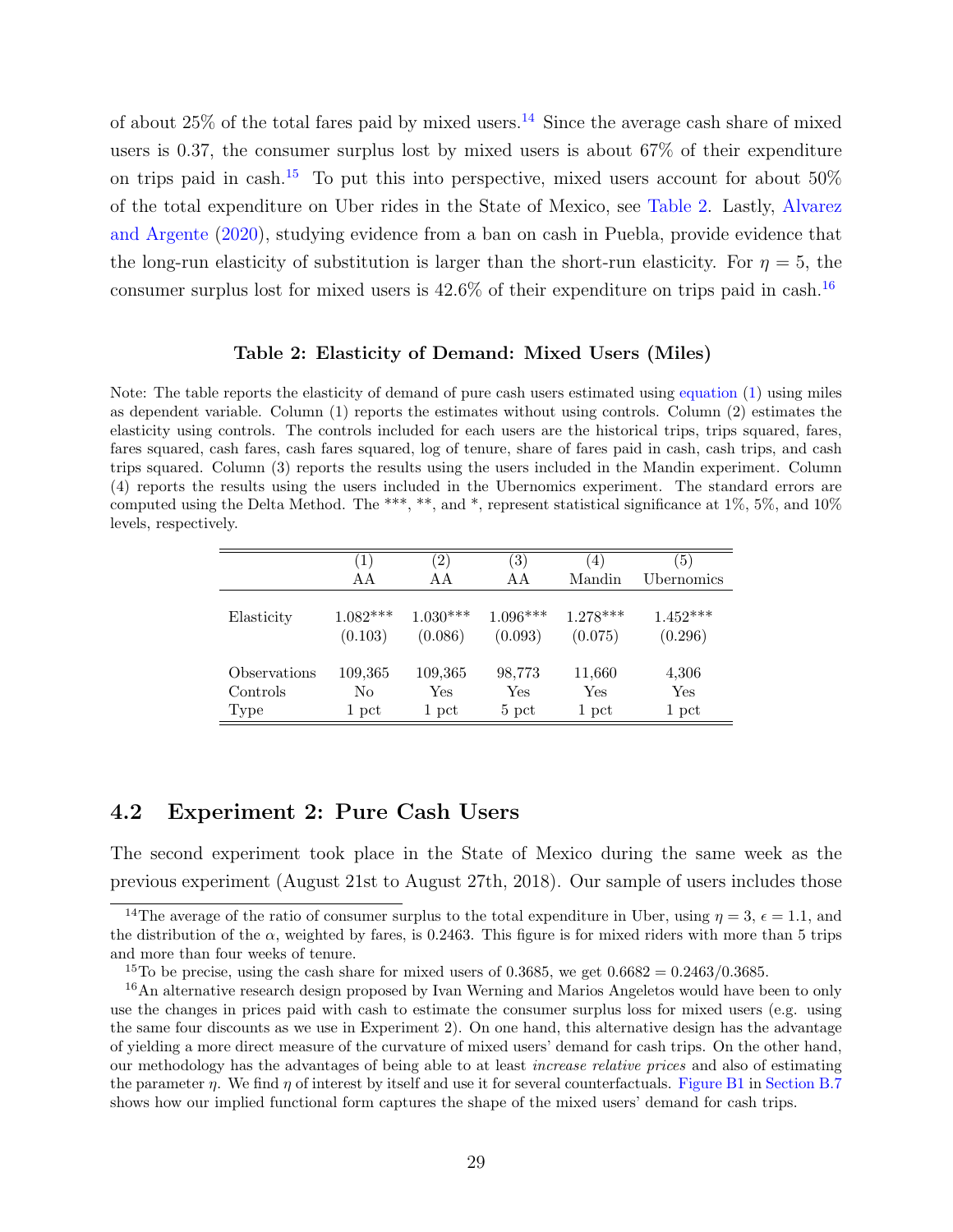

#### <span id="page-31-0"></span>Figure 4: Consumer Surplus: Mixed Users

Note: The figure shows the model estimates of the consumer surplus (as a multiple of initial total fares) as a function of the cash share of users. The graph plots the estimates for different combinations of the elasticity of demand  $\epsilon$  and the elasticity of substitution between cash and credit  $\eta$ . The consumer surplus estimates are for mixed users, those that have paid at least one trip in credit and at least one trip in cash.

who signed up in the State of Mexico and whose most frequent city of travel is the State of Mexico. Since this experiment is targeted to pure cash users, we focus on users that have not registered a card with Uber. In addition, the users in our sample own a verified mobile and were not subject to other experiments at the time of the experiment. The users in our sample took at least 2 trips in 2018 and took at least one trip since April 1st of 2018.

We have four treatment groups each composed of approximately 20 thousand riders and a control group of 56 thousand riders. The treatment and control groups were balanced in the following observables: average of weekly historical trips, average of weekly historical fares, and log tenure (in weeks). We have 4 treatment groups each getting 10%, 15%, 20%, and 25% off of all the trips taken during the week of the experiment. At the beginning of the week the riders received an introductory email describing the promotion. At the same time, the promotion showed up in the main screen of their phone once they opened the application (helix card). Two reminder emails were sent (in the middle of the week and two days before the promotions expired). $^{17}$  $^{17}$  $^{17}$ 

Using the miles traveled during the week of the experiment as dependent variable, we estimate a price elasticity of demand  $\epsilon$  of almost 1.4, when evaluated at current prices. Our

<span id="page-31-1"></span><sup>17</sup>Examples can be found in [Appendix C.5.](#page-19-1)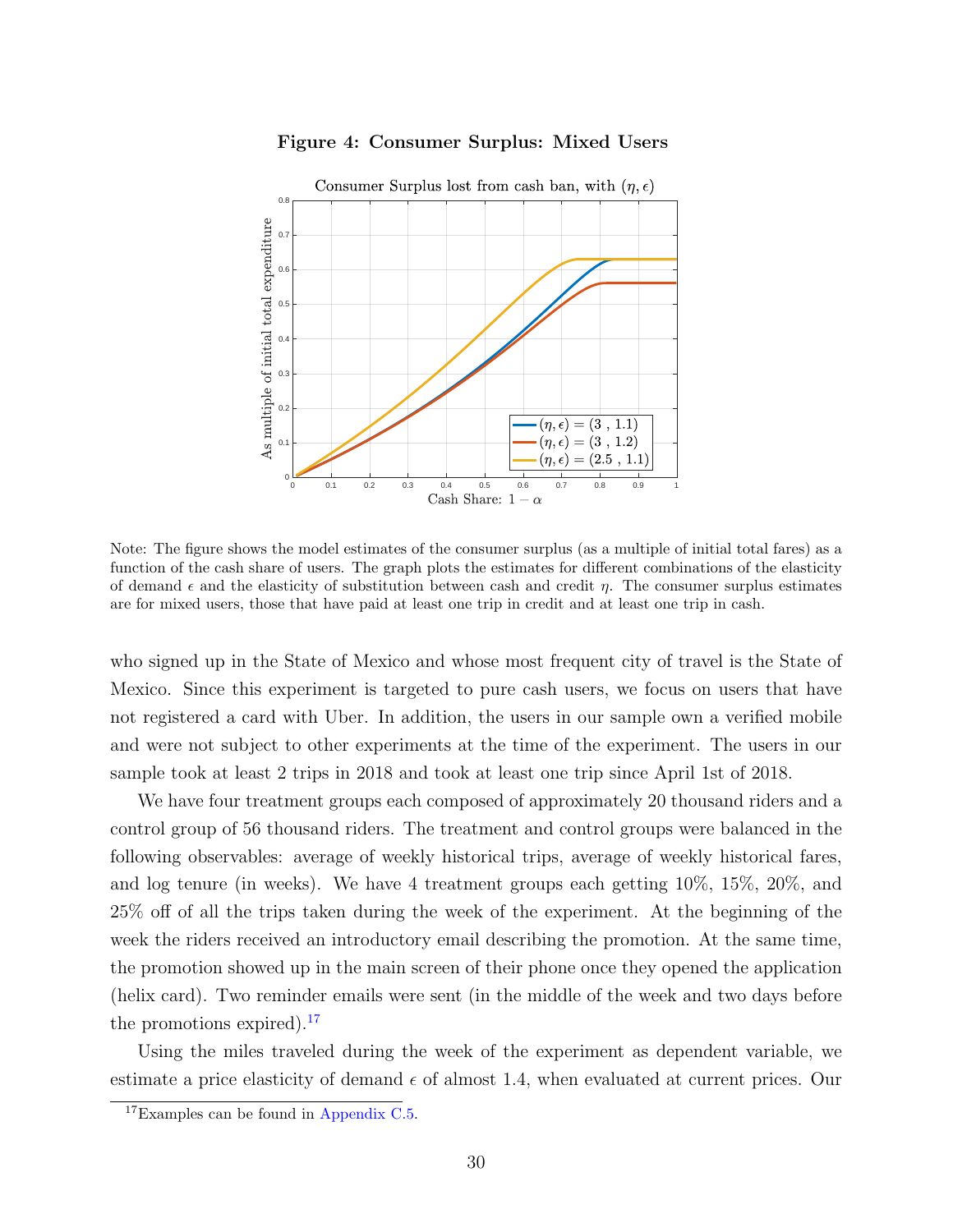baseline case is the semi-log demand corresponding to our functional form specification. [Table 3](#page-32-1) displays the estimates under columns AA, as well as estimates using the same specification for two independently run experiments discussed in [Section 4.2.1.](#page-32-0) Other specifications and further robustness exercises can be found in [Appendix C.3.1.](#page--1-0) This estimate is robust to using controls such as the average of weekly historical trips, average of weekly historical trips squared, average of weekly historical fares, and log tenure (in weeks).

#### <span id="page-32-1"></span>Table 3: Elasticity of Demand: Pure Cash Users (Miles)

Note: The table reports the elasticity of demand of pure cash users estimated using [equation](#page--1-0) [\(1\)](#page--1-0) using miles as dependent variable. Column (1) reports the estimates without using controls. Column (2) estimates the elasticity using controls. The controls included for each users are the historical trips, trips squared, fares, fares squared, and log of tenure. Column (3) reports the results using the users included in the Mandin experiment. Column (4) reports the results using the users included in the Ubernomics experiment. The standard errors are computed using the Delta Method. The \*\*\*, \*\*, and \*, represent statistical significance at 1%, 5%, and 10% levels, respectively.

|              | $\left(1\right)$ | $\left( 2\right)$ | (3)        | (4)        |
|--------------|------------------|-------------------|------------|------------|
|              | A A              | A A               | Mandin     | Ubernomics |
| Elasticity   | $1.375***$       | $1.383***$        | $1.113***$ | $0.813**$  |
|              | (0.101)          | (0.078)           | (0.165)    | (0.414)    |
| Observations | 138,725          | 138,725           | 4,279      | 3,569      |
| Controls     | No               | Yes               | Yes        | Yes        |

[Figure 5](#page-33-0) displays the estimated consumer surplus for pure cash users for different elasticity estimates. Using 1.38 as our elasticity measure, we estimate a consumer surplus of approximately 46.7% of the total fares per year. This figure displays the corresponding choke price implied by our functional form, as a multiple of the current price corresponding to different elasticities. The choke prices corresponding to our preferrer price elasticity are about 2 times the current prices. The consumer surplus lost displayed in [Figure 5](#page-33-0) is, however, an upper bound estimate given that, after a large price increase, some users might decide to migrate to credit rather than leaving Uber completely. In fact, in Puebla, only 65% of the users left after a ban on cash. To adjust the consumer surplus of these riders we use both the experience in Puebla, as well as a third experiment to estimate the fixed cost of adopting credit. [Section 4.3](#page-40-0) provides more details.

#### <span id="page-32-0"></span>4.2.1 Other experiments: Ubernomics, Mandin, and Panama

In this section, we describe other field experiments conducted by Uber that we use to provide external validity to our estimates of the elasticity of demand for cash and mixed users. Unlike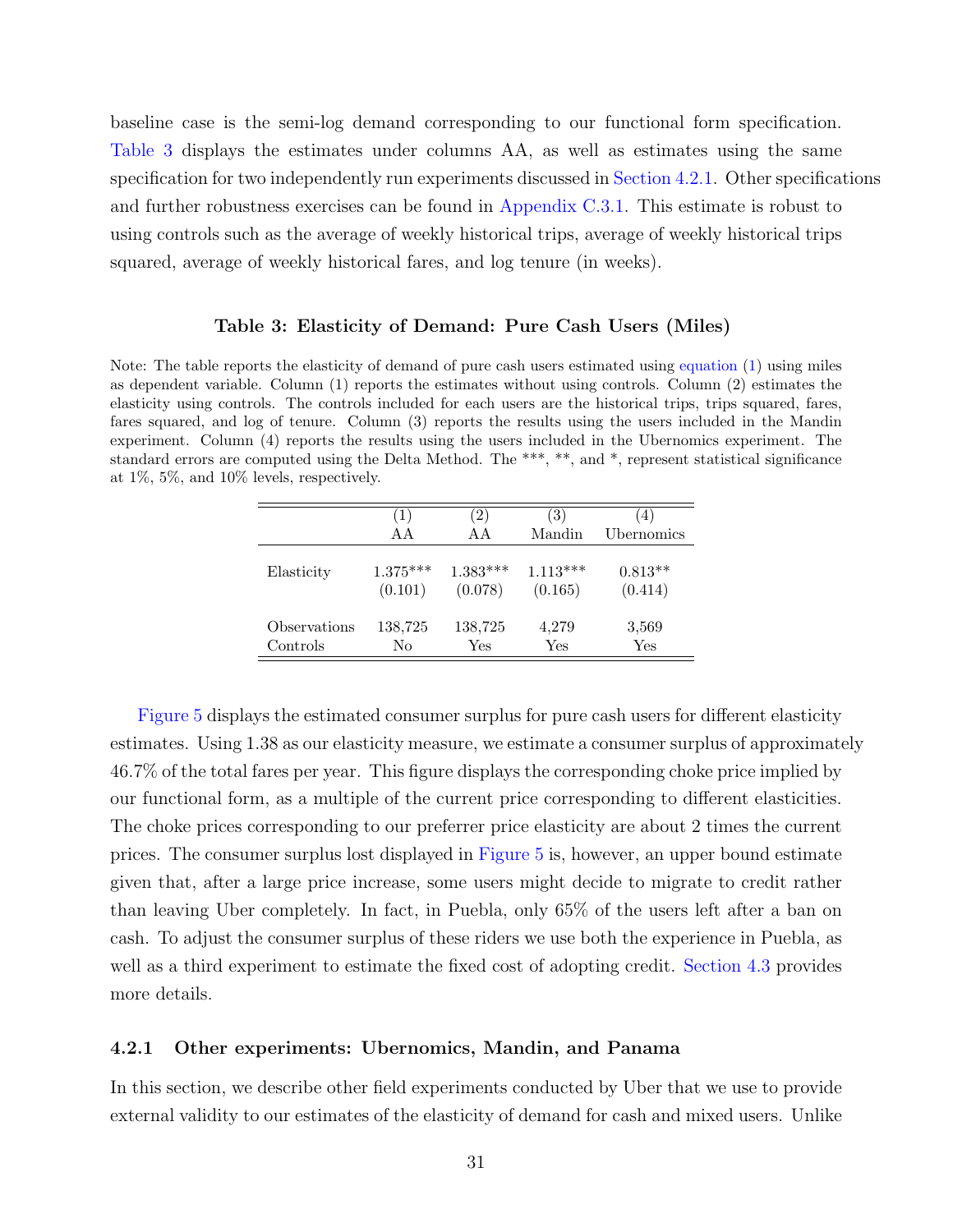#### Figure 5: Consumer Surplus and Choke Price: Cash Users

<span id="page-33-0"></span>

Note: The figure shows the model estimates of the consumer surplus (as a multiple of initial total fares) as a function of the elasticity of demand  $\epsilon$ . The graphs also shows the model estimates of the choke point, the price at which the demand for Uber trips is zero as a function of  $\epsilon$ . The estimates are for pure cash users, those that never registered a card in the application.

our experiments which were explicitly designed to estimate the elasticity and curvature of the demand function, these experiments were not. Nonetheless, we can still use these experiments to estimate the elasticity and curvature. We are able to select riders and construct control variables to make the samples comparable using their historical data. In these exercises we obtain elasticities similar those found in our experiments.

In addition, we use a natural experiment that occurred in the country of Panama, where the government suddenly restricted the supply of drivers. Given that the price of Uber rides increased substantially after the government regulation went into effect, we use this case study to validate our functional form assumptions and to compute yet another estimate of the elasticity of demand. We find that, even in weeks when the price of Uber rides almost doubles, our functional form assumption of exponential utility fits well the patterns observed in Panama. Lastly, we use a survey instrument to validate our model. We first confirm that the reported elasticities are informative of the revealed preference elasticities. We then compare the choke prices implied by our model to those reported in the survey. We find the responses align well with the choke prices predicted by our structural framework.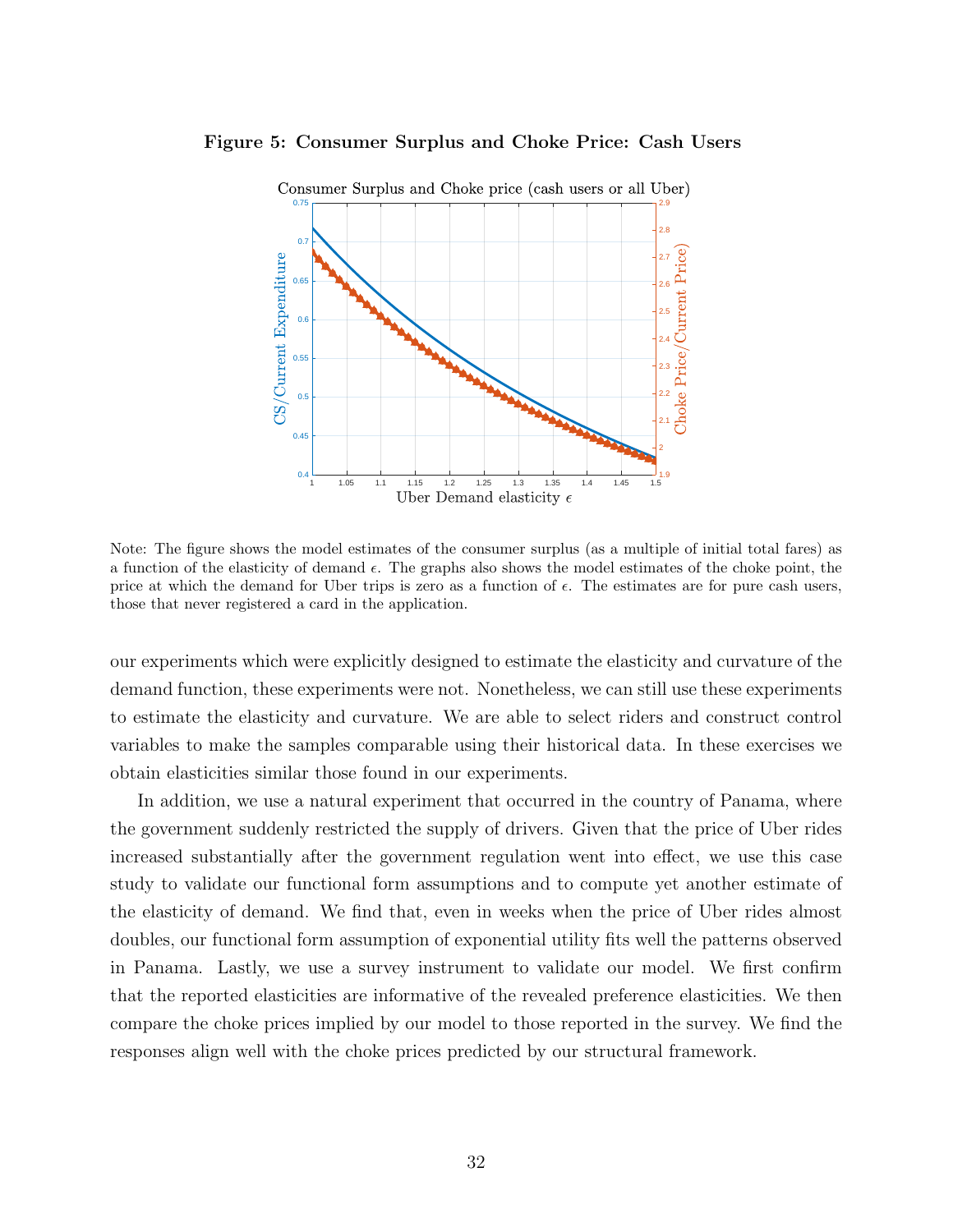#### Ubernomics

The experiment took place in the Greater Mexico City from May 15th to May 22nd of 2017, only a few months after the introduction of cash in the State of Mexico. The treatment groups received 10% and 20% off in all rides taken the week of the experiment. The day before the experiment started, all riders in the treatment groups were emailed and received an in-app notification informing them of the relevant price change. The promotion went live on Monday at 4 am local time and lasted through the following Monday at 4 am. Riders received a reminder of the promotion on Wednesday and Friday. To guarantee that the sample in this experiment is comparable to the one used in our experiments, we only consider riders whose most frequent city is the Greater Mexico City. [Table C2](#page--1-0) shows descriptive statistics of the users in this experiment. The sample includes 4,869 pure cash users and 4,306 mixed users. To guarantee that the estimates of the elasticity of demand are comparable across experiments, we estimate them controlling for the same observables we use to balance the treatment groups in our experiment: average of weekly historical trips, average of weekly historical fares, and log tenure (in weeks). [Appendix C.3](#page--1-0) shows the estimates of the elasticity of demand for pure cash users [\(Table 3\)](#page-32-1) and mixed users [\(Table 2\)](#page-30-0). The tables show that the estimates are close to those found using our experimental data; the null hypothesis that these elasticities are the same cannot be rejected.

#### Mandin Experiment

The Mandin (Demand Incentive) experiment took place in all areas of the Greater Mexico City (except for the South) in June 2018 and lasted four weeks. Riders were segmented depending on the number of trips they took during the last month and area of the city where they take most of their trips. Distinct levels of discounts were given to each Rider segment. The geographic areas they considered and the distribution of riders in each area are: North (30% of CDMX trips), West (8%), Center (32% ), South (14%), and East (15%). Furthermore, they segmented riders according to the number of trips they took during the last year in the following categories: Remain (Trips  $\leq 10$ ), Regular (10  $\lt$  Trips  $\leq 20$ ), Mid  $(20 <$  Trips  $\leq 30$ , Power  $(30 <$  Trips  $< 50$ , and Rockstar (Trips  $\geq 50$ ).

In this experiment, the control group was composed by users in the segments Remain, Regular, Mid, Power and Rockstar. The treatment groups were the following: 10% off: Remain and Regular; 20% off: Remain, Regular, Mid, Power and Rockstar; 30% off: Mid, Power and Rockstar. Discounts were offered to targeted riders through an automatic promo apply, and periodic communications were sent to them with the intention to incentivize usage.

To guarantee that the sample in this experiment is comparable to the one we use we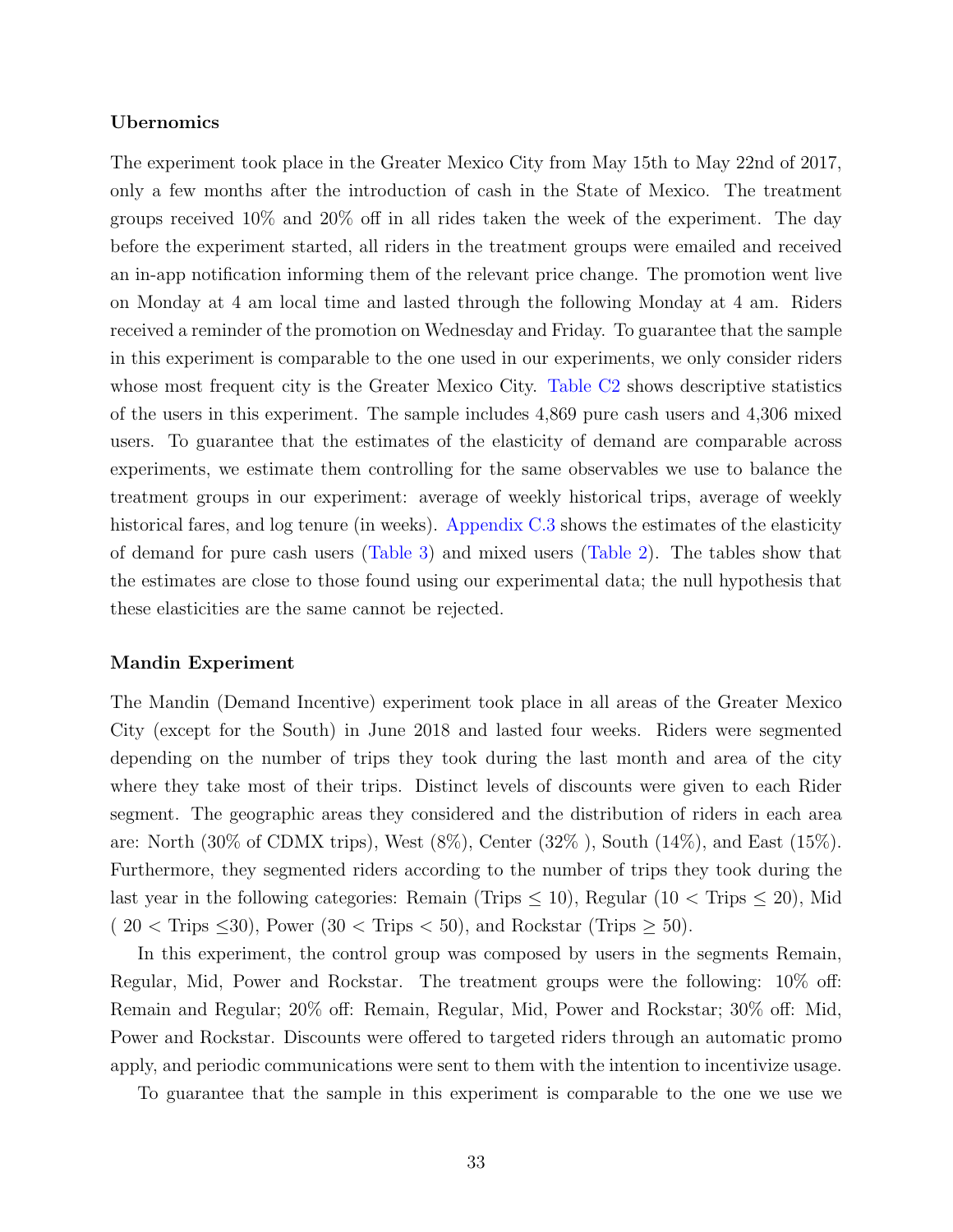consider riders whose most frequent city is the Greater Mexico City as in our experiment. [Table C3](#page--1-0) describes the characteristics of the users that took part of the experiment. In addition, we control for the same observables we use to balance the treatment groups in our experiment: average of weekly historical trips, average of weekly historical fares, and log tenure (in weeks). Using the data of this experiment we find an elasticity of 1.1 for pure cash users and 1.2 for mixed users, which are within the range of those estimated in our experiment. Importantly, given that this experiment lasted four weeks, we consider these findings as evidence that the short-run elasticity and the medium-run elasticity of Uber rides are very similar.

#### Panama

Uber launched in Panama in February of 2014. At the beginning only the UberBlack service was available. UberX was launched in May of 2015 and today it accounts for more than 95% of all trips. Until recently, Uber was only active in 3 provinces: Panama City, Panama West and Colon.[18](#page-35-0) The most active province in terms of rides is Panama City. In August of 2016, the option of paying in cash was introduced in the country in part due to the low credit card penetration in the country. Cash was introduced in all provinces at the same time and within a year more than half of the trips were paid with this method of payment.<sup>[19](#page-35-1)</sup>

In October of 2017 a decree imposing restrictions on Uber was put in place. The decree includes a prohibition on cash as a payment method for trips taken in Uber. In addition, the decree requires a special license for drivers (i.e. an "E1" type), which only nationals over 21 can obtain. The license has a cost of around \$200 USD and can only be obtained after a 36 hour seminar. The decree also imposes a fleet cap of 2 cars and a geographic limitation to Uber so that it can only operate in 4 out of 10 provinces. The restrictions involving drivers went into effect January 2,  $2018<sup>20</sup>$  $2018<sup>20</sup>$  A total of 83% of all Uber drivers did not have the E1 license and were disconnected from the application. In addition, due to the unexpected reduction in the supply of drivers, the fraction of surged trips rose from an average of 16% in 2017 to an average of 45% in 2018. [Figure 6](#page-36-0) shows that the share of trips in cash also decreased drastically from more than 50% in 2017 to less than 35% in 2018. The number of trips paid in cash decreased more than those paid with credit cards, consistent with our findings that the demand for Uber trips paid in cash is more elastic than that for trips paid

<span id="page-35-1"></span><span id="page-35-0"></span><sup>18</sup>A recent Supreme Court decision has allowed Uber to provide services in more provinces.

 $19Cabify$  is also present in Panama since June of 2016, however, as in Mexico, their market share is still very low.

<span id="page-35-2"></span> $^{20}$ Uber negotiated an extension of the deadline for the ban on cash. The extension expired on May 2019, and it was renewed until October 2019, when cash payments were banned temporarily. Cash was reintroduced in February 2020. [Alvarez and Argente](#page-45-3) [\(2020\)](#page-45-3) provide a more detailed description of these events.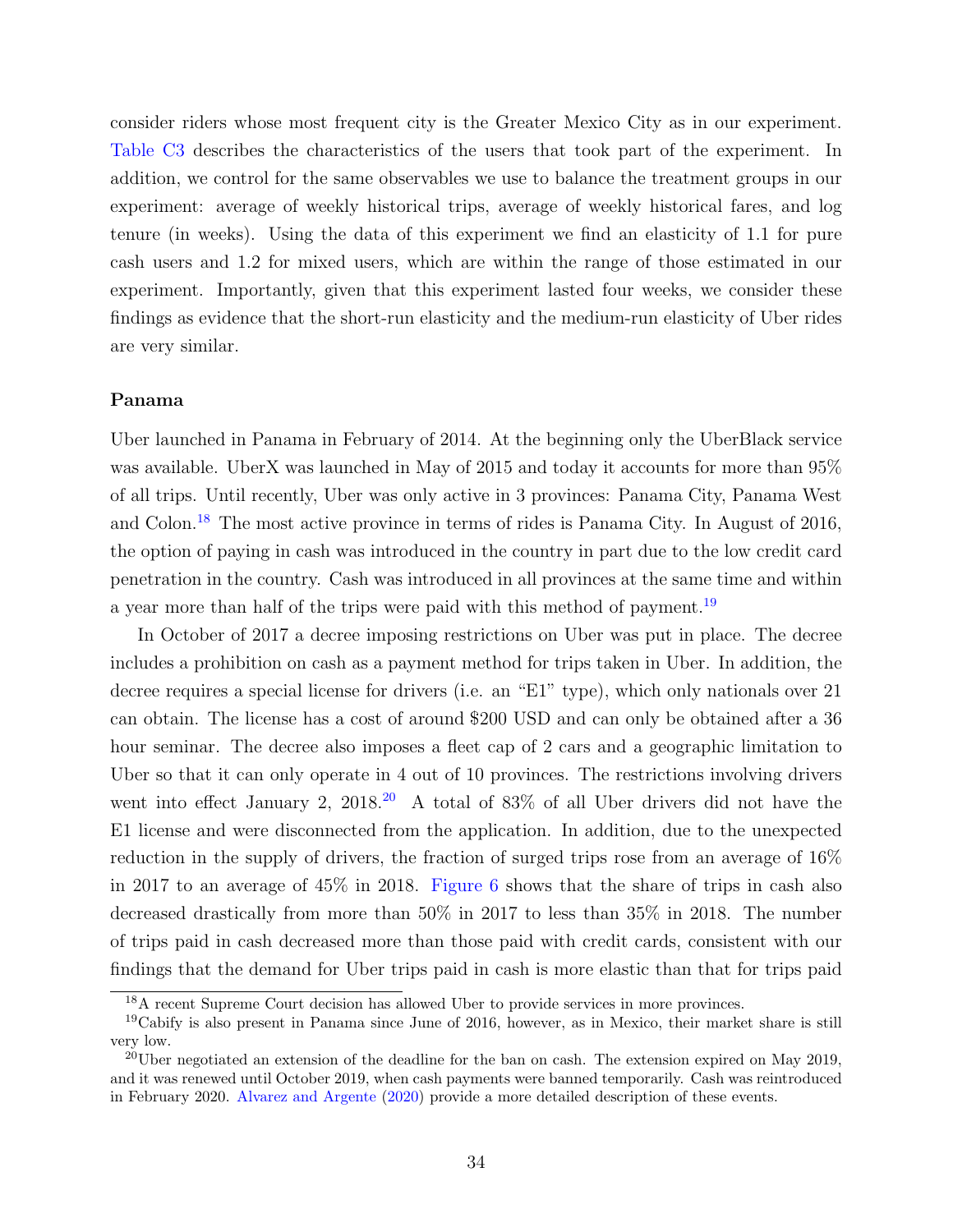with credit card.



<span id="page-36-0"></span>Figure 6: Panama: Trips, Fares, and Drivers

Note: The figure shows the evolution of trips, active drivers, the average surge multiplier and the share of surged trips in Panama. The frequency of the data is weekly. The black dotted line denotes the date the decree by the government restricting the supply of drivers went into effect.

Interpreting this natural experiment as an exogenous decrease in the supply of drivers, we use the information of the total trips and the average surge multiplier (prices) to trace the Uber demand function for Panama. [Figure 7](#page-37-0) shows the trips as a function of prices for each of the 52 weeks in 2018 that followed the restriction to the supply of drivers. The blue line shows the fit of a semi-log demand function, the one implied by our functional form choices. The graph shows that, even for very high prices, those that we are unable to explore in our experiments, the curve fits the patterns of total trips and prices remarkably well. Under this specification, we estimate an elasticity of demand of approximately 1 for all trips in the city of Panama. If we restrict attention to rides paid in cash we estimate a lower elasticity of about 0.95, both elasticities evaluated at base-line prices. The share of cash before the restriction on drivers was about 0.4, but decreased after, consistently with the higher elasticity. All these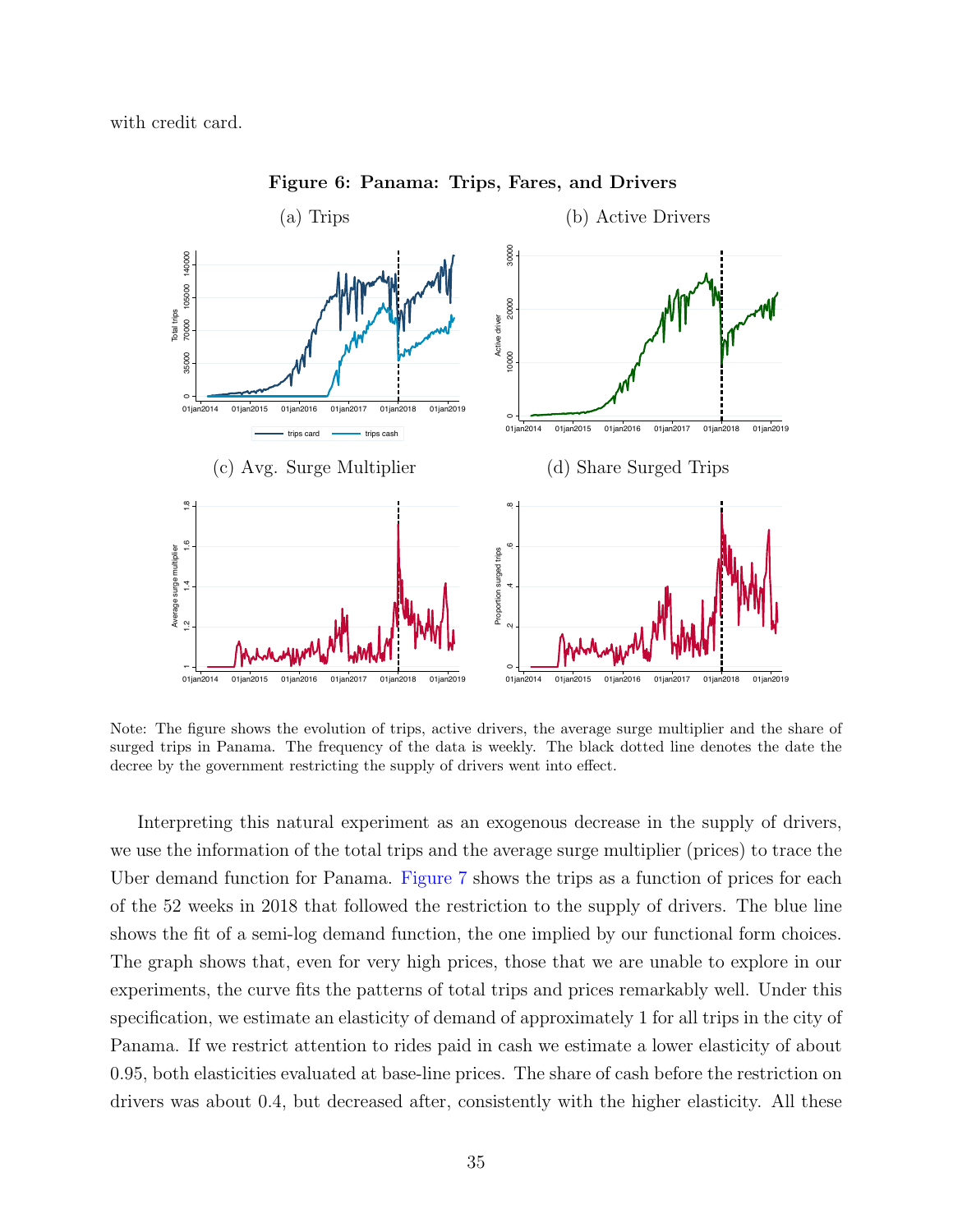features are consistent with the ones we found in our experiments in the State of Mexico.<sup>[21](#page-37-1)</sup>



<span id="page-37-0"></span>Figure 7: Panama: Total Trips and Prices (2018)

Note: The figure plots the total weekly trips and the average weekly surge multiplier for Panama. Each dot is a week in 2018, the weeks after the decree went into effect reducing the supply of drivers in the country. The surge multiplier is seasonally adjusted. The line is a semi-log function.

#### <span id="page-37-3"></span>4.2.2 Survey Instrument: Choke Prices

In order to obtain more evidence about the choke prices of the users in our experiments, we use a survey instrument to ask them how would they respond to different price changes. The survey was sent to the users 11 months after the experiments took place. We design 6 different surveys that were randomly given to users, each with 3 questions. We received more than 6 thousand responses, an average of  $1056$  responses per survey.<sup>[22](#page-37-2)</sup> This format allowed us to minimize the response time and, at the same time, allowed us to obtain several responses to a given question. For example, all surveys included the following question: "If your receive a 20% discount for one week, how would you change your trips...". Some users were given the options to respond a) no change, b) increase less than 10%, c) increase more than 10%. A second set of users were given the options to respond a) no change, b)

<span id="page-37-2"></span><span id="page-37-1"></span><sup>21</sup>We provide details on these estimates in [Section D.](#page--1-0)

<sup>&</sup>lt;sup>22</sup>The surveys were sent through email to all users that participated in experiment 1 and experiment 2 on July 9th, 2019 and they were open until July 16th, 2019. A total of 433,356 users received a survey, 287,233 participated in experiment 1 (mixed and pure credit users) and 146,123 participated in experiment 2 (pure cash users). The response rate was 1.46%.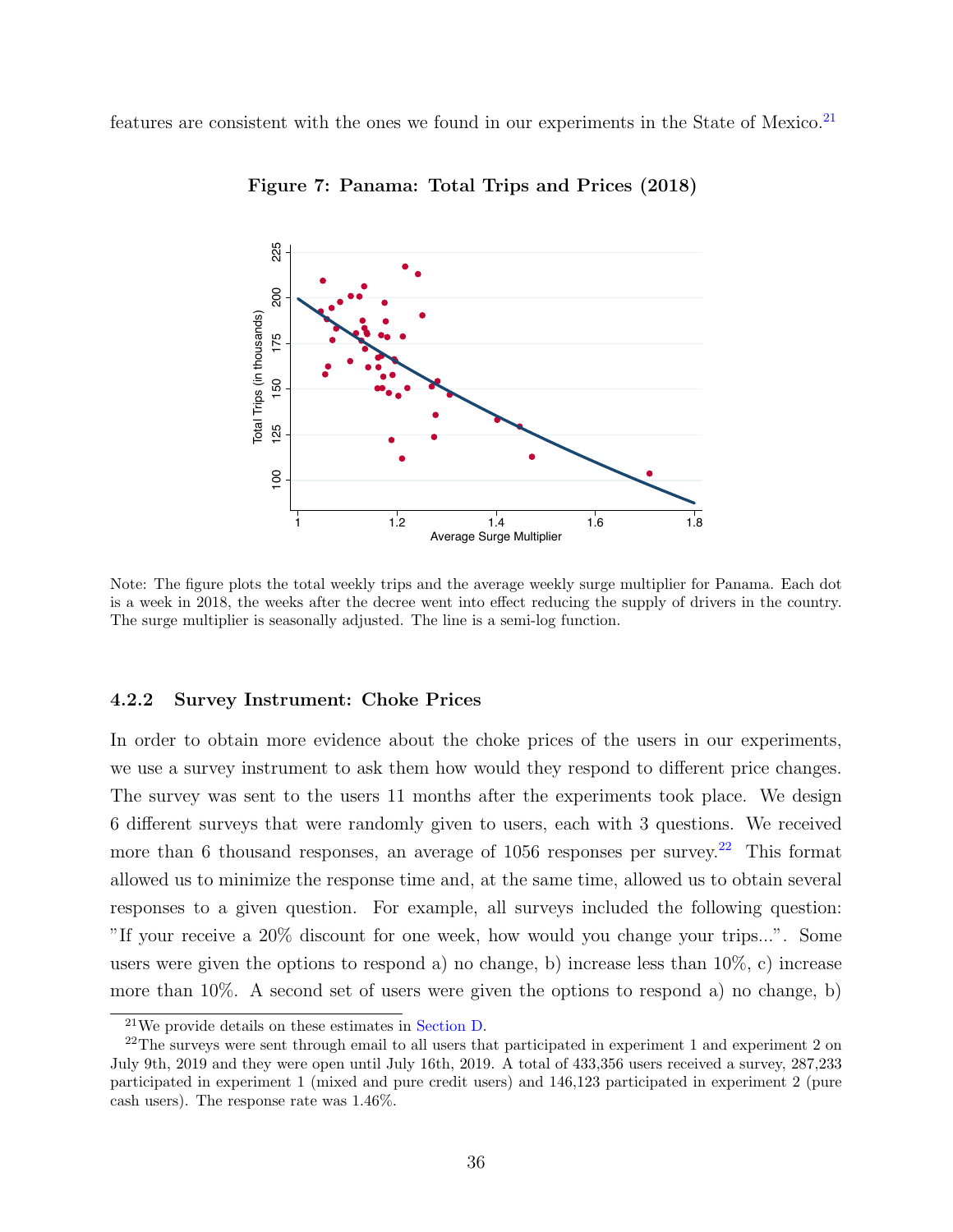increase less than 20%, c) increase more than 20%. And a third set of users were given the options to respond a) no change, b) increase less than  $30\%$ , c) increase more than  $30\%$ . Each survey also included two other symmetric questions, one related to a permanent and large price decrease (e.g. "If the price of trips is permanently reduced by half, how would you change your trips...") and another related to a permanent and large price increase (e.g. "If the price of trips is permanently doubled, how would you change your trips..."). Half of the surveys sent asked users to respond to permanently doubling prices or permanently reducing prices by half, whereas the other half asked the response from users if prices were permanently tripled or reduced by a third. In response to the question about a permanent price increase, the users had the following options to respond about the change in their trips: i) no change, ii) decrease substantially, iii) stop traveling. We use the answers to the first questions to compare the elasticities from the survey to those obtained from our experimental design in order to validate the survey instrument. We use the last question of the survey on the permanent doubling or tripling of prices to obtain information about the distribution of choke prices and to compare it to that implied by our structural framework.

To analyze the users' responses we proceed in three steps. First, we adjust the covariate distribution of the survey respondents by reweighting such that it becomes more similar to the covariate distribution of the entire population that participated in our experiments based on their historical trips per week and their tenure. We implement entropy balancing, a multivariate reweighting method described in [Hainmueller](#page-45-9) [\(2012\)](#page-45-9). Second, we use the responses of the first question to validate the survey instrument by confirming that the reported elasticities are informative about the revealed preference elasticities obtained in our experiments; the bounds implied by the survey responses align with those in the data.<sup>[23](#page-38-0)</sup> And, lastly, we use the responses of the third question to compare the reported choke prices to those implied by our model. In this section, we focus on this last step but we provide more details of the previous two steps in [Appendix 4.2.2.](#page-37-3)

In our structural framework, for mixed users in the control group (facing prices equal to 1 in our model), the implied choke price is defined as:

<span id="page-38-1"></span>
$$
\bar{P} = \exp\left(\frac{X(P)}{-k}\right) \tag{25}
$$

where  $X(P)$  is the number of miles a rider travels in a week and k is the semi-elasticity we have estimated using our experiments. Since the responses of the survey only provide

<span id="page-38-0"></span><sup>&</sup>lt;sup>23</sup>There is a recent literature examining the external validity of survey instruments as low-cost alternatives to experimental evidence that concludes that that survey-based data are informative for prediction but do not necessarily provide precise quantitative responses. Examples of this work are [Karlan, Osman and Zinman](#page-45-10) [\(2016\)](#page-45-10), [Parker and Souleles](#page-46-12) [\(2019\)](#page-46-12), and [Hainmueller, Hangartner and Yamamoto](#page-45-11) [\(2015\)](#page-45-11).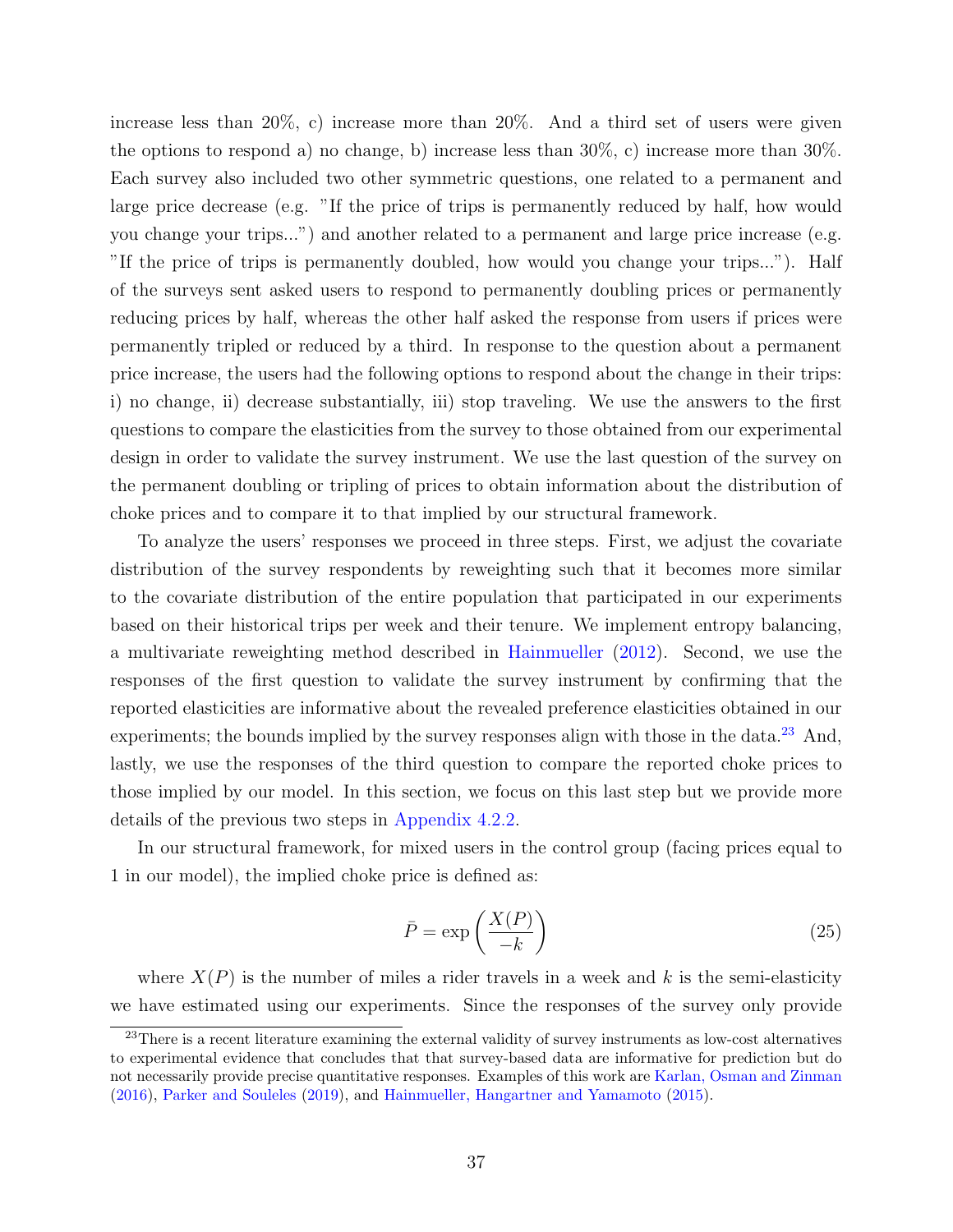us with a distribution of choke prices, we implement [equation](#page-38-1) [\(25\)](#page-38-1) in the data to obtain the distribution of choke prices implied by our structural assumptions. This requires taking stance on the riders' heterogeneity. In this case, we use each user's average of weekly historical fares to approximate  $X(P)$  and the semi-elasticity estimated in our experiments.<sup>[24](#page-39-0)</sup> [Table 4](#page-39-1) presents the distribution of choke prices for mixed users.

#### <span id="page-39-1"></span>Table 4: Distribution of Choke Prices

Note: The table shows moments of the distribution of choke prices implied by framework described in [Section 3](#page-12-0) for both mixed users and pure cash users. To approximate  $X(P)$  we use each user's average of weekly historical fares. To minimize the measurement error, we trim the top and bottom one percent. The semi-elasticity k is that estimated for each group of users presented in [Table C4](#page--1-0) and [Table C10.](#page--1-0)

| Choke Price     | Mean | Std. Dev. | 3<br>10th | 25th | $\Theta$<br>Median | 6<br>75th | 90 <sub>th</sub> |
|-----------------|------|-----------|-----------|------|--------------------|-----------|------------------|
| Mixed users     | 6.0  | 20.7      | 1.18      | 1.35 | 1.82               | 3.28      | 8.19             |
| Pure cash users | 4.8  | 12.0      | 1.62      | 1.78 | 2.18               | 3.36      | 6.7              |

The median choke price for mixed users implied by our model is 1.82. There is considerable heterogeneity in the choke prices, the ratio of the  $75<sup>th</sup>$  percentile and the  $25<sup>th</sup>$  percentile is 2.42. Given our structural assumptions, if we double prices, 56% of the users would stop traveling and, if we triple prices, approximately 73% of the users would stop using Uber. This is remarkably close to what the users responded in the survey. Approximately, 55.49% of the users responded that they would stop traveling if prices doubled and 66.58 % responded that they would stop traveling if prices were tripled. The choke prices implied in our model are slightly lower than those reported in the survey suggesting that the structure assumed in our model implies a lower bound for the consumer surplus estimates.

Next, we implement a similar approach for the pure cash users. In this case, their choke price is defined as:

$$
\bar{P} = \exp\left(\frac{\tilde{a}(p_a, \infty)}{k(1-\alpha)^{\frac{1}{1-\eta}}} + \frac{\log\left(k(1-\alpha)^{\frac{1}{1-\eta}}\right)}{k(1-\alpha)^{\frac{1}{1-\eta}}}\right)
$$
(26)

where  $k(1-\alpha)^{\frac{1}{1-\eta}}$  is our estimated  $\beta_1$ . The median choke price in this case is 2.18 and the ratio of the  $75<sup>th</sup>$  percentile and the  $25<sup>th</sup>$  percentile is 1.88. Our model implies that if we double prices, 41% of the users would stop traveling whereas in the survey 54.43% of the

<span id="page-39-0"></span> $24$ To minimize the measurement error in the average of weekly historical fares, we trim the top and bottom one percent.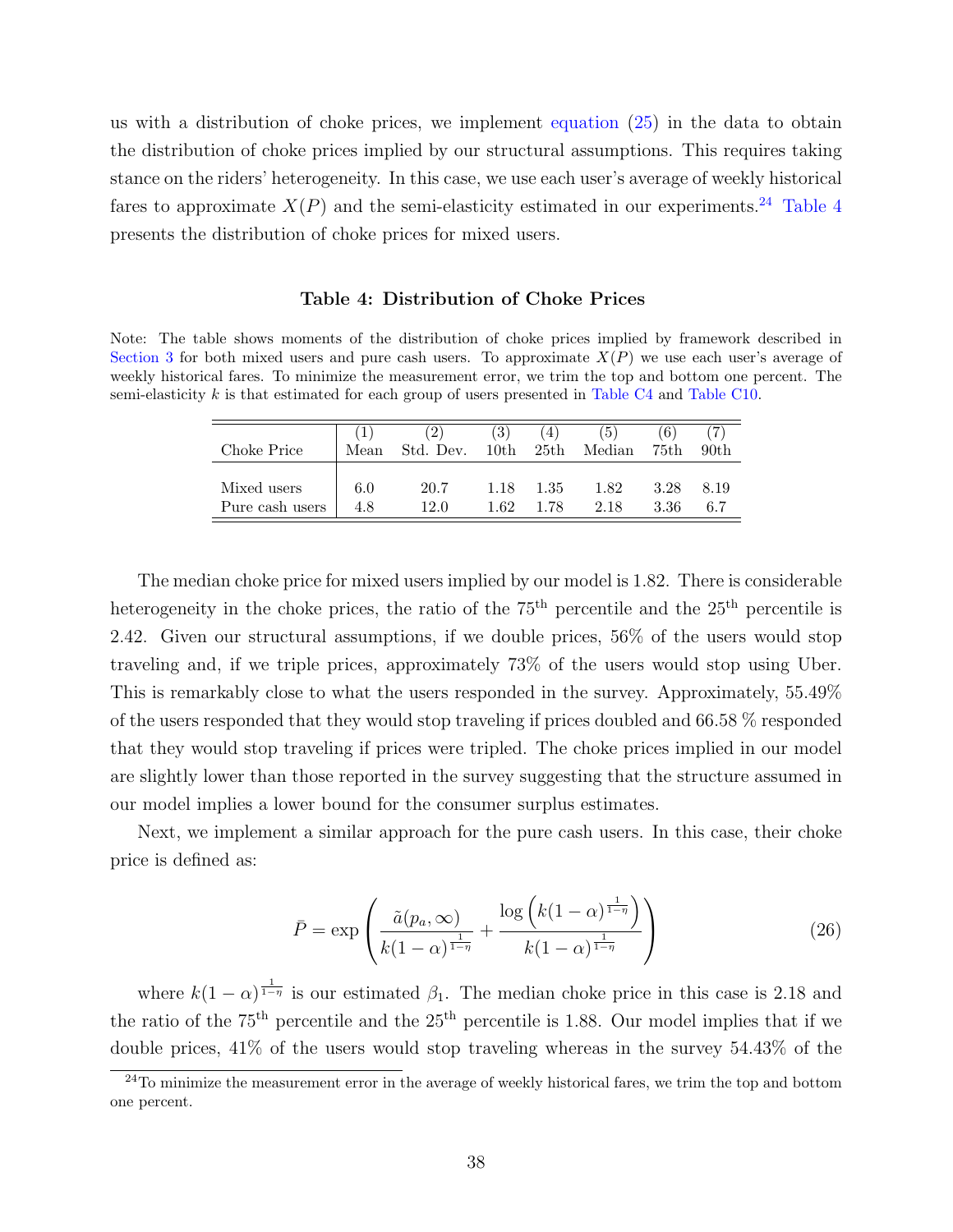users responded that they would stop traveling. If prices triple, our framework implies that 71% would stop traveling, which is remarkably close to the 69.44 % of users that responded that they would strop traveling if prices were to triple. We argue that, given that self-reports are informative about the revealed-preference elasticities, these findings on the choke prices provide additional validation to the structural assumptions we implement.

## <span id="page-40-0"></span>4.3 Experiment 3: Extensive Margin

The third experiment took place in the State of Mexico from September 17th to October 23rd, 2018. It was targeted to pure cash users in order to understand their credit adoption patterns. Our sample of users includes those who signed up in the State of Mexico and whose most frequent city is the State of Mexico. We focus on users that have not registered a card with Uber. In addition, the users in our sample own a verified mobile and were not subject to other experiments at the time of the experiment. The users in our sample took at least 2 trips in 2018 and took at least one trip since April 1st of 2018.

We offered rewards if the users registered their cards into the application, without imposing restrictions on whether they should pay their subsequent trips using cash or credit. The treatment groups received rewards of 100, 200, or 300 pesos (5.2, 10.5 and 15.7 USD) that are approximately an average of 3, 6, and 9 times their average weekly fares (or approximately 1, 2 and 3 average trips). Given that pure cash users might or might not have a credit card already, the experiment had two treatments for each reward with two different horizons. The first lasted only one week and targeted users that might already have a credit card but have not registered it in the application. The second lasted 6 weeks in order to allow enough time for users to obtain a credit card in case they did not have one already. These users received email reminders of the promotion every week. Overall, our experiment has 6 treatment groups (e.g. 3 incentive levels lasting one and six weeks) each made of approximately 20 thousand riders and a control group of 40 thousand riders.

[Table 5](#page-41-0) shows the percent of pure cash users that adopted credit (registered a credit or debit card in the application) in each of the treatment groups conditional on having taken a trip during the weeks of the experiment. Column (1) and (2) show that the adoption during the first week, for the experiment that lasted one week and for the experiment that lasted 6 weeks. The columns show that the adoption of credit during the first week is similar for short and long run horizons. In both cases, the users in the treatment groups responded significantly to the incentives provided relative to the control group. We observe larger migration to credit for larger incentives. For instance, for a reward of slightly above 15.2 USD we obtain an extra migration rate of 4.6%, which is statistically significantly larger than the one corresponding to 5.2 USD, which is  $3.3\%$  –see column (3) of the Table.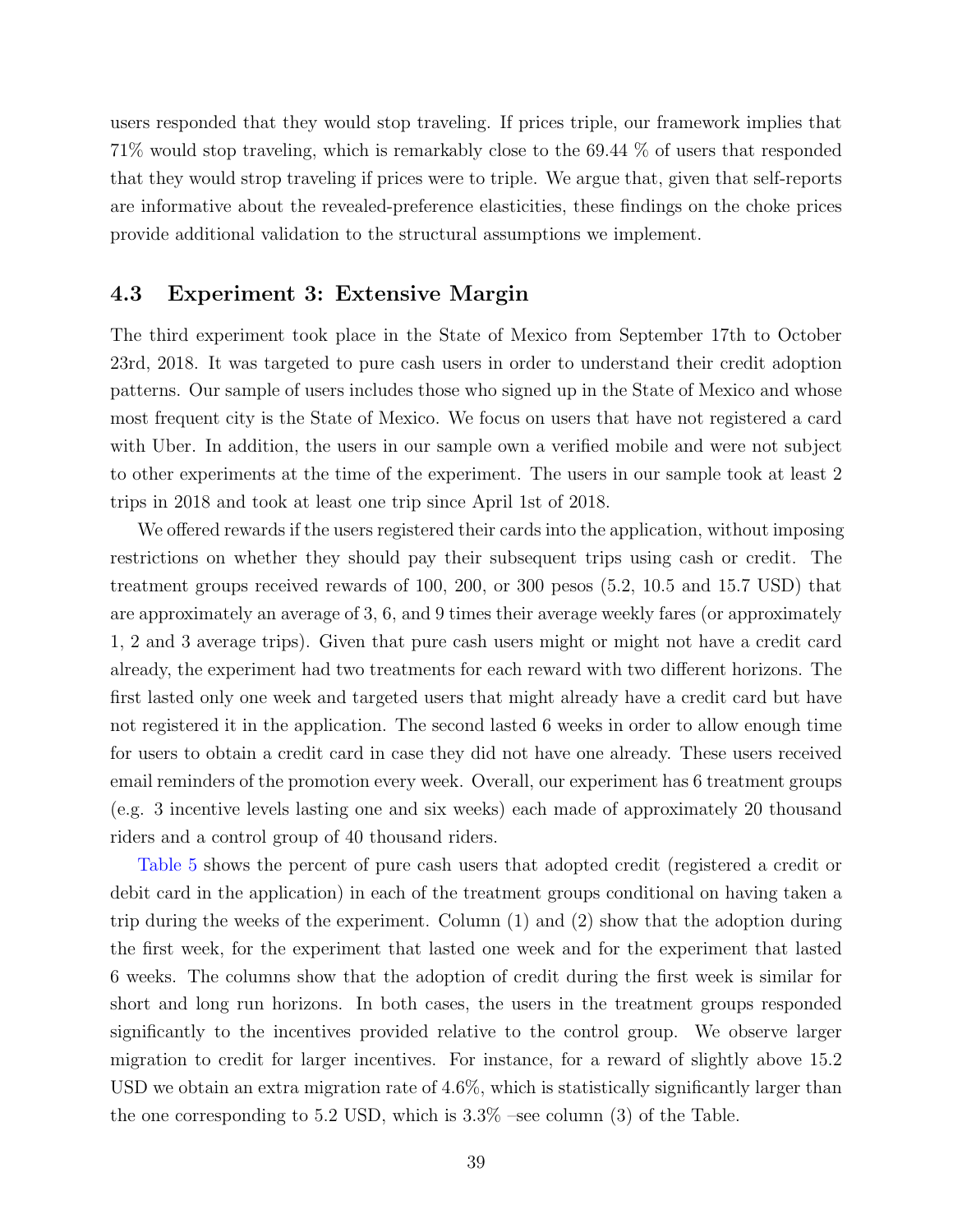#### <span id="page-41-0"></span>Table 5: Extensive Margin: Adoption of Credit

Note: The table reports the percent of users that adopted credit for each of the treatment groups in experiment three relative to the control group. Migration is an indicator function that equals one if the user registered a card conditional on taking trip the weeks of the experiment. The variables "Treatment" report the migration rates relative to the control group of the three treatment groups in the experiment: 3, 6, and 9 times their average weekly fares if the users register a card in the application. Column (3) reports the rates of credit adoption during the first three weeks of the experiment. Column (4) reports the rates of adoption in the last three weeks of the experiment.

|             |                                                                   |               |                              | (5)                          |
|-------------|-------------------------------------------------------------------|---------------|------------------------------|------------------------------|
|             |                                                                   |               |                              |                              |
|             |                                                                   |               |                              | $4-6$ week                   |
|             |                                                                   |               |                              |                              |
|             |                                                                   |               |                              |                              |
|             |                                                                   |               |                              |                              |
|             |                                                                   |               |                              |                              |
|             |                                                                   |               |                              |                              |
| (0.004)     |                                                                   |               |                              |                              |
| $0.0366***$ |                                                                   |               |                              |                              |
|             |                                                                   |               |                              |                              |
|             | $0.0166***$                                                       | $0.0333***$   | $0.0283***$                  | $0.0112***$                  |
|             | (0.004)                                                           |               |                              | (0.003)                      |
|             | $0.0217***$                                                       | $0.0394***$   | $0.0382***$                  | $0.0088***$                  |
|             | (0.004)                                                           | (0.004)       | (0.004)                      | (0.003)                      |
|             | $0.0390***$                                                       | $0.0468***$   | $0.0485***$                  | $0.0088***$                  |
|             | (0.004)                                                           | (0.004)       | (0.004)                      | (0.003)                      |
|             |                                                                   |               |                              |                              |
| 20,609      | 20,677                                                            | 46,996        | 36,184                       | 46,996                       |
| 0.005       | 0.005                                                             | 0.005         | 0.006                        | 0.001                        |
|             | (1)<br>1 week<br>$0.0241***$<br>(0.004)<br>$0.0269***$<br>(0.004) | (2)<br>1 week | (3)<br>$1-6$ week<br>(0.004) | (4)<br>$1-3$ week<br>(0.004) |

Column (3) shows the overall migration that took place over the span of 6 weeks and Column (4) and (5) examine the migration of weeks 1-3 and weeks 4-6 respectively. The columns show that the share of users migrating during the first three weeks of the experiment is substantially larger than the share of users migrating in the last three weeks of the experiment. This indicates that, although our incentives were enough to encourage migration of the marginal users, they were not enough to substantially incentivize users that did not own a credit card. In fact, [Table C29](#page--1-0) shows that users under our treatment groups were more likely to use credit as a payment method more than 6 months after our experiment ended. The table shows that, conditional on traveling between April and June of 2019 and having taken a trip during the weeks of our experiments, the probabiliy of paying with credit is larger for users in our treatment groups. Lastly, [Table C30](#page--1-0) in [Appendix C.4](#page--1-0) shows unconditional migration rates – users registering a card in the application regardless of whether they took trips during the weeks of the experiment. The table shows that the overall the unconditional migration over the 6 weeks that the experiment lasted are similar to those presented in [Table 5.](#page-41-0)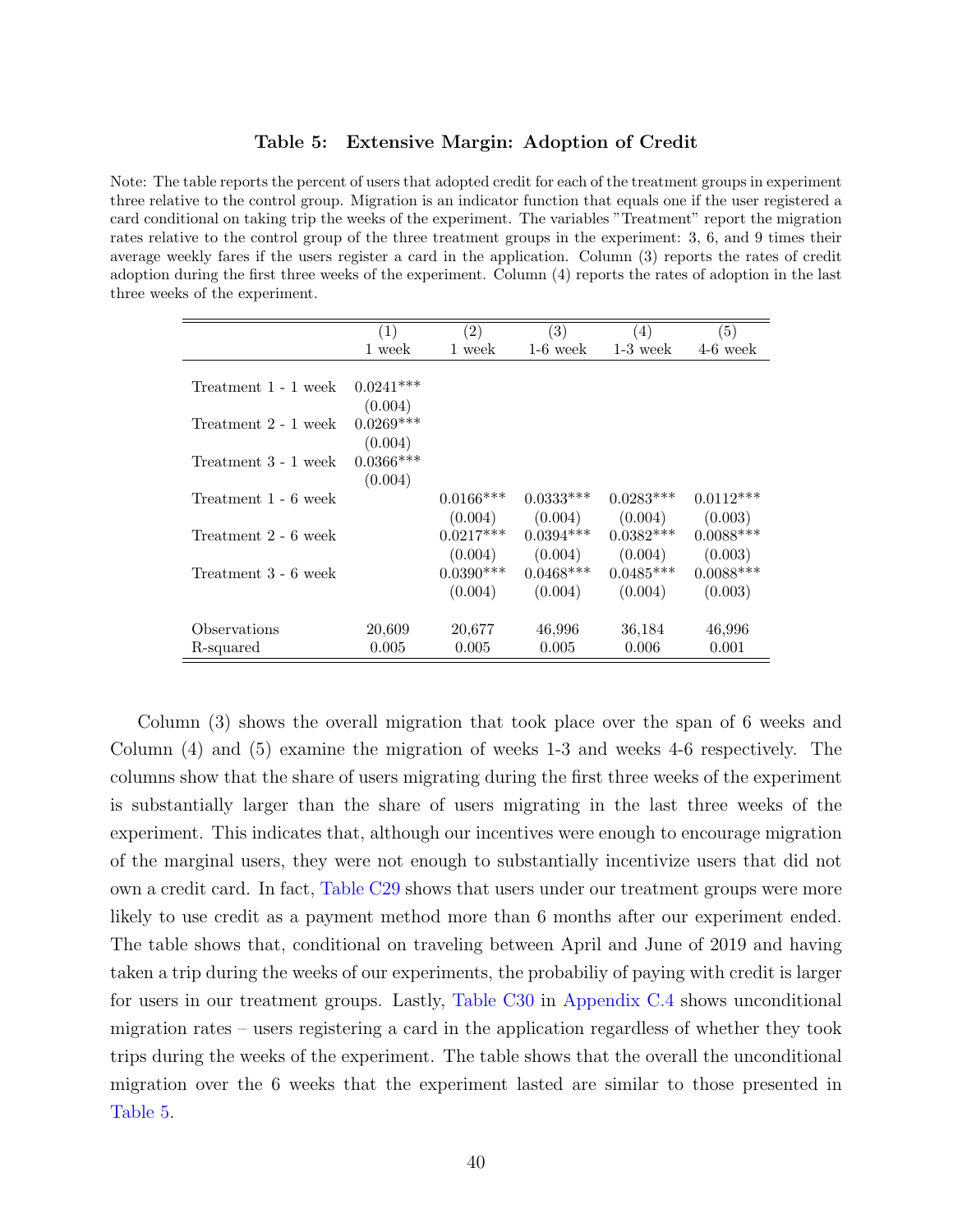## 4.4 Net Consumer Surplus Lost in the Ban for Pure Cash Users

In this section, we use a variety of observations to estimate the consumer surplus lost in a ban, taking into account the effect of those pure cash riders that choose to pay the fixed cost and become pure credit users after the ban. To do so, we combine different aspects of the theory with evidence gathered from several experiments. On the theoretical side we use the specifications of preferences described in [Section 3.6,](#page-22-0) with their implications for demand derived in Appendix ??, the corresponding indirect utility functions derived in [Appendix B.4,](#page--1-0) and the conditions that fixed cost and indirect utility have to satisfy for the optimal registration/adoption of credit cards, as described in [equation](#page-20-1) [\(14\)](#page-20-1) and [equation](#page-21-1) [\(17\)](#page-21-1). We also use the parameters estimated in Experiment 2 for the demand of trips for pure cash users, the elasticity of substitution between cash and credit estimated in Experiment 1 for mixed users (which we assume applies to cash users), the migration rates under each of the incentive levels described in [Section 4.3](#page-40-0) from Experiment 3, and the total migration and change in the number of trips observed in the city of Puebla after the ban on cash. With this information we jointly estimate the counterfactual share parameter  $\alpha$  for pure cash users, the parameters for the utility function U for composite rides for pure cash users  $(k \text{ and } P)$ , and the distribution of the fixed cost  $G$ . Using these parameters we compute the net consumer surplus loss. Appendix  $F$  goes over details of these calculations.

According to the evidence from Puebla, about 70% of the pure cash riders stop using Uber after the ban of cash. From [Table 3](#page-32-1) our estimated elasticities at pre-ban prices are just below 1.4 for this group, so their consumer surplus loss is almost 0.49 of their yearly expenditure in Uber. For the remaining  $30\%$  of riders the losses are smaller.<sup>[25](#page-42-0)</sup> Using the information from Experiment III we obtain a lower bound for net consumer surplus lost for pure cash users of about 0.47 of the yearly expenditure in Uber. [Appendix F](#page--1-0) presents the detailed calculations for this lower bound. It also shows the net consumer surplus lost computed cell-by-cell, where the cells are percentiles of the distribution of the historical number of trips. The resulting values are much higher due to the convexity of the consumer surplus and the large skewness of this distribution.

<span id="page-42-0"></span> $^{25}$ Indeed, in [Appendix E](#page--1-0) we correct this estimate to take into account observable differences between Puebla and the State of Mexico, which may lower this estimate up to 29% given that the State of Mexico is slightly poorer and has less banking penetration. In the spirit of obtaining a lower bound on the consumer surplus lost, we keep the 30% figure.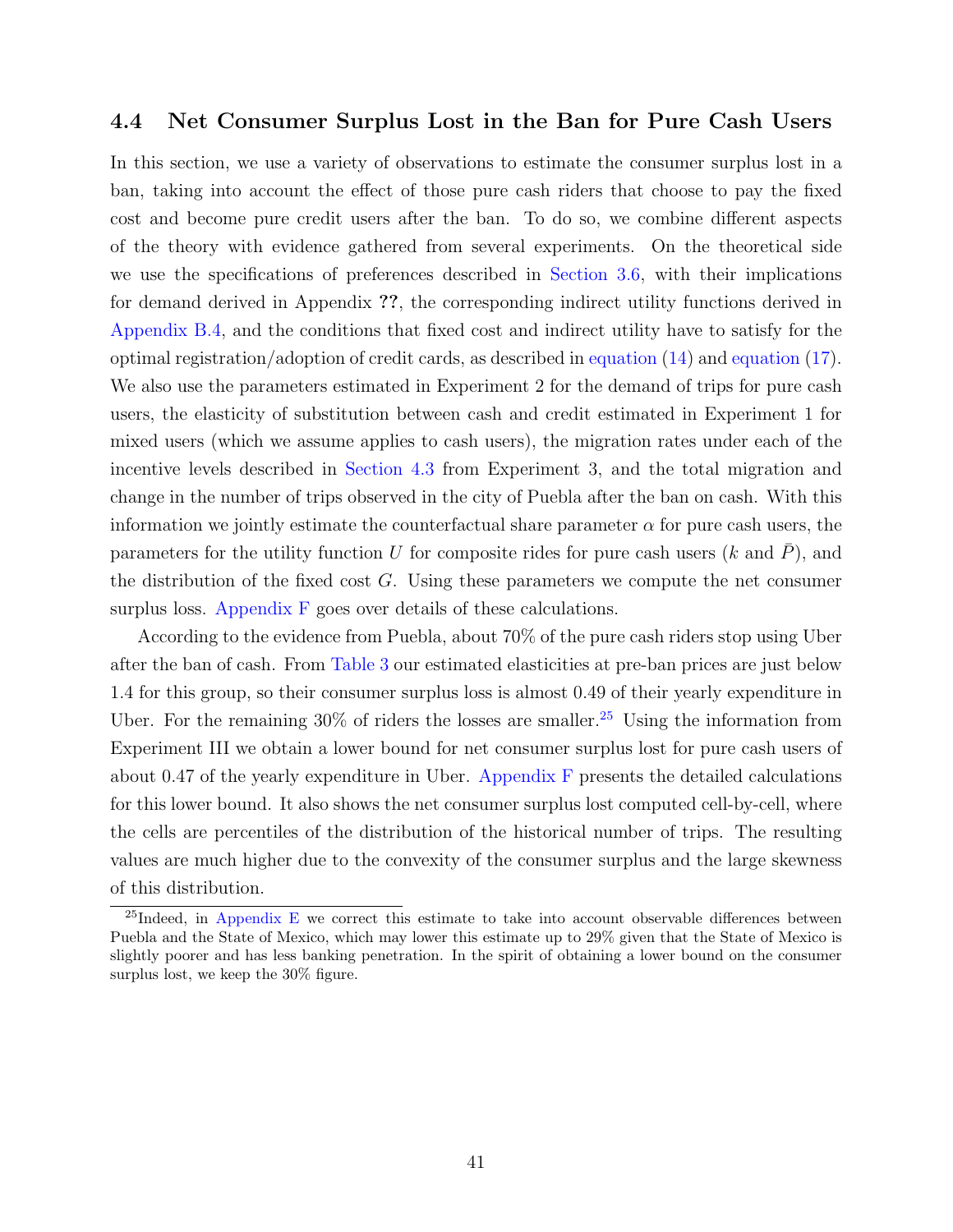# 5 Conclusion: Ban on Cash and Beyond

We combine a theoretical model with three large field experiments in Mexico to estimate the consumer surplus of using cash as a payment method in Uber. The total consumer surplus lost by a ban on the use of cash as a fraction of the total expenditure of Uber paid in cash is a least 50%. We estimate a loss in consumer surplus of least 47% of the expenditure of pure cash users, which account for 20% of total expenditure on Uber. For mixed users we estimate a loss in consumer surplus of at about 25% of their expenditure in Uber, which account for about 50% of total expenditure in Uber by all users. Adding up the loss of consumer surplus from pure cash users and mixed users the consumer surplus lost is about 30% of the total expenditure on Uber rides of these two groups. Taking into account that mixed users paid in cash about 37% of their total expenditure in Uber, we obtain our 50% headline figure for the lower bound of the consumer surplus lost in a ban on cash.<sup>[26](#page-43-0)</sup>

We have several other findings which we believe are of independent interest. For instance, in our field experiments we found that mixed users, those that use both payment methods, have an elasticity of substitution between Uber rides paid in cash and Uber rides paid in credit of about 3. We also found a statistically significant but small elasticity of the adoption/registration of credit cards when riders are given incentives. A reward of 15 USD increases the adoption rate by less than 5%, which is largely explained by the registering of existing credit cards. We believe that these elasticities are of independent interest for the literature on payment methods, and more generally, for the literature on money demand.

We think our result can be used to approximate the effect of similar policies applied in other cities in Mexico and elsewhere, i.e. to estimate the cost of a cash ban as 1/2 of the fares of Uber paid in cash. For instance, a ban on cash was in effect in the state of San Luis Potosí, Mexico from mid July of 2019 to the end of September of the same year. Our results are also relevant for Panama. While cash is accepted as means of payment everywhere, it had a precarious legal status for almost three years. Cash had been originally banned, but the implementation of the ban has been temporarily suspended by three consecutive decrees from the government. It was then banned on September of 2019 until the Supreme Court ruled the prohibition of cash as unconstitutional at the end of December of the same year. We have estimated price elasticities for riders of different types in Panama that are similar to those in the State of Mexico –see [Section 4.2.1](#page-32-0) and [Appendix D.](#page--1-0) Thus, assuming the rest of the parameters are as in the State of Mexico, the ban in cash in Panama will caused a temporary consumer surplus lost of approximately 50% of the trips paid in cash in Panama

<span id="page-43-0"></span> $^{26}$ The calculation for the consumer surplus lost in cash is the average of the consumer surplus of pure cash users and mixed users weighted by their share on the total cash expenditures:  $0.47 \times \frac{0.20}{0.2+0.5\times0.37} + 0.67 \times$  $\frac{0.5 \times 0.37}{0.2 + 0.5 \times 0.37} = 0.56 > 0.5.$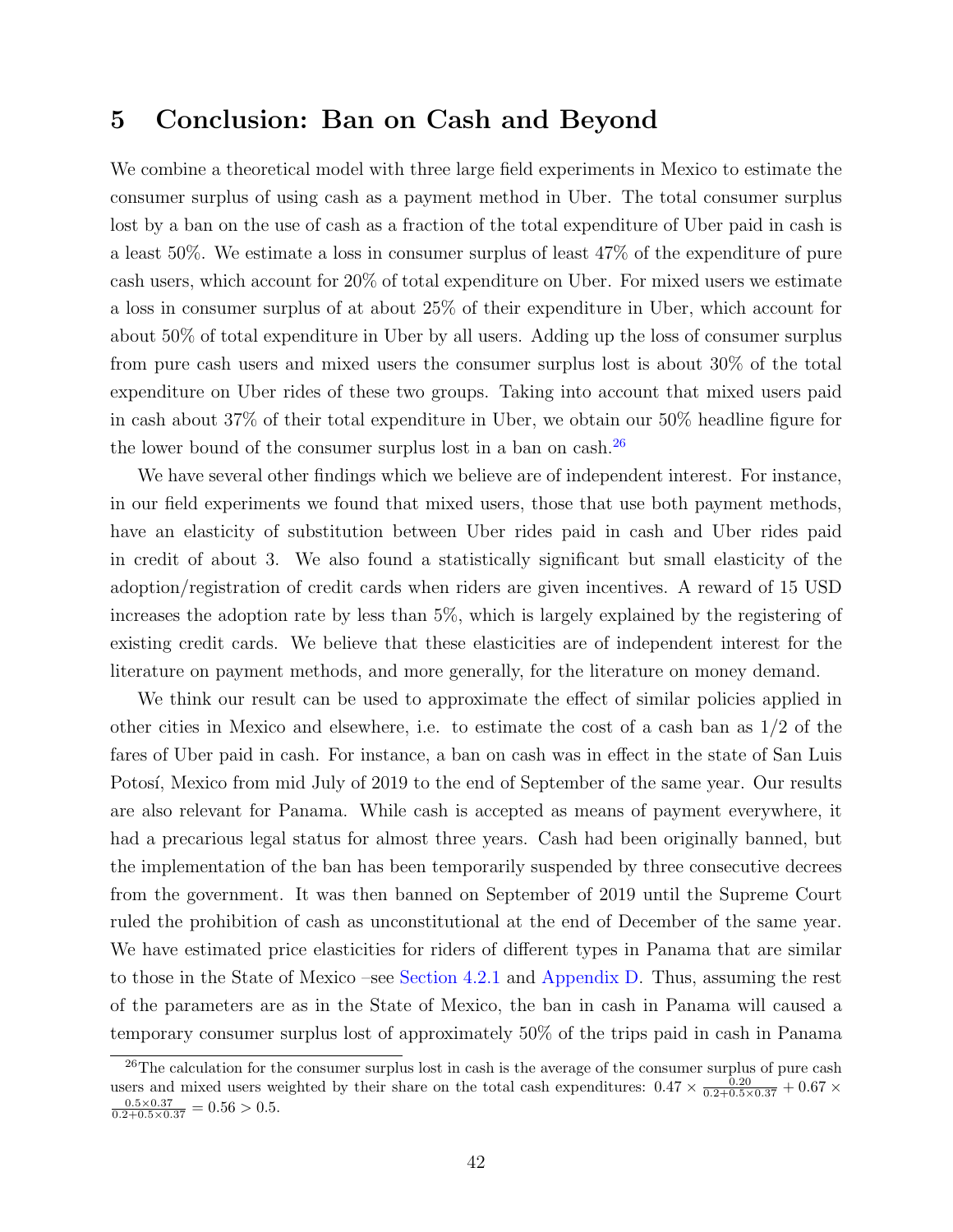at the time. Finally, our estimates are relevant for policies applied in the southern cone. For instance, cash is banned in all cities of Uruguay, except Punta del Este. In Argentina, the municipal government of the city of Buenos Aires, as a way to curtail the use of Uber, issued a prohibition on the processing of credit cards payments, which had the implication that credit cards were not accepted in the entire country, and hence for a while riders could only pay in cash in Argentina. Motivated by this, we have estimated the consumer surplus losses from a ban on credit, assuming that all the parameters are as in the state of Mexico –see [Appendix G](#page--1-0) for details. We found that the consumer surplus loss of a ban in credit is about 0.80 the expenditure on Uber paid in credit before the ban. This loss is higher than the one for a ban on cash because for pure credit users it is fully equivalent to a ban on Uber, they have larger expenditure and they are more inelastic. Moreover, for mixed users their share of credit is 63%, so they are more affected by a ban of credit, than by a ban on cash. Lastly, our findings of the low substitutability across payment methods imply that the optimal response of shifting away from cash payments during the COVID-19 pandemic is not without cost to users.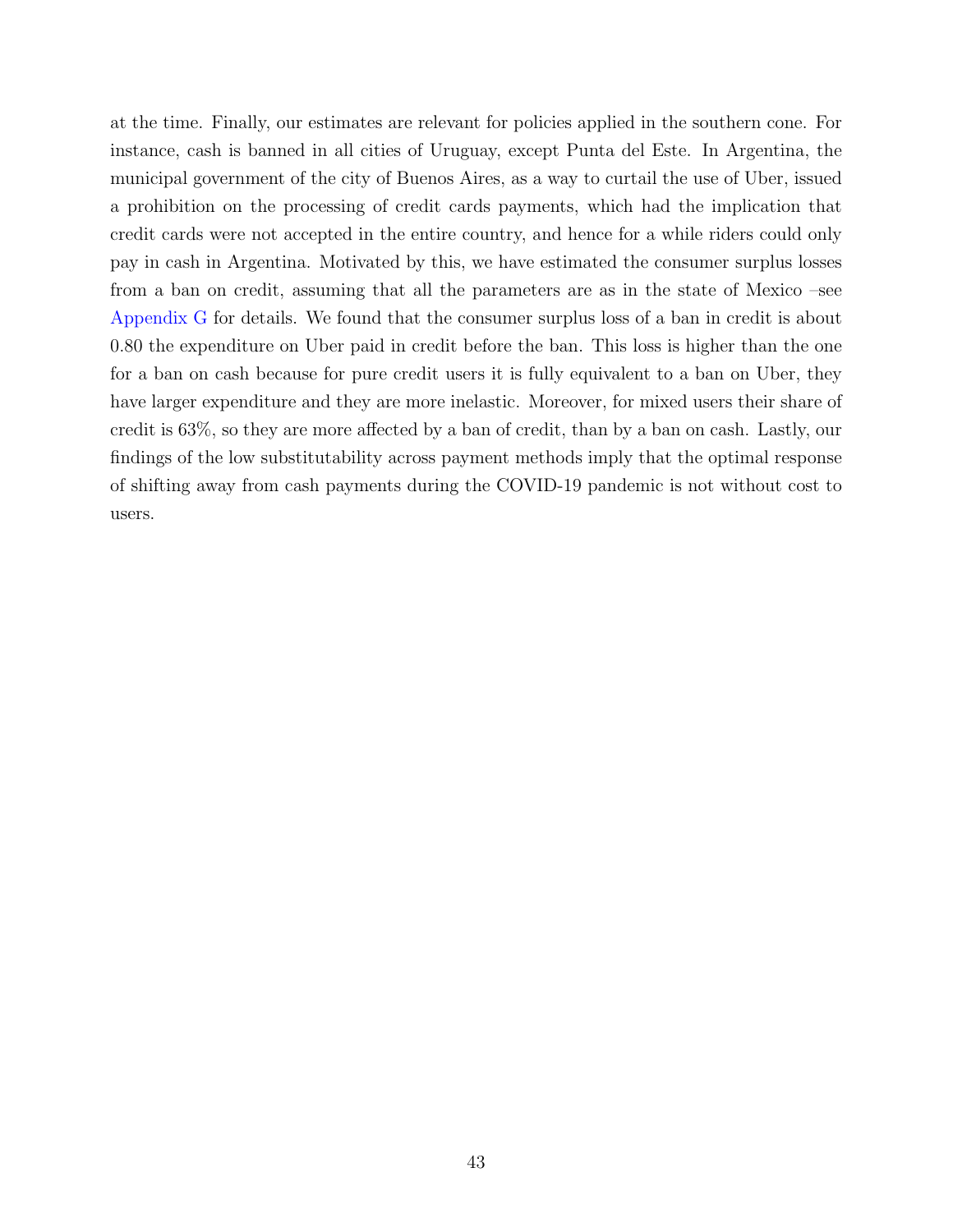# References

- <span id="page-45-8"></span>Allen, R., Rehbeck, J., 2018. Assessing Misspecification and Aggregation for Structured Preferences. Manuscript. Working Paper.
- <span id="page-45-3"></span>Alvarez, F., Argente, D., 2020. On the effects of the availability of means of payments: The case of uber .
- <span id="page-45-5"></span>Alvarez, F., Lippi, F., 2017. Cash burns: An inventory model with a cash-credit choice. Journal of Monetary Economics 90, 99–112.
- <span id="page-45-7"></span>Amromin, E., Jankowski, C., Porter, R.D., 2006. Inducing more efficient payment on the Illinois Tollway. Chicago Fed Letter .
- <span id="page-45-2"></span>Chodorow-Reich, G., Gopinath, G., Mishra, P., Narayanan, A., 2018. Cash and the Economy: Evidence from India's Demonetization. Working Paper 25370. National Bureau of Economic Research.
- <span id="page-45-4"></span>Cohen, P., Hahn, R., Hall, J., Levitt, S., Metcalfe, R., 2016. Using Big Data to Estimate Consumer Surplus: The Case of Uber. Working Paper 22627. National Bureau of Economic Research.
- <span id="page-45-0"></span>Freeman, S., Kydland, F.E., 2000. Monetary aggregates and output. The American Economic Review 90, pp. 1125–1135.
- <span id="page-45-9"></span>Hainmueller, J., 2012. Entropy balancing for causal effects: A multivariate reweighting method to produce balanced samples in observational studies. Political Analysis 20, 25– 46.
- <span id="page-45-11"></span>Hainmueller, J., Hangartner, D., Yamamoto, T., 2015. Validating vignette and conjoint survey experiments against real-world behavior. Proceedings of the National Academy of Sciences 112, 2395–2400.
- <span id="page-45-6"></span>Humphrey, D.B., Kim, M., Vale, B., 2001. Realizing the gains from electronic payments: Costs, pricing, and payment choice. Journal of Money, Credit and Banking 33, 216–234.
- <span id="page-45-10"></span>Karlan, D., Osman, A., Zinman, J., 2016. Follow the money not the cash: Comparing methods for identifying consumption and investment responses to a liquidity shock. Journal of Development Economics 121, 11–23.
- <span id="page-45-1"></span>Kiyotaki, N., Wright, R., 1989. On Money as a Medium of Exchange. Journal of Political Economy 97, 927–954.